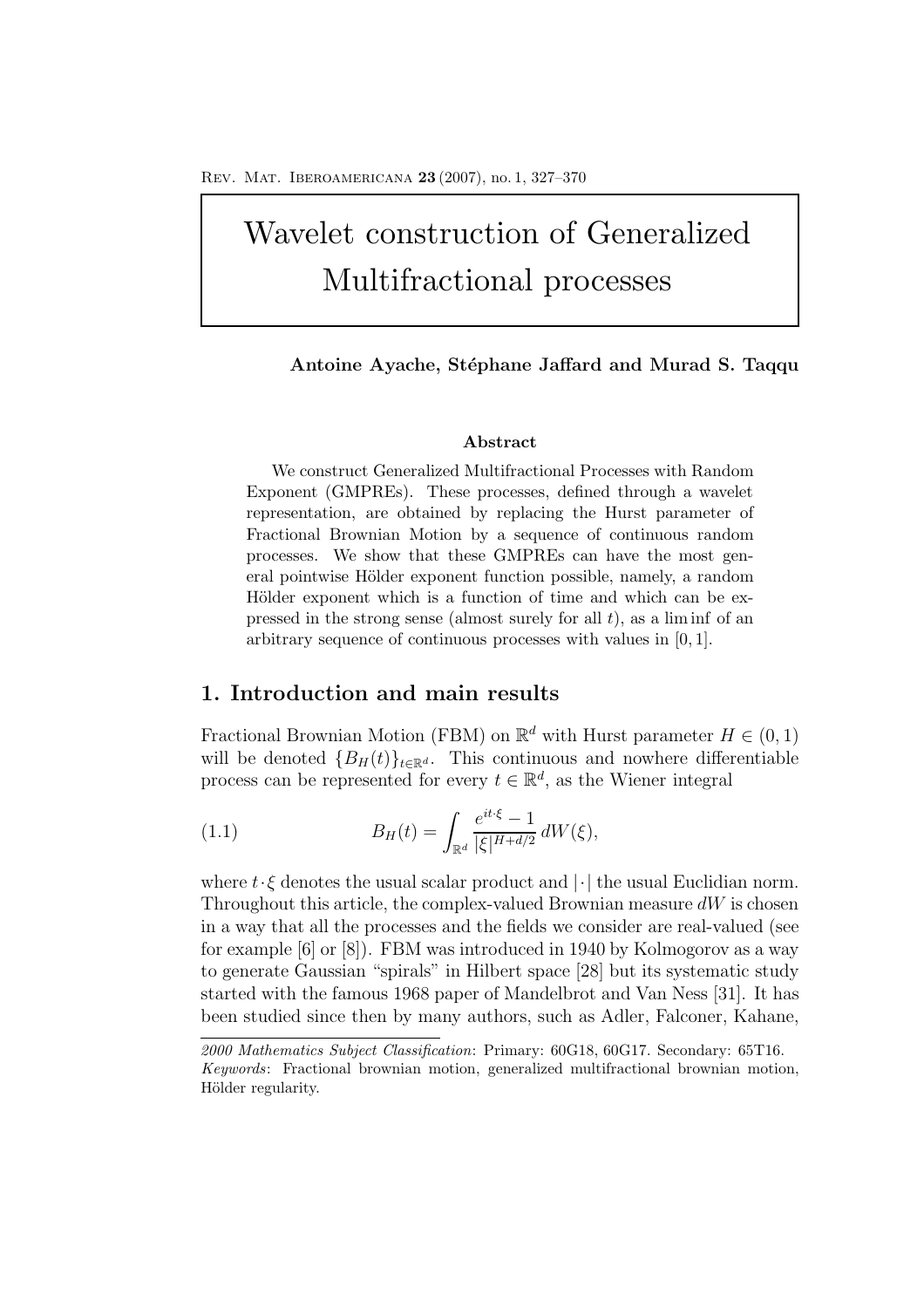Samorodnitsky, Talagrand and Taqqu [2, 17, 27, 36, 37]. FBM shares many nice properties with the Wiener process but also has more flexibility since it includes it. This is why FBM has now become a standard model: it is used in many areas such as hydrology, economics, finance, physics and telecommunications [1, 17, 26, 36]. The monograph of Doukhan, Oppenheim and Taqqu [16] offers a systematic treatment of FBM, as well as an overview of different areas of applications.

The process  ${B_H(t)}_{t \in \mathbb{R}^d}$  is H-self-similar and with stationary increments [36]. H-self-similarity means that for all constants  $a > 0$ , the processes  ${B_H(at)}_{t \in \mathbb{R}^d}$  and  ${a^H B_H(t)}_{t \in \mathbb{R}^d}$  have the same finite-dimensional distributions. Because of its self-similarity, FBM has been frequently used for the modelling of fractal signals. However, in many situations, such a modelling is not realistic because, the pointwise Hölder exponent of a fractal signal evolves in time, while that of FBM remains constant (see for instance  $[5, 9, 10, 20, 26, 30, 34, 35]$ . The pointwise Hölder exponent of a stochastic process  $\{X(t)\}_{t\in\mathbb{R}^d}$  will be denoted  $\{\alpha_X(t)\}_{t\in\mathbb{R}^d}$ . It measures the local variation of  $\{X(t)\}_t \in \mathbb{R}^d$ : the larger it is the more regular is  $\{X(t)\}_t \in \mathbb{R}^d$ . Since we focus here on the pointwise Hölder exponents of continuous and nowhere differentiable stochastic processes,  $\{\alpha_X(t)\}_t \in \mathbb{R}^d}$  has values in [0, 1] and can be defined for every  $t \in \mathbb{R}^d$ , as

(1.2) 
$$
\alpha_X(t,\omega) = \sup \Big\{ \alpha, \limsup_{h \to 0} \frac{|X(t+h,\omega) - X(t,\omega)|}{|h|^{\alpha}} = 0 \Big\}.
$$

Multifractional processes were introduced in order to overcome the limitations resulting from the constancy of the pointwise Hölder exponent of FBM. Their main features are the following: a) they extend FBM, b) almost all their trajectories are continuous, c) their pointwise Hölder exponents can be prescribed and are allowed to evolve in time.

The paradigmatic example of a Multifractional process is Multifractional Brownian Motion (MBM). It was introduced in [13, 34] and can be obtained by replacing the Hurst parameter in (1.1) by a continuous function  $t \mapsto H(t)$ with values in  $(0, 1)$ . The MBM  ${B_{H(t)}(t)}_{t \in \mathbb{R}^d}$  will be denoted  ${P(t)}_{t \in \mathbb{R}^d}$ . The assumption on the continuity of  $H(\cdot)$  is needed to insure the continuity of  $\{P(t)\}_{t\in\mathbb{R}^d}$  [6]. Moreover, when  $H(\cdot)$  is a  $\beta$ -Hölder function (i.e for all  $t_1$  and  $t_2$ , one has  $|H(t_1) - H(t_2)| \leq c|t_1 - t_2|^{\beta}$  satisfying the technical assumption

(1.3) 
$$
\sup_{t} H(t) < \beta,
$$

then MBM satisfies the following two important properties: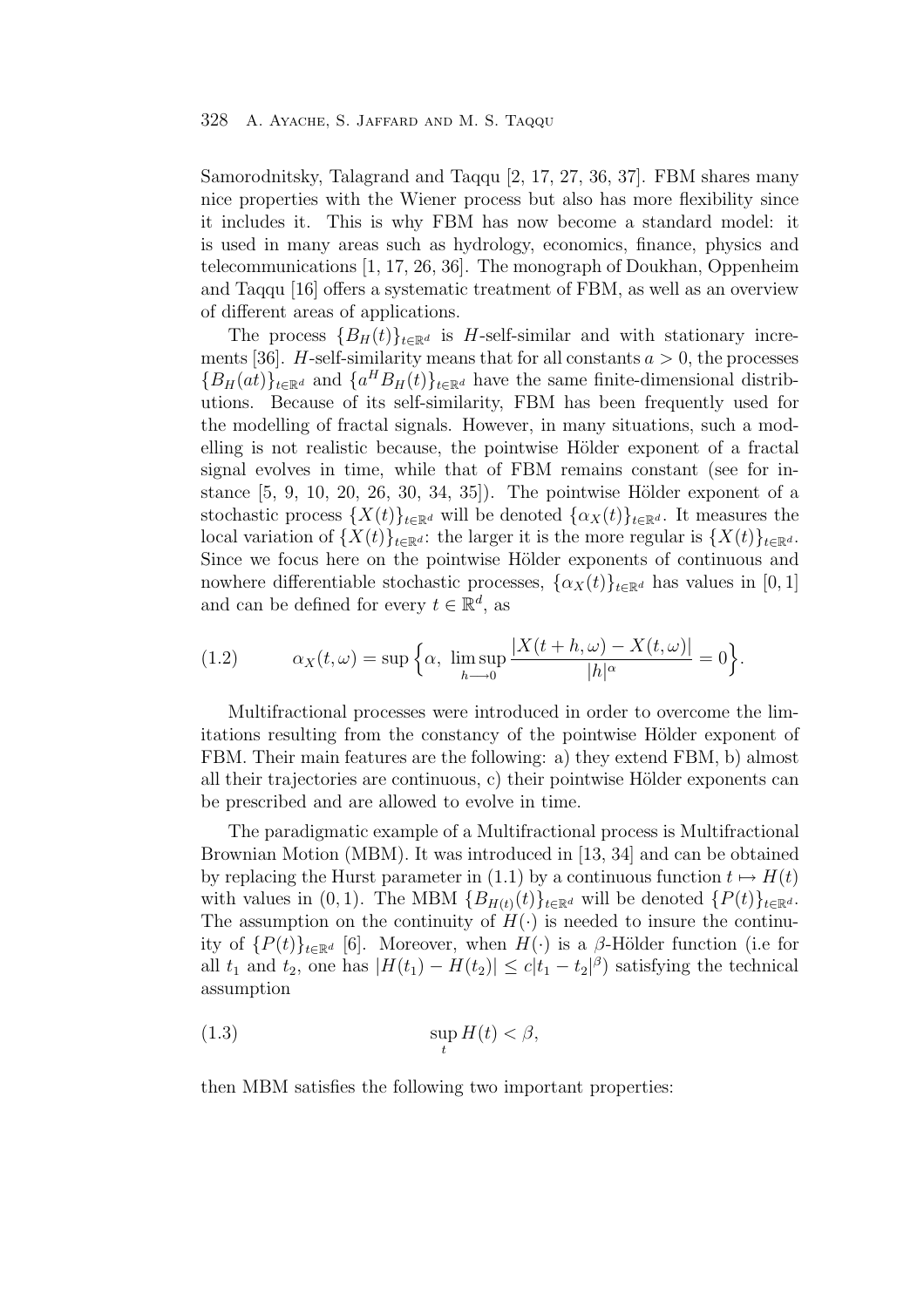$\bullet$  At any point t, MBM is Locally Asymptotically Self-Similar with index  $H(t)$  [13]. This means that

$$
(1.4)\lim_{r \to 0^+} \left\{ \frac{P(t+ru) - P(t)}{r^{H(t)}} \right\}_{u \in \mathbb{R}^d} = \text{law}\{B_{H(t)}(u)\}_{u \in \mathbb{R}^d},
$$

where  ${B_{H(t)}(u)}_{u \in \mathbb{R}^d}$  is an FBM with Hurst parameter  $H(t)$ .

• The pointwise Hölder exponent of MBM can be prescribed via the function  $H(\cdot)$ . More precisely, for all t, one has almost surely,

$$
(1.5) \t\t \t\t \alpha_P(t,\omega) = H(t).
$$

MBM can be viewed as an extension of FBM for at least the following two reasons:

- MBM reduces to an FBM when the function  $H(\cdot)$  is constant.
- Relation  $(1.4)$  means that at each point t, there is an FBM with parameter  $H(t)$  tangent to the MBM. Thus MBM looks locally like an FBM whose Hurst parameter changes with the location. We refer to the recent works of Falconer [18, 19] for an extensive study of the notion of tangent process.

Relation (1.5) has been established in the weak sense: for all t almost surely in [13, 34]. By "in the weak sense" we mean that it holds on a set of probability 1 which may depend on  $t$ . We will prove here that Relation  $(1.5)$ remains true in the strong sense, almost surely for all t, that is it holds on a set of probability 1 which does not depend on  $t$ . This together with the continuity of the function  $H(\cdot)$  imply that the pointwise Hölder exponent of MBM, namely, the function  $t \mapsto \alpha_P(t,\omega)$ , cannot be discontinuous. This is a strong limitation, both from an applied and theoretical perspective. Indeed, on one hand, the pointwise Hölder exponent of a real-life signal appears often erratic and on the other hand, Proposition 1.1 below implies that the class of pointwise Hölder exponents of continuous and nowhere differentiable functions is much larger than that of continuous functions.

**Proposition 1.1** ([3, 15, 23]) A function  $H(\cdot)$  with values in [0, 1] is the pointwise Hölder exponent of a continuous and nowhere differentiable complex-valued function  $f(\cdot)$  defined over  $\mathbb{R}^d$ , if and only if there is a sequence of continuous functions  $(H_n(\cdot))_{n\in\mathbb{N}}$  such that for every t,

$$
H(t) = \liminf_{n \to \infty} H_n(t).
$$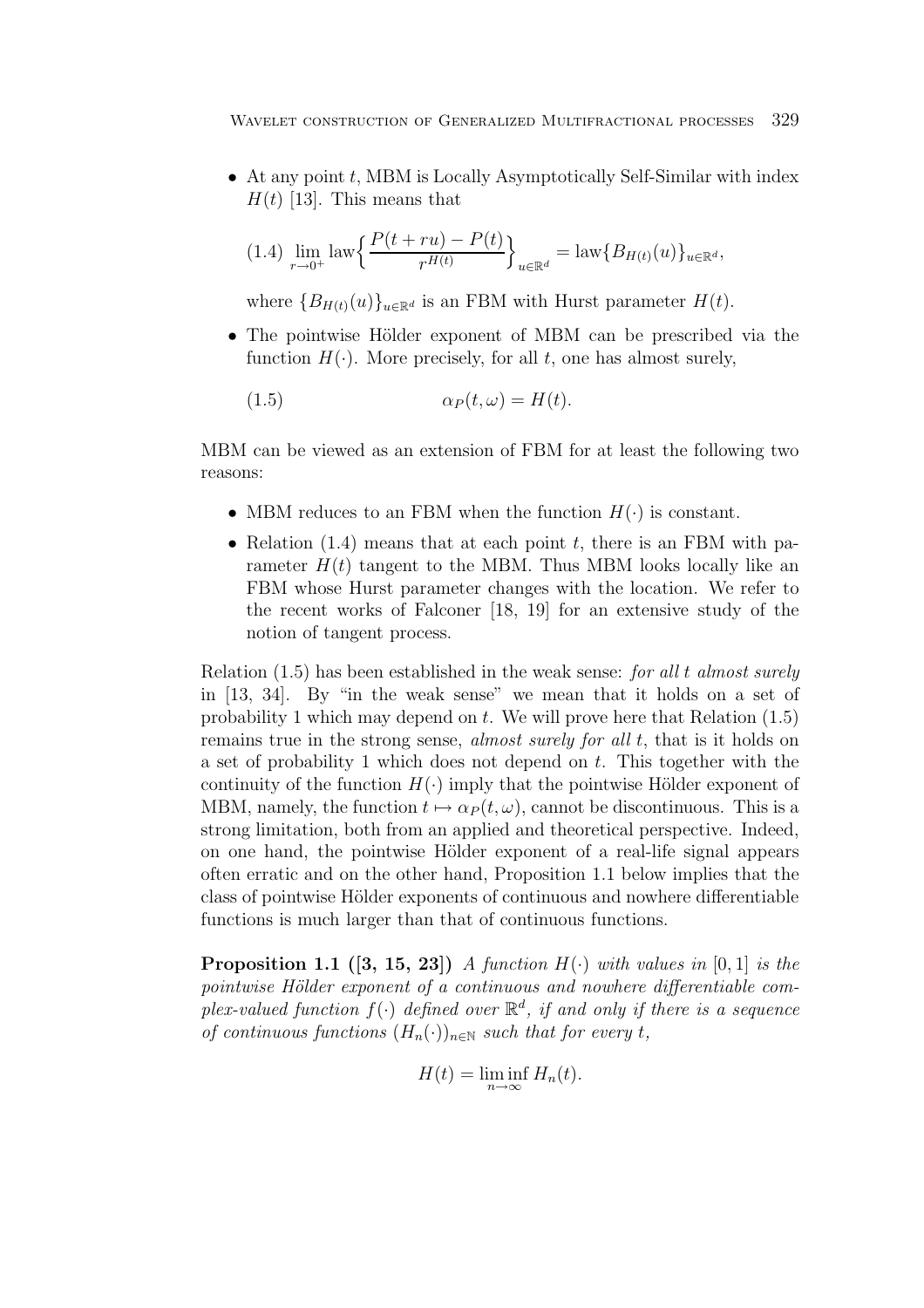In view of this result, a function which is the lim inf of a sequence of continuous functions with values in  $[0, 1]$  will be called a pointwise Hölder exponent of the most general form. This is a slight abuse of language since we consider only pointwise Hölder exponents of continuous functions  $f(\cdot)$ . If we drop the assumption of continuity for  $f(\cdot)$ , then we could consider *bounded* functions  $f(\cdot)$ , but the most general form of pointwise Hölder exponents of functions that are merely bounded, is not known.

Observe that while the functions  $H_n(\cdot)$ ,  $n \in \mathbb{N}$ , in Proposition 1.1, are continuous, their lim inf, namely  $H(\cdot)$  may be discontinuous, in fact, quite irregular, as for instance, the indicator function of any open set of  $\mathbb{R}^d$  [7] or the indicator function of the irrationals [23].

Continuous functions  $f(\cdot)$  with a most general pointwise Hölder exponent  $H(\cdot)$  have been obtained in a *deterministic* context in [23, 15]. They are very pecular and therefore cannot be used in any realistic simulation. This is why the problem of finding a natural probabilistic construction for such functions has been raised in [24]. A "natural probabilistic construction" means a stochastic process extending a standard model such as Fractional Brownian Motion, that is, a Multifractional process.

Note that it is not useful to force discontinuities in the pointwise Hölder exponent of an MBM by simply taking a discontinuous  $H(\cdot)$  defined as  $H(t,\omega) = \sum_{k=1}^{n} g_k(t) \chi_{A_k}(\omega)$ , where one of the  $g_k$  is discontinuous at some point  $t_s$ . Indeed, while  $H(\omega)$  is discontinuous, the trajectories of the point  $t_0$ . Indeed, while  $H(\cdot, \omega)$  is discontinuous, the trajectories of the MBM  ${B_{H(t,\omega)}(t)}$  will also be discontinuous with probability 1 ([6, Proposition 3.1]). A more refined approach is needed to construct a continuous process with a most general pointwise Hölder exponent.

The problem mentioned above has motivated the introduction of the Generalized Multifractional Brownian Motion (GMBM)  $\{X(t)\}_t \in \mathbb{R}^d$  [5, 7, 8]. This continuous Gaussian process is obtained, roughly speaking, by replacing the Hurst parameter H in the harmonizable representation of FBM  $(1.1)$  by an *admissible* sequence  $(H_n(\cdot))_{n\in\mathbb{N}}$  of Lipschitz functions in the sense of Definition 2.1 below. For every  $t \in \mathbb{R}^d$ , the GMBM  $X(t)$  is defined, as the Wiener integral

(1.6) 
$$
X(t) = \int_{\mathbb{R}^d} K(t, \{H_n(t)\}, \xi) dW(\xi),
$$

with

(1.7) 
$$
K(t, \{H_n(t)\}, \xi) = \sum_{n=0}^{\infty} \frac{(e^{it\cdot\xi} - 1)}{|\xi|^{H_n(t) + d/2}} \widehat{f}_{n-1}(\xi),
$$

where  $\{f_{n-1}(\cdot)\}_{n\in\mathbb{N}}$  is a sequence of smoothing functions specified in Definitions tion 2.2.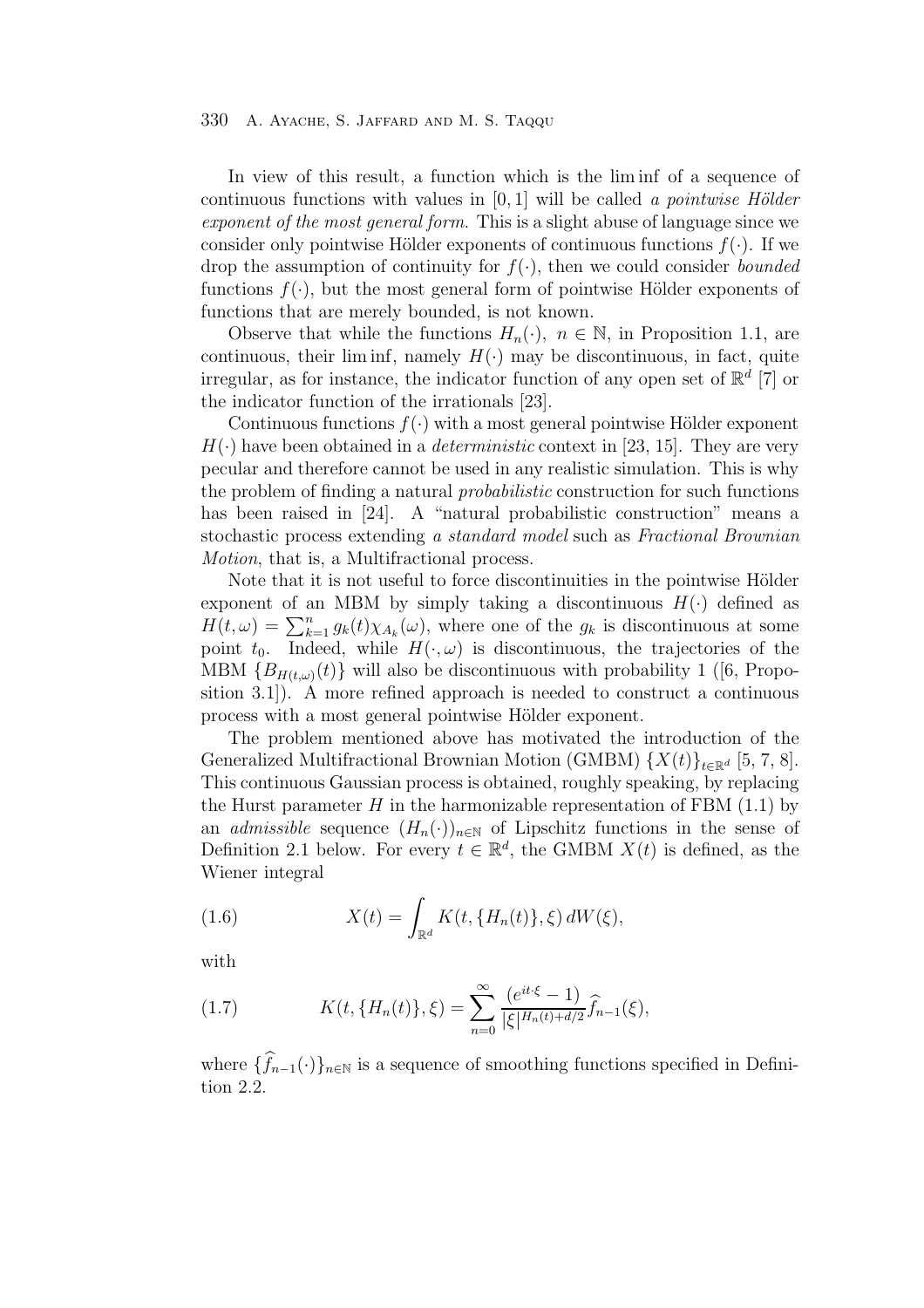To study the GMBM, Ayache [5] also introduced the Generalized Multifractional Field

$$
Y(x,y) = \int_{\mathbb{R}^d} K(x, \{H_n(y)\}, \xi) dW(\xi)
$$
  
(1.8) 
$$
= \int_{\mathbb{R}^d} \left[ \sum_{n=0}^{\infty} \frac{(e^{ix \cdot \xi} - 1)}{|\xi|^{H_n(y) + d/2}} \hat{f}_{n-1}(\xi) \right] dW(\xi), \quad x, y \in \mathbb{R}^d,
$$

and then set

(1.9) 
$$
X(t) = Y(t, t), \quad t \in \mathbb{R}^d.
$$

The GMBM can be viewed as an extension of FBM and MBM at least for the following two reasons:

- GMBM reduces to an MBM with parameter  $H(\cdot)$  (respectively an FBM with parameter H) when all the functions  $H_n(\cdot)$  are equal to a same function  $H(\cdot)$  (respectively to a same real H).
- Under some technical conditions on  $(H_n(\cdot))_{n\in\mathbb{N}}$ , GMBM is Locally Asymptotically Self-Similar with index

$$
H(t) = \liminf_{n \to \infty} H_n(t)
$$

at each point  $t$  (see [7, Proposition 3]).

Ayache [5] studied the pointwise Hölder regularity of the GMBM in dimension  $d = 1$  and for (non-random) functions  $H_n(\cdot)$  taking values in a compact interval in  $(0, 1)$ . Extending results of [7] and [8], Ayache showed that the pointwise Hölder exponent of the GMBM satisfies in the weak sense, for every  $t \in \mathbb{R}^1$ , almost surely,

(1.10) 
$$
\alpha_X(t,\omega) = \liminf_{n \to \infty} H_n(t).
$$

By using different techniques, we will prove here a much stronger result, namely:

- (a) Relation (1.10) holds in the strong sense and when  $t \in \mathbb{R}^d$ .
- (b) This happens also when the deterministic functions  $H_n(t)$  are replaced by random functions  $S_n(t, \omega)$  which need not to be independent of the white noise dW.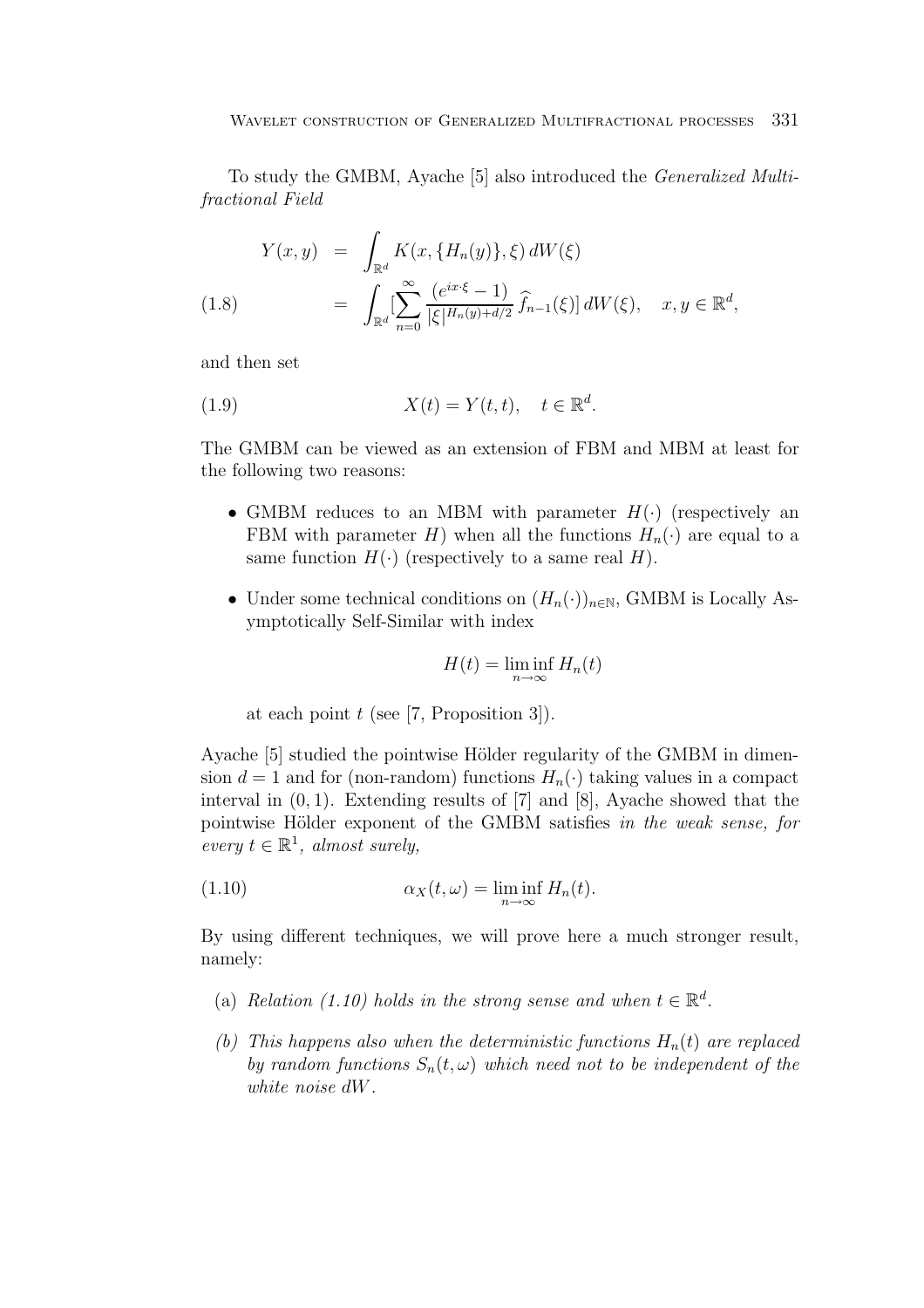The process obtained by replacing the non-random functions  $H_n(t)$  by stochastic processes  $S_n(t, \omega)$  will be denoted  $\{Z(t)\}_{t\in\mathbb{R}^d}$ . It will be called the Generalized Multifractional Process with Random Exponent (GMPRE) since it extends not only GMBM but also the process introduced in [6]. Observe that the GMPRE uses an anticipative representation since the random kernel  $\{K(t, \{S_n(t, \omega)\}, \xi)\}_{\xi \in \mathbb{R}^d}$  is not adapted to the natural filtration of  $\{W(\xi)\}_{\xi \in \mathbb{R}^d}$ . It is an open problem to determine whether there exists an non-anticipative representation formulated as an Itô integral.

Using Proposition 6.1 which is a stochastic version of Proposition 1.1, we will prove that the GMPRE can have a pointwise Hölder exponent of the most general form:

**Theorem 1.1** Let  $({S_n(t)}_{t\in\mathbb{R}^d})_{n\in\mathbb{N}}$  be a sequence of stochastic processes whose trajectories are, with probability 1, continuous functions with values in [0, 1]. Then one can construct an almost sure continuous process  $\{Z(t)\}_{t\in\mathbb{R}^d}$ , called a GMPRE, which satisfies almost surely for all  $t_0 \in \mathbb{R}^d$ ,

(1.11) 
$$
\limsup_{t \to t_0} \frac{|Z(t) - Z(t_0)|}{|t - t_0|} = \infty,
$$

and whose pointwise Hölder exponent  $\{\alpha_Z(t)\}_t \in \mathbb{R}^d$  satisfies, in the strong sense, (almost surely for every  $t$ )

(1.12) 
$$
\alpha_Z(t,\omega) = \liminf_{n \to \infty} S_n(t,\omega).
$$

Our goal is to prove Theorem 1.1. Here are some consequences of this theorem.

- **Corollary 1.1** (a) Almost all the trajectories of the process  $\{Z(t)\}_{t\in\mathbb{R}^d}$ are nowhere differentiable functions.
	- (b) Relations (1.5) and (1.10) hold in the strong sense almost surely for all t.
	- $(c)$  The class of pointwise Hölder exponents of GMPREs coincides with the class of pointwise Hölder exponents of continuous and nowhere differentiable processes.

Part (a) follows from  $(1.11)$ , Part (b) from  $(1.12)$  and Part  $(c)$  from Theorem 1.1 and Proposition 6.1 below.

In view of Part (c) one can restrict oneself to GMPREs if one is interested in a continuous and nowhere differentiable process with the most general pointwise Hölder exponent possible. Recall that while the processes  ${S_n(t)}_{t\in\mathbb{R}^d}$ ,  $n \in \mathbb{N}$ , in Theorem 1.1 are continuous, the resulting pointwise Hölder exponent  $\{\alpha_Z(t)\}_{t\in\mathbb{R}^d}$  can be discontinuous and rather erratic.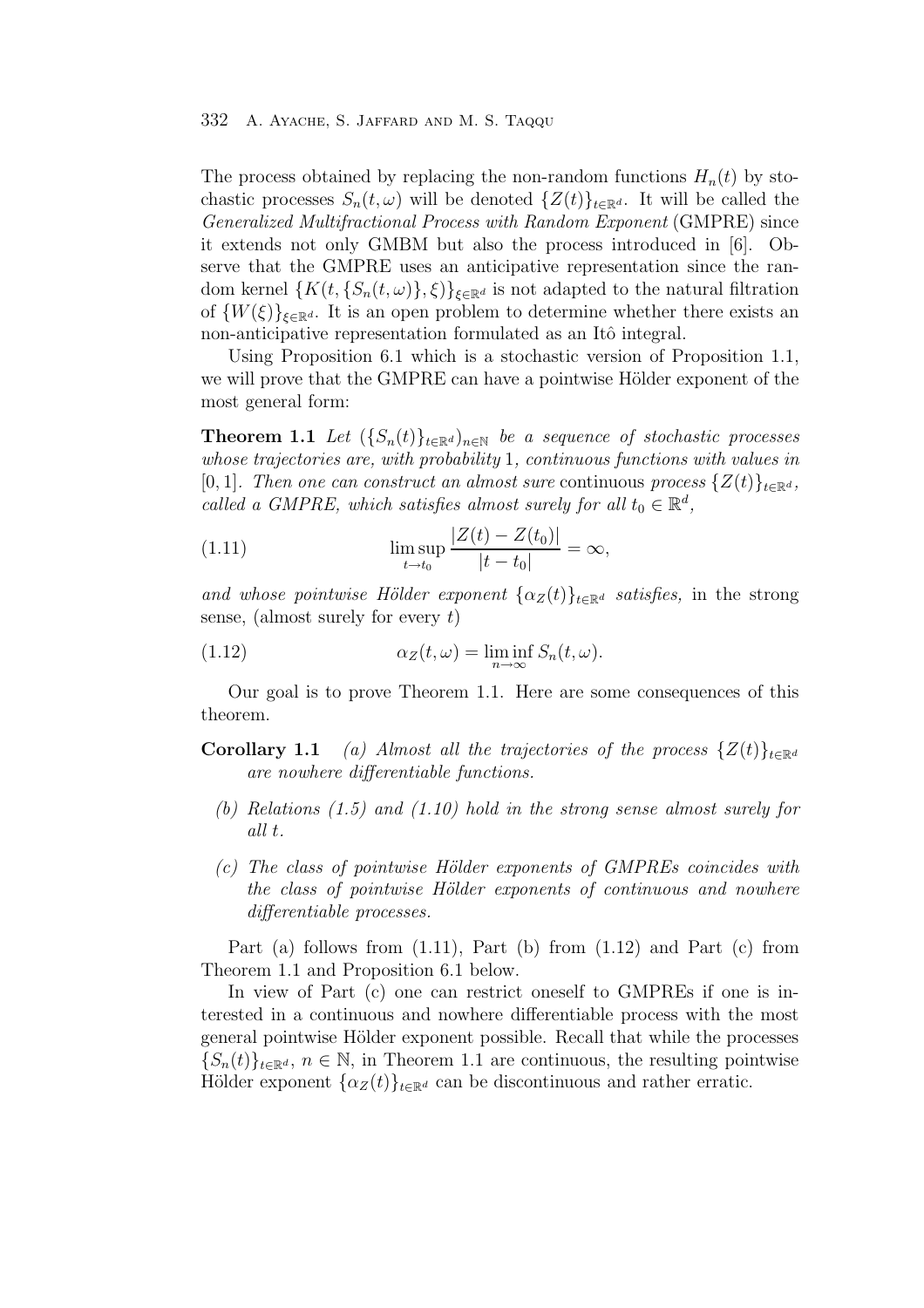As indicated above, we have restricted our study to processes with continuous trajectories because the class of pointwise Hölder exponents of bounded functions has not been identified even in the deterministic case, and therefore, it is premature to construct bounded processes with a most general exponent.

To study the GMPRE, we will introduce the corresponding field called the Generalized Multifractional Field with Random Exponent (GMFRE). The GMFRE is to the GMPRE as Y is to X in  $(1.8)$  and  $(1.9)$ . The main ingredient of the proof of Theorem 1.1 will be the following theorem.

**Theorem 1.2** Let  ${V(x, y)}_{(x, y) \in \mathbb{R}^d \times \mathbb{R}^d}$  be a GMFRE. Then almost surely, for all  $t_0 \in \mathbb{R}^d$ ,

$$
\limsup_{t \to t_0} \frac{|V(t, t_0) - V(t_0, t_0)|}{|t - t_0|} = \infty
$$

and the pointwise Hölder exponent at t<sub>0</sub> of the process  ${V(t, t_0)}_{t \in \mathbb{R}^d}$  equals  $\liminf_{n\to\infty}S_n(t_0)$ .

The paper is structured as follows. We present the construction of the GMPRE and GMFRE in Section 2. Theorem 1.2 is proved in Sections 3 and 4, Theorem 1.1 in Section 5 and auxiliary results are proved in Section 6. Section 7 contains some final remarks.

# **2. Construction of the GMFRE and the GMPRE**

Here are the basic ideas underlying the construction of the Generalized Multifractional Field with Random Exponent (GMFRE) and the Generalized Multifractional Process with Random Exponent (GMPRE):

- Start with Fractional Brownian Motion (1.1).
- Replace the single H by a sequence  $\{H_n\}$  as in (1.6).
- Allow the sequence  ${H_n}$  to be random (call it  ${S_n}$ ) and not necessarily independent of the measure W.
- Use a wavelet representation instead of the representation (1.6).
- Focus on the GMFRE  ${V(x,y)}_{(x,y)\in\mathbb{R}^d\times\mathbb{R}^d}$  and define the GMPRE to be the diagonal process  $Z(t) = V(t, t), t \in \mathbb{R}^d$ .

We first introduce the wavelet representation. Throughout this article

(2.1) 
$$
\{\psi_{l,j,k}(x); 1 \le l \le 2^d - 1, j \in \mathbb{Z}, k \in \mathbb{Z}^d\}
$$

will denote a Lemarié-Meyer wavelet basis of the Hilbert space  $L^2(\mathbb{R}^d)$  (see for example [32]). This basis has the following properties: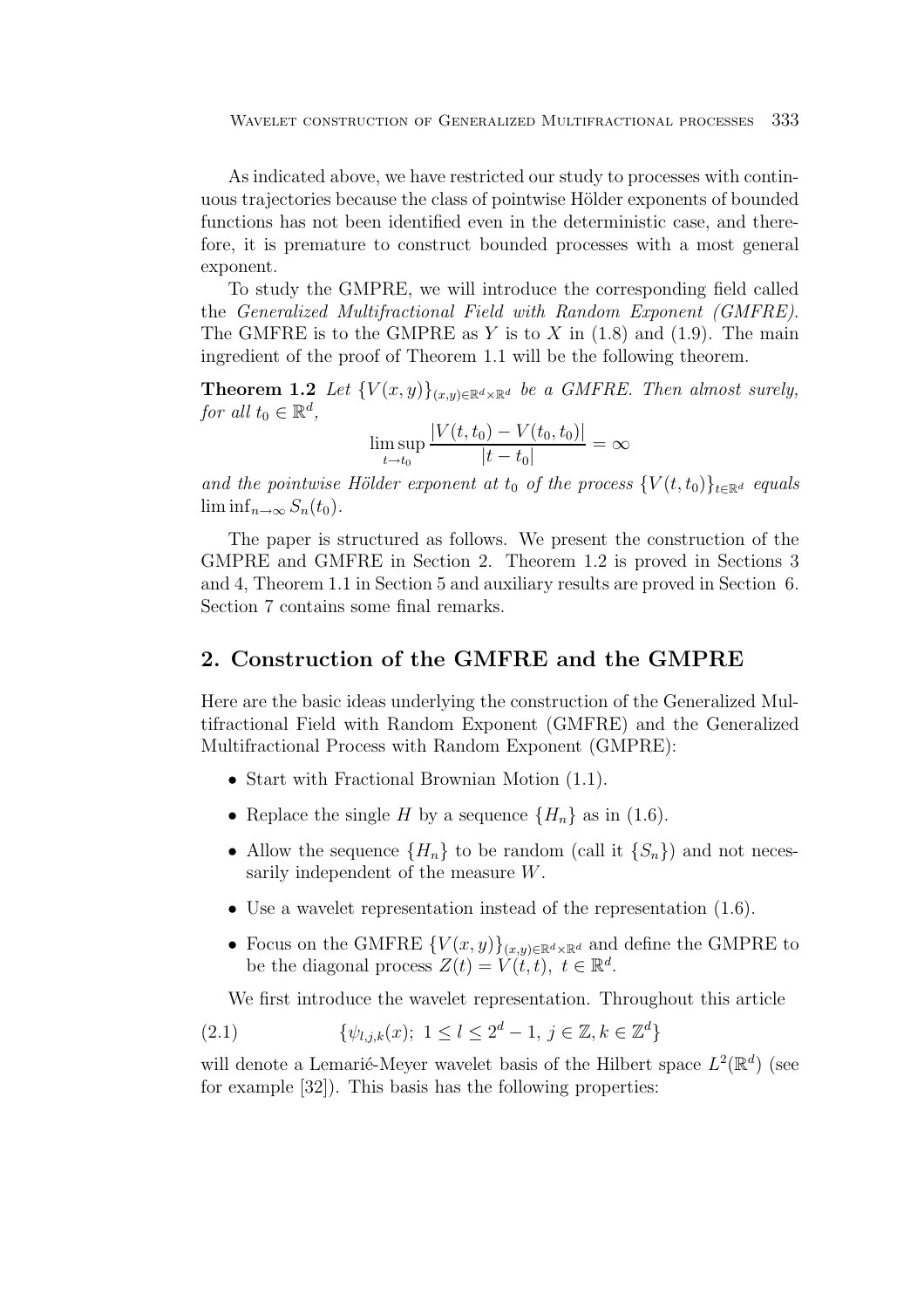(a) The functions  $\psi_{l,j,k}$  are real valued and belong to the Schwartz class  $S(\mathbb{R}^d)$ . Recall that  $S(\mathbb{R}^d)$  is the space of infinitely differentiable functions f whose partial derivatives of any order decrease at infinity, faster than any polynomial, i.e for any multi-index  $\alpha = (\alpha_1, \dots, \alpha_d) \in \mathbb{N}^d$  and for every integer  $m \in \mathbb{N}$ , there exist  $c > 0$  (a constant that generally depends on  $\alpha$  and m), such that for any  $\xi \in \mathbb{R}^d$ ,

$$
|\partial^{\alpha} f(\xi)| = \left| \frac{\partial^{\alpha_1 + \dots + \alpha_d} f}{(\partial \xi_1)^{\alpha_1} \dots (\partial \xi_d)^{\alpha_d}} (\xi) \right| \le c(1 + |\xi|)^{-m}.
$$

(b) The functions  $\psi_{l,j,k}$  are generated by dilations and translations of a finite number of functions. Namely, one has

(2.2) 
$$
\psi_{l,j,k}(x) = 2^{jd/2} \psi_l(2^j x - k).
$$

Thus the Fourier transforms of the  $\psi_{l,j,k}$  also belong to the Schwartz class and satisfy

$$
\widehat{\psi}_{l,j,k}(\xi) = 2^{-jd/2} e^{-ik \cdot 2^{-j} \xi} \widehat{\psi}_l(2^{-j} \xi).
$$

(c) For all  $l, j, k$  one has

(2.3) 
$$
\operatorname{supp}\widehat{\psi}_{l,j,k}\subset D_{j+2}\setminus D_j,
$$

where

(2.4) 
$$
D_j = \left[ -\frac{2^{j+1}\pi}{3}, \frac{2^{j+1}\pi}{3} \right]^d
$$

and  $D_{i+2} \setminus D_i = \{ \xi \in D_{i+2}; \xi \notin D_i \}.$ 

In view of  $(2.3)$  and  $(2.4)$ , high values of j correspond to high "frequencies"  $|\xi_i|, i = 1,\ldots,d$ . Since the Fourier transform is an isometry of  $L^2(\mathbb{R}^d)$ , the system

$$
\{\widehat{\psi}_{l,j,k}(-\xi); 1 \le l \le 2^d - 1, j \in \mathbb{Z}, k \in \mathbb{Z}^d\}
$$

is also an orthonormal bases for  $L^2(\mathbb{R}^d)$  (up to the multiplicative factor  $(2\pi)^{-d/2}$  that we will neglect). We use the basis

$$
\{\widehat{\psi}_{l,j,k}(-\xi)\}_{l,j,k} = \{\overline{\widehat{\psi}_{l,j,k}(\xi)}\}_{l,j,k}
$$

instead of  $\{\widehat{\psi}_{l,j,k}(\xi)\}_{l,j,k}$  for convenience, in order to avoid having to add constantly the complex conjugate sign.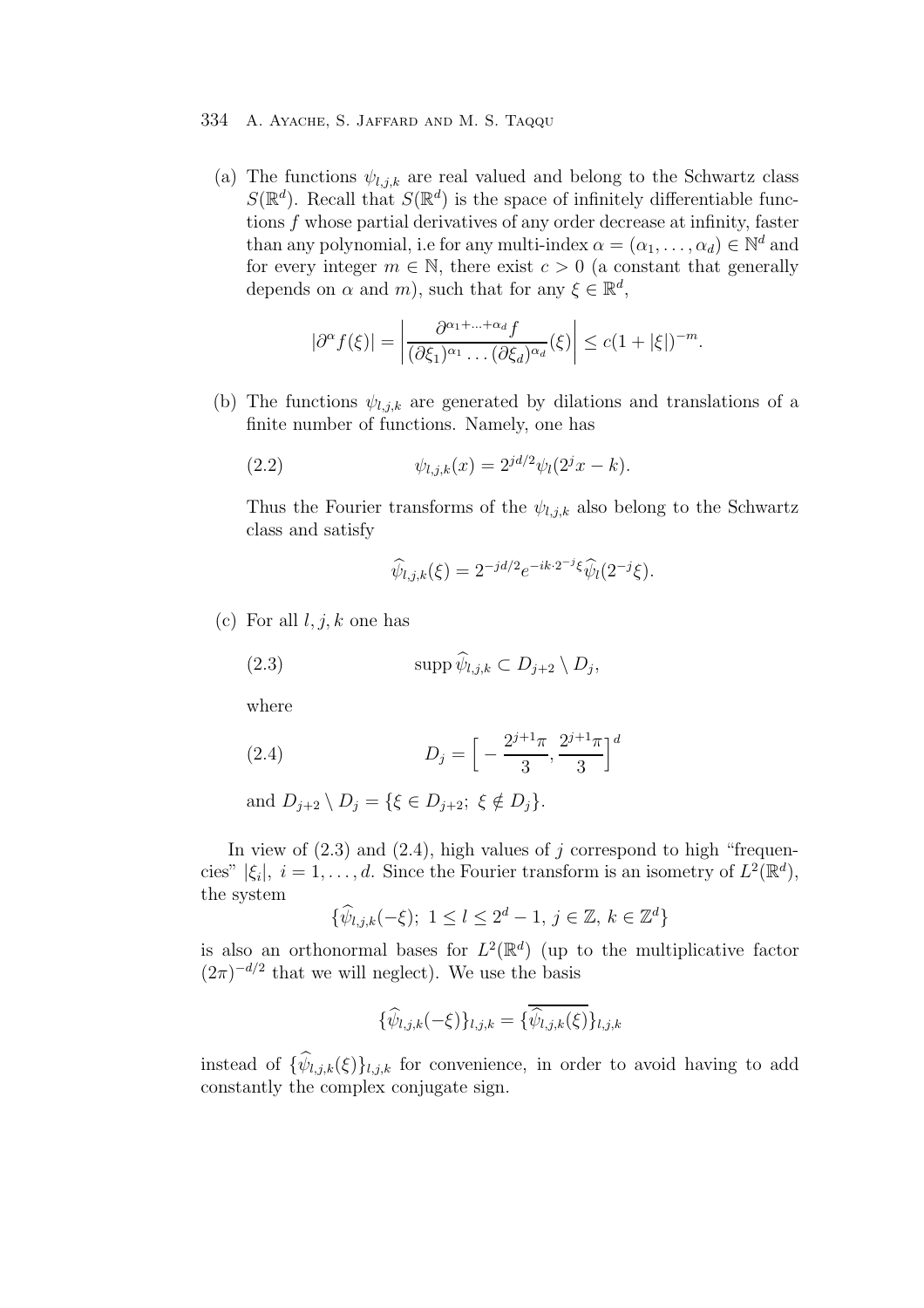To motivate the wavelet representation, we will start with the random field  $\{Y(x,y)\}_{(x,y)\in\mathbb{R}^d\times\mathbb{R}^d}$  in (1.8). One fixes  $(x,y)\in\mathbb{R}^d\times\mathbb{R}^d$ , and decomposes its kernel, namely the function  $g: \xi \mapsto K(x, \{H_n(y)\}, \xi)$  in the basis  $\{\widehat{\psi}_{l,j,k}(-\xi)\}_{l,j,k}$ . Then we apply the integral  $\int_{\mathbb{R}} g(\cdot) dW$  to this decomposition. Since, this integral is an isometry from the Hilbert space  $L^2(\mathbb{R}^d)$  into the Hilbert space  $L^2(\Omega)$  of square integrable, mean-zero random variables, we obtain in view of (1.8)

(2.5) 
$$
Y(x,y) = \sum_{l=1}^{2^d-1} \sum_{j \in \mathbb{Z}} \sum_{k \in \mathbb{Z}^d} a_{l,j,k}(x, \{H_n(y)\}) \epsilon_{l,j,k},
$$

where  $\{\epsilon_{l,j,k}\}_{l,j,k}$  is a sequence of independent  $\mathcal{N}(0, 1)$  Gaussian random variables and where the non-random coefficients  $a_{l,j,k}(x, {H_n(y)})$  are given by

(2.6) 
$$
a_{l,j,k}(x, \{H_n(y)\}) = \int_{\mathbb{R}^d} K(x, \{H_n(y)\}, \xi) \overline{\hat{\psi}_{l,j,k}(-\xi)} d\xi = \int_{\mathbb{R}^d} K(x, \{H_n(y)\}, \xi) \hat{\psi}_{l,j,k}(\xi) d\xi.
$$

sing techniques similar to those of the Proof of Proposition 2.2 of [6], one can show that the series (2.5) is with probability 1, uniformly convergent for all  $(x, y) \in K \times \mathbb{R}^d$ , where K is an arbitrary compact subset of  $\mathbb{R}^d$ . The Generalized Multifractional Field with Random Exponent (GMFRE) will be obtained by substituting to the deterministic functions  $\{H_n\}$  in (2.5) admissible stochastic processes  $\{S_n\}.$ 

**Definition 2.1** A sequence  $({S_n(t)}_{t\in\mathbb{R}^d})_{n\in\mathbb{N}}$  of stochastic processes is ad*missible* if for almost all  $\omega$ , it satisfies the following conditions:

(i)  $S_0(.,\omega)$  takes values in  $(-\infty,1)$  and for all  $n\geq 1$ ,  $S_n(.,\omega)$  takes values in

(2.7) 
$$
\left[\frac{1}{\log(64+n)}, 1 - \frac{1}{\log(64+n)}\right].
$$

- (ii)  $S_n(.,\omega)$  is a Lipschitz function, more precisely, a  $C(n,\omega)$ -Lipschitz function (that is,  $|S_n(t, \omega) - S_n(t', \omega)| \le C(n, \omega)|t - t'|$  for all  $t, t' \in \mathbb{R}$ ).
- (iii) The Lipschitz constants  $C_n(\omega)$  depend on n and increase slower than *n*, that is,  $\lim_{n \to \infty} n^{-1}C_n(\omega) = 0.$
- (iv) For all integers  $q \geq 1$ ,  $S_{3q}(\cdot,\omega) = S_{3q+1}(\cdot,\omega) = S_{3q+2}(\cdot,\omega)$ . See Remark 3.1 for the motivation behind this technical condition.

 $S_0$  will be related to the small frequency behavior of the process and will not play an important role, while the range of  $S_n$ ,  $n \geq 1$ , increases with n and tends to  $(0, 1)$  as  $n \to \infty$ .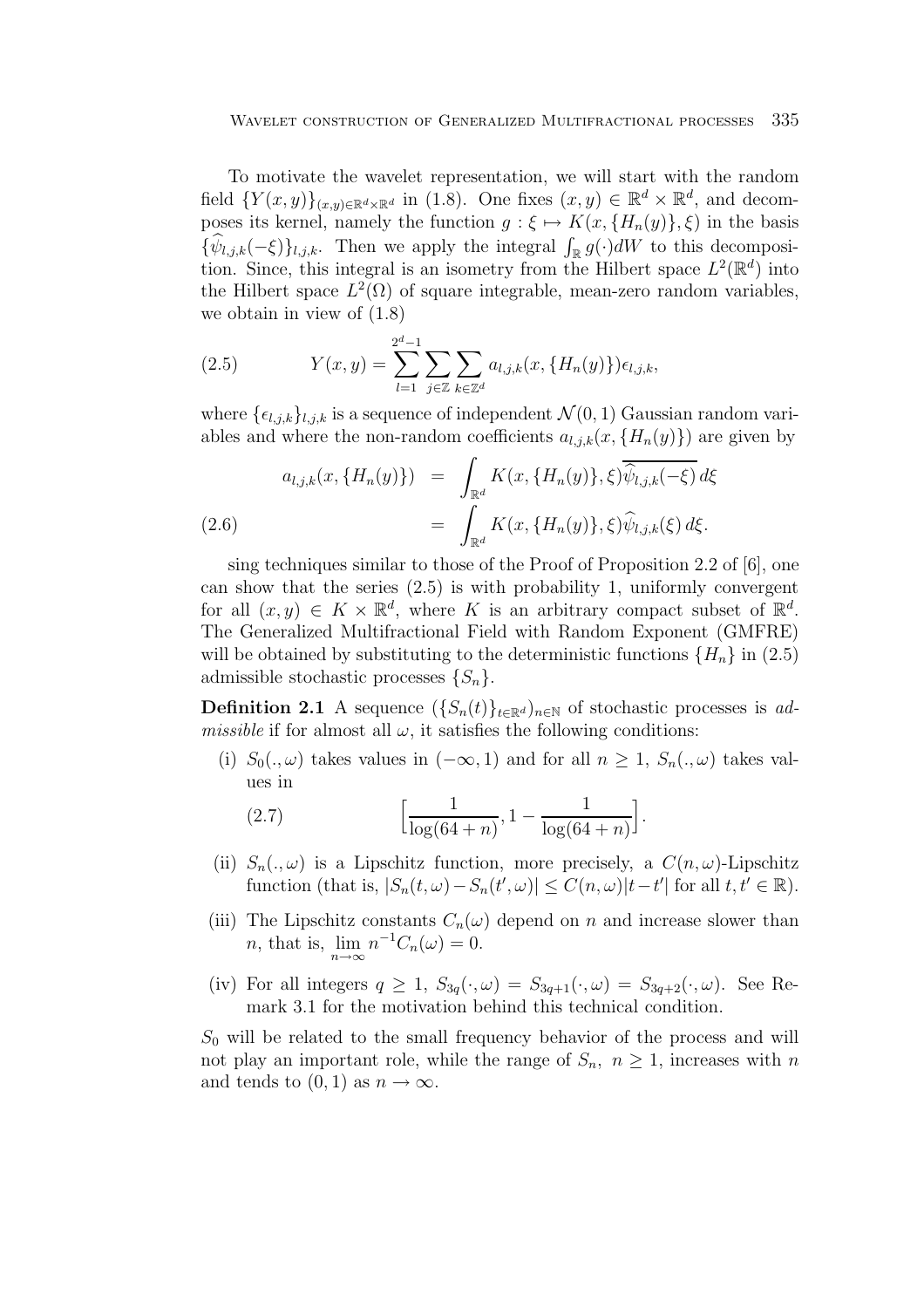We are now in position to define the GMFRE and the GMPRE.

**Definition 2.2** The GMFRE with parameter  $(S_n)_{n\in\mathbb{N}}$  is the continuous field defined for almost all  $\omega$  and each  $(x, y) \in \mathbb{R}^d \times \mathbb{R}^d$  as the random series

(2.8) 
$$
V(x, y, \omega) = \sum_{l=1}^{2^{d}-1} \sum_{j \in \mathbb{Z}} \sum_{k \in \mathbb{Z}^{d}} a_{l,j,k}(x, \{S_{n}(y, \omega)\}) \epsilon_{l,j,k}(\omega),
$$

where

- $\{\epsilon_{l,j,k}\}\$ is a sequence of  $\mathcal{N}(0,1)$  independent Gaussian random variables
- $(S_n)_{n \in \mathbb{N}}$  is admissible in the sense of Definition 2.1.
- for almost all  $\omega$  and every  $1 \leq l \leq 2^d 1$ ,  $j \in \mathbb{Z}$ ,  $k \in \mathbb{Z}^d$  and  $(x, y) \in \mathbb{R}^d \times \mathbb{R}^d$ ,

$$
(2.9) \ \ a_{l,j,k}(x,\{S_n(y,\omega)\}) = \int_{\mathbb{R}^d} \Big[ \sum_{n=0}^{\infty} \frac{(e^{ix\cdot\xi}-1)}{|\xi|^{S_n(y,\omega)+d/2}} \hat{f}_{n-1}(\xi) \Big] \hat{\psi}_{l,j,k}(\xi) d\xi
$$

•  $\{\widehat{f}_{n-1}(\cdot)\}_{n\in\mathbb{N}}$  is a sequence of functions of the Schwartz class  $S(\mathbb{R}^d)$ , with values in [0, 1], that satisfy for every  $\xi = (\xi_1, \ldots, \xi_d) \in \mathbb{R}^d$ ,

(2.10) 
$$
\hat{f}_{-1}(\xi) = \begin{cases} 1 \text{ if } |\xi_i| \leq 2\pi/3, \text{ for all } i = 1, \dots d, \\ 0 \text{ if } |\xi_i| \geq 4\pi/3, \text{ for some } i \end{cases}
$$

(2.11) 
$$
\widehat{f}_0(\xi) = \widehat{f}_{-1}(2^{-1}\xi) - \widehat{f}_{-1}(\xi),
$$

and, more generally, for all  $n \in \mathbb{N}$ ,

$$
(2.12) \qquad \widehat{f}_n(\xi) = \widehat{f}_{-1}(2^{-n-1}\xi) - \widehat{f}_{-1}(2^{-n}\xi) = \widehat{f}_0(2^{-n}\xi).
$$

**Remark 2.1** As in the proofs of Part (b) of Proposition 3.3 and Lemma 4.2, one can show that the series in (2.8) is, with probability 1, uniformly convergent in  $(x, y)$  on every compact subset of  $\mathbb{R}^d \times \mathbb{R}^d$ . This is why the definition of GMFRE makes sense.

Observe that the functions  $f_n$  are compactly supported and if  $D_n$ ,  $n \in \mathbb{N}$ , denotes the compact cube defined in (2.4), then one has

(2.13) supp  $f_{-1} \subset D_1$ 

and for every  $n \in \mathbb{N}$ ,

$$
(2.14) \t\t supp \hat{f}_n \subset D_{n+2} \setminus D_n.
$$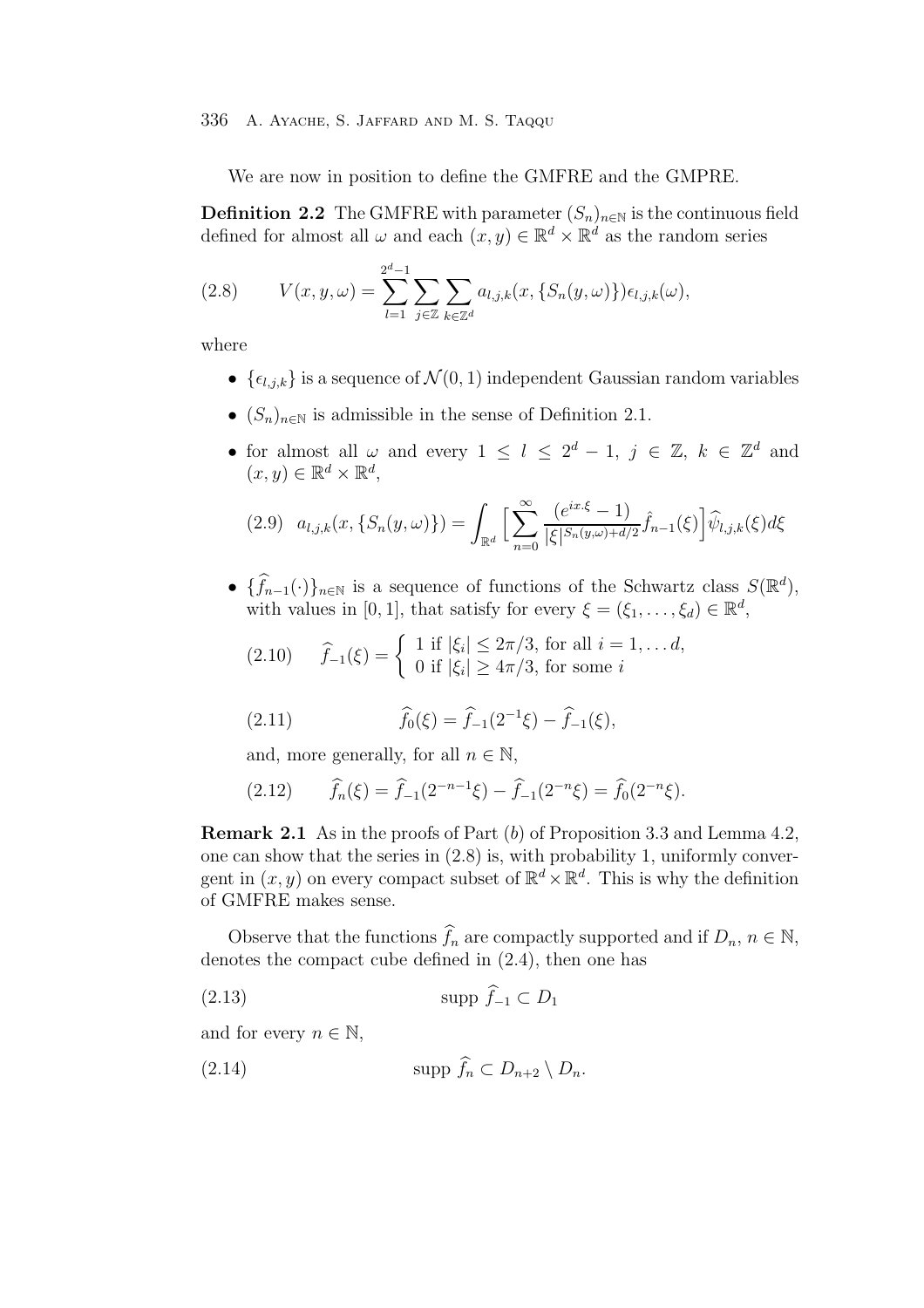Since the support of  $f_n$  moves towards the high frequency range as n increases, it is  $S_n$  with large n which determines the high frequency behavior of the process  $V(\cdot, y)$ . Observe finally that

(2.15) 
$$
\sum_{n=0}^{\infty} \widehat{f}_{n-1}(\xi) = 1.
$$

**Definition 2.3** The GMPRE with parameter  $(S_n)_{n\in\mathbb{N}}$  is the continuous process  $\{Z(t)\}_{t\in\mathbb{R}^d}$  defined for almost all  $\omega$  and all  $t \in \mathbb{R}^d$  as

$$
(2.16) \t\t Z(t,\omega) = V(t,t,\omega).
$$

The conditions (i) to (iv) in Definition 2.1 are not restrictive because:

**Proposition 2.1** Let  $\{S(t)\}_{t\in\mathbb{R}^d}$  be a stochastic process taking values in [0, 1] that satisfies almost surely, for all  $t \in \mathbb{R}^d$ ,

$$
S(t) = \liminf_{n \to \infty} \widetilde{S}_n(t)
$$

where  $(\{\widetilde{S}_n(t)\}_{t\in\mathbb{R}^d})_{n\in\mathbb{N}}$  is a sequence of continuous processes. Then there exists an admissible sequence  $(\{S_n(t)\}_{t\in\mathbb{R}^d})_{n\in\mathbb{N}}$  which satisfies, almost surely for all  $t \in \mathbb{R}^d$ ,

$$
S(t) = \liminf_{n \to \infty} S_n(t).
$$

**Proof of Proposition 2.1.** First, replacing  $S_0(t)$  by  $\min(\frac{1}{2}, S_0(t))$  and  $\tilde{C}_1(t)$  with  $n > 1$  leg  $\widetilde{S}_n(t)$  with  $n \geq 1$  by

$$
\max\left(\frac{2}{\log(64+n)}, \min\left(\widetilde{S}_n(t), 1-\frac{2}{\log(64+n)}\right)\right),\right)
$$

one may suppose that for every  $t \in \mathbb{R}^d$ ,

(2.17) 
$$
\widetilde{S}_0(t) \in \left( -\infty, \frac{1}{2} \right]
$$

and

(2.18) 
$$
\widetilde{S}_n(t) \in \left[\frac{2}{\log(64+n)}, 1 - \frac{2}{\log(64+n)}\right].
$$

Thus the sequence  $(\{\widetilde{S}_n(t)\}_{t\in\mathbb{R}^d})_{n\in\mathbb{N}}$  satisfies condition (i). Next we are going to construct a new sequence having the same lim inf as  $(\{\widetilde{S}_n(t)\}_{t\in\mathbb{R}^d})_{n\in\mathbb{N}}$ and satisfying conditions (i)-(iv). First, observe that, using Stone-Weierstrass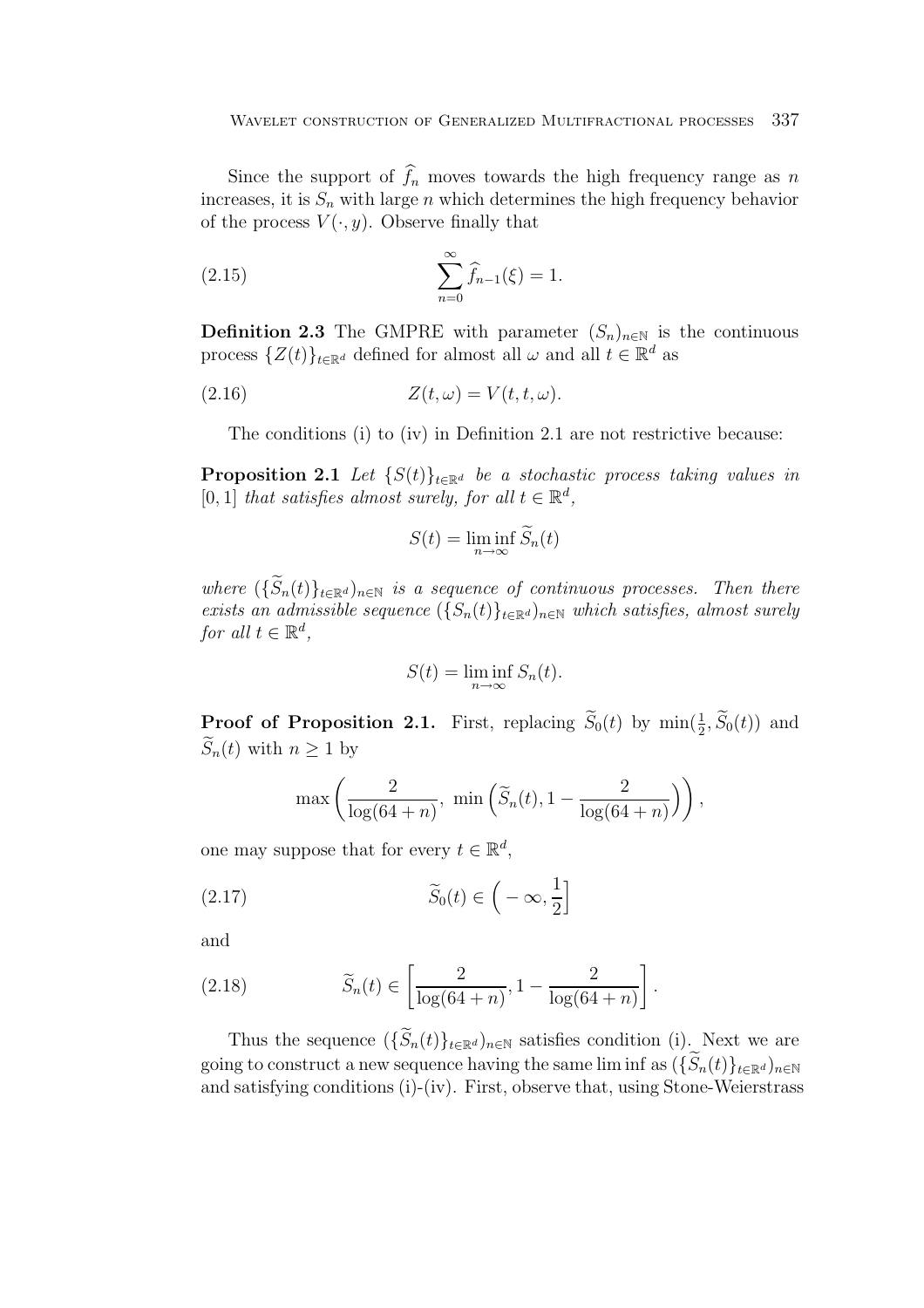approximation theorem, one can show that any process  $\{Q(t)\}_{t\in\mathbb{R}^d}$  with continuous paths has the following property. For every compact cube  $K \subset \mathbb{R}^d$ and for every  $\epsilon > 0$ , there is a stochastic process  $\{Q_{K,\epsilon}(t)\}_{{t\in\mathbb{R}^d}}$  with polynomial paths (depending on K and  $\epsilon$ ) such that

(2.19) 
$$
\sup_{t \in K} |Q(t) - Q_{K,\epsilon}(t)| \le \epsilon.
$$

The measurability of  $Q_{K,\epsilon}$  follows from the fact that for each t,  $Q_{K,\epsilon}(t)$  can be expressed as a linear combination of random variables  $Q(s)$ . For example, when  $K = [0, 1]^d$ , one may choose

$$
(2.20) \tQ_{K,\epsilon}(t) = \sum_{k_1,...,k_d=0}^p \left( \prod_{i=1}^d \binom{p}{k_i} t_i^k (1-t_i)^{p-k_i} \right) Q\left(\frac{k_1}{p}, \ldots, \frac{k_p}{p}\right).
$$

In this case, for all  $\omega$ ,  $Q_{K,\epsilon}(\cdot,\omega)$  is called the pth Bernstein polynomial of the function  $Q(.,\omega)$ .

Now, taking in (2.19), for every  $n \in \mathbb{N}$ ,  $Q(t) = \widetilde{S}_n(t)$ ,  $K = [-n-1, n+1]^d$ and  $\epsilon = \frac{1}{2 \log(64+n)}$ , it follows that there is  $(\{\widetilde{S}^I(t)\}_{t \in \mathbb{R}^d})_{n \in \mathbb{N}}$  a sequence of processes with polynomial paths such that

(2.21) 
$$
\sup_{t \in K_n} |\widetilde{S}_n(t) - \widetilde{S}^I(t)| \leq \frac{1}{2 \log(2+n)}.
$$

Now let  $\theta : \mathbb{R} \to [0, 1]$  be a compactly supported deterministic  $C^{\infty}$  function, which satisfies

(2.22) 
$$
\theta(x) = \begin{cases} 1 \text{ if } |x| \le 1 \\ 0 \text{ if } |x| \ge 3/2 \end{cases}
$$

and for every  $n \in \mathbb{N}$  and  $t \in \mathbb{R}^d$ , let us set

(2.23) 
$$
\widetilde{S}_n^{II}(t) = \widetilde{S}_n^{I}(t) \ \theta\left(\frac{\|t\|^2}{(n+1)^2}\right) + \frac{1}{2\log(64+n)}.
$$

It follows from (2.17) and (2.18) that the process  $\{\widetilde{S}_{n}^{II}(t)\}_{t\in\mathbb{R}^d}$  verifies (i). It also verifies (ii). Indeed, its paths are  $C(n)$ -Lipschitz functions, since they are  $C^{\infty}$  functions and such that

$$
\sup\left\{\left|\frac{\partial \widetilde{S}_{n}^{II}}{\partial t_{i}}(t)\right|; t \in \mathbb{R}^{d}, i = 1, \ldots, d\right\} < \infty.
$$

Observe that this inequality follows from (2.22) and (2.23). Now we are going to construct a sequence  $\{\widetilde{S}_n^{III}(t)\}_{t\in\mathbb{R}^d}$  that has the same liminf as  $\{\widetilde{S}_n(t)\}_{t\in\mathbb{R}^d}$  and satisfies (i), (ii) and (iii).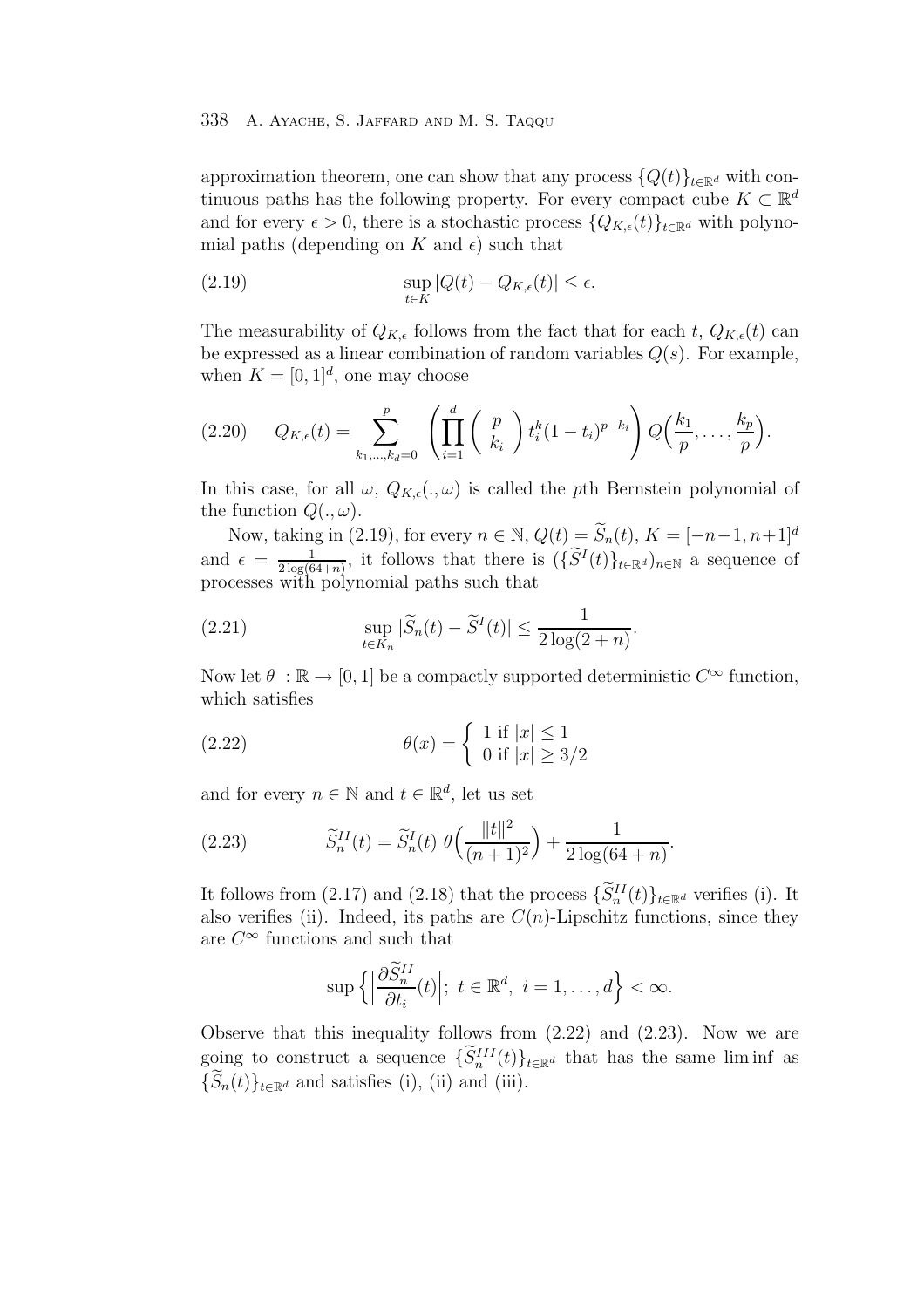To do so we need to introduce the sequence of random variables  $(\tau_n)_{n\in\mathbb{N}}$ defined by induction as  $\tau_0 = 0$  and for every integer  $n \ge 1$ , as

(2.24) 
$$
\tau_n = \begin{cases} \tau_{n-1} & \text{if } C(\tau_{n-1} + 1) > \sqrt{n} \\ \tau_{n-1} + 1 & \text{if } C(\tau_{n-1} + 1) \leq \sqrt{n} \end{cases}.
$$

Then, for every  $n \in \mathbb{N}$  and  $t \in \mathbb{R}^d$ , we set

$$
\widetilde{S}_n^{III}(t) = \widetilde{S}_{\tau_n}^{II}(t).
$$

Clearly,  $\widetilde{S}_0^{III}(t) \in (0,1)$  and for every  $n \geq 1$ ,

$$
\widetilde{S}_n^{III}(t) \in \left[\frac{1}{\log(64+n)}, 1 - \frac{1}{\log(64+n)}\right].
$$

It is also clear that the paths of the  $\{\widetilde{S}_n^{III}(t)\}_{t\in\mathbb{R}^d}$  are  $C(\tau_n)$ -Lipschitz functions. So, all we need to prove is that, for almost all  $\omega$ ,

$$
\lim_{n \to \infty} n^{-1} C(\tau_n) = 0
$$

and that for every  $t \in \mathbb{R}^d$ ,

(2.26) 
$$
\liminf_{n \to \infty} \widetilde{S}_n^{III}(t,\omega) = \liminf_{n \to \infty} \widetilde{S}_n(t,\omega).
$$

Relation (2.25) will result from the following inequality. For every  $n \in \mathbb{N}$ and for almost all  $\omega$ ,

(2.27) 
$$
C(\tau_n(\omega)) \leq A(\omega)\sqrt{1+n},
$$

where  $A = 1+C(0)$ . To prove this last inequality, we will argue by induction. It holds when  $n = 0$ , so suppose that for some integer  $n \geq 1$  and almost all  $\omega$ ,

$$
(2.28) \tC(\tau_{n-1}(\omega)) \le A\sqrt{n},
$$

and let us show that  $(2.27)$  holds for almost all  $\omega$ . We need to consider two cases:  $C(\tau_{n-1}(\omega)+1) \leq \sqrt{n}$  and  $C(\tau_{n-1}(\omega)+1) > \sqrt{n}$ .

When  $C(\tau_{n-1}(\omega)+1) \leq \sqrt{n}$ , it follows from (2.24) that  $\tau_n(\omega) = \tau_{n-1}(\omega)+1$ . Therefore, we have that

$$
C(\tau_n(\omega)) = C(\tau_{n-1}(\omega) + 1) \le \sqrt{n} \le A(\omega)\sqrt{1 + n}.
$$

When  $C(\tau_{n-1}(\omega) + 1) > \sqrt{n}$ , it follows from (2.24) that  $\tau_n(\omega) = \tau_{n-1}(\omega)$ . Then, using the induction hypothesis, namely the inequality (2.28), one obtains that

$$
C(\tau_n(\omega)) = C(\tau_{n-1}(\omega)) \le A(\omega)\sqrt{n} \le A(\omega)\sqrt{n+1}.
$$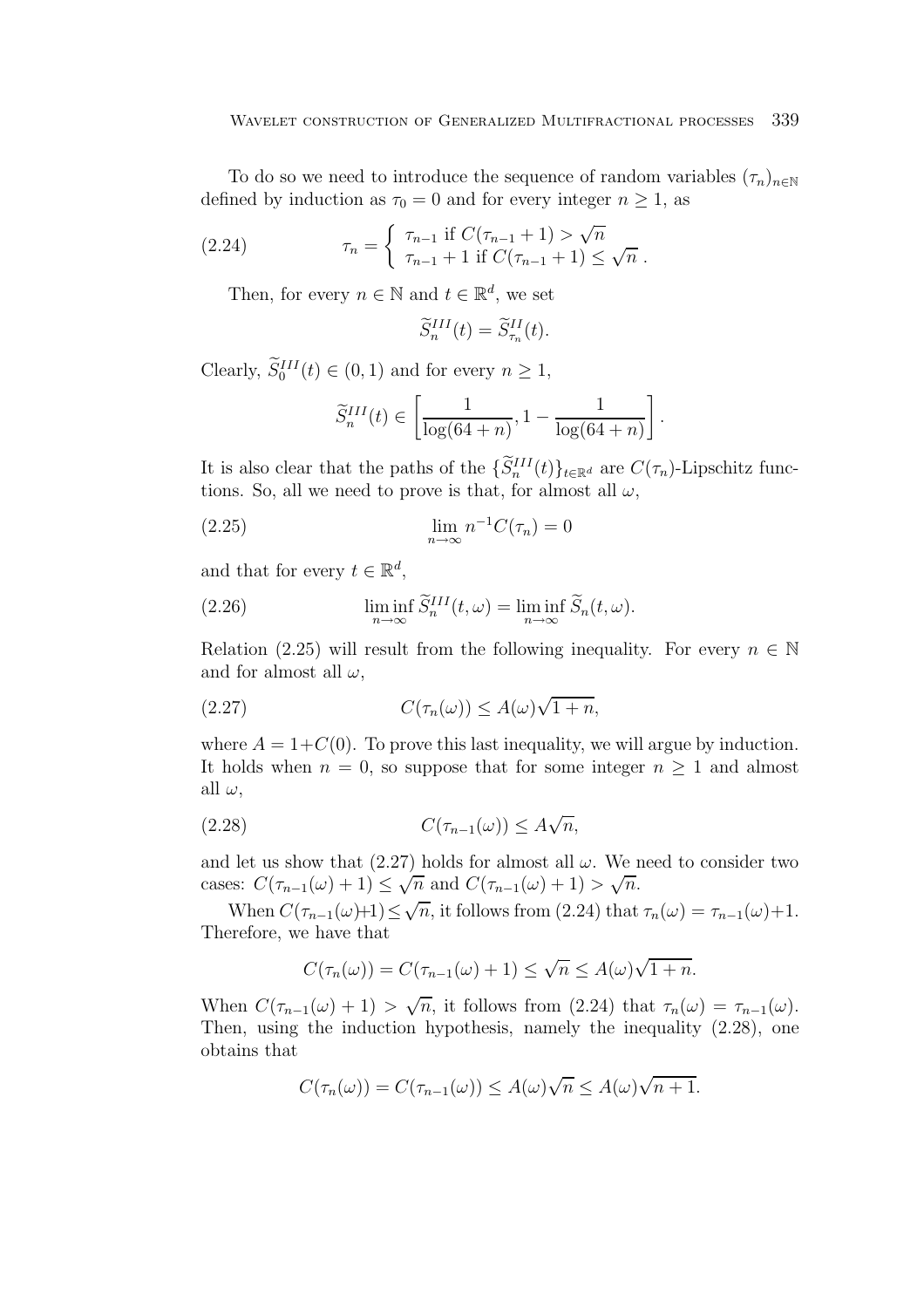To show that Relation (2.26) holds for almost all  $\omega$  and every  $t \in \mathbb{R}^d$ , it is sufficient to show that the sequence  ${\tau_n(\omega)}_{n\in\mathbb{N}}$  takes all the integer values, that is for every  $k \in \mathbb{N}$ , there is  $n \in \mathbb{N}$  such that  $\tau_n(\omega) = k$ . We will argue by induction on k. When  $k = 0$ , set  $n = 0$ . Suppose that  $k \ge 1$  and there is  $n_1 \in \mathbb{N}$ , such that  $\tau_{n_1}(\omega) = k - 1$  and let us prove that there exists  $n_2 \in \mathbb{N}$  for which  $\tau_{n_2}(\omega) = k$ . Set

$$
n_2 = \min\{n \in \mathbb{N};\ n > n_1 \text{ and } C(\tau_{n_1}(\omega)) \le \sqrt{n}\},
$$

which is always possible because  $n_1$  is fixed and  $\sqrt{n}$  increases with n. Define finally for all  $t \in \mathbb{R}^d$ , the sequence  $(\{S_n(t)\}_{t \in \mathbb{R}^d})_{n \in \mathbb{N}}$  as  $S_0(t) = \widetilde{S}_0^{III}(t)$ ,<br> $S_n(t) = \widetilde{S}_0^{III}(t)$ ,  $S_n(t) = \widetilde{S}_0^{III}(t)$ ,  $S_1(t) = \widetilde{S}_1^{III}(t), S_2(t) = \widetilde{S}_2^{III}(t)$  and for all integer  $q \ge 1$  as  $S_{3q}(t) =$  $S_{3q+1}(t) = S_{3q+2}(t) = \tilde{S}_q^{III}(t)$ . It clearly satisfies (i), (ii), (iii) and (iv) and has the same lim inf as  $\{\widetilde{S}_n^{III}(t)\}\$  and hence as  $\{\widetilde{S}_n(t)\}.$ 

# **3. The low and high frequency components**

We now turn to the proof of Theorem 1.2 about GMFREs. The idea is to fix  $t_0 \in \mathbb{R}^d$  and to set

(3.1) 
$$
W(t) := V(t, t_0) = R(t) + T(t), \ t \in \mathbb{R}^d,
$$

where  ${R(t)}_{t\in\mathbb{R}^d}$  and  ${T(t)}_{t\in\mathbb{R}^d}$  are respectively the low frequency and the high frequency components of  $\{W(t)\}_{t\in\mathbb{R}^d}$  (see Proposition 3.2). We analyze the pointwise Hölder exponent of R in this section and that of T in the next section.

We need some preliminary results. As indicated in Section 2, we use the Lemarié-Meyer wavelet basis of the space  $L^2(\mathbb{R}^d)$  (see [29]) which is of the form:

(3.2) 
$$
\{2^{jd/2}\psi_l(2^jx-k); 1 \le l \le 2^d-1, j \in \mathbb{Z}, k \in \mathbb{Z}^d\}
$$

with  $\psi_l \in \mathcal{S}(\mathbb{R}^d)$ . To simplify the notations, set for every  $j \in \mathbb{N}$ ,

(3.3) 
$$
s_j = S_j(t_0)
$$
 and  $\mu_j = \min(s_j, s_{j+1}, s_{j+2}).$ 

In view of Part (iv) of Definition 2.1, one has

(3.4) 
$$
\liminf_{j \to \infty} s_j = \liminf_{j \to \infty} \mu_j = \liminf_{q \to \infty} \mu_{3q}.
$$

We will need the following definitions.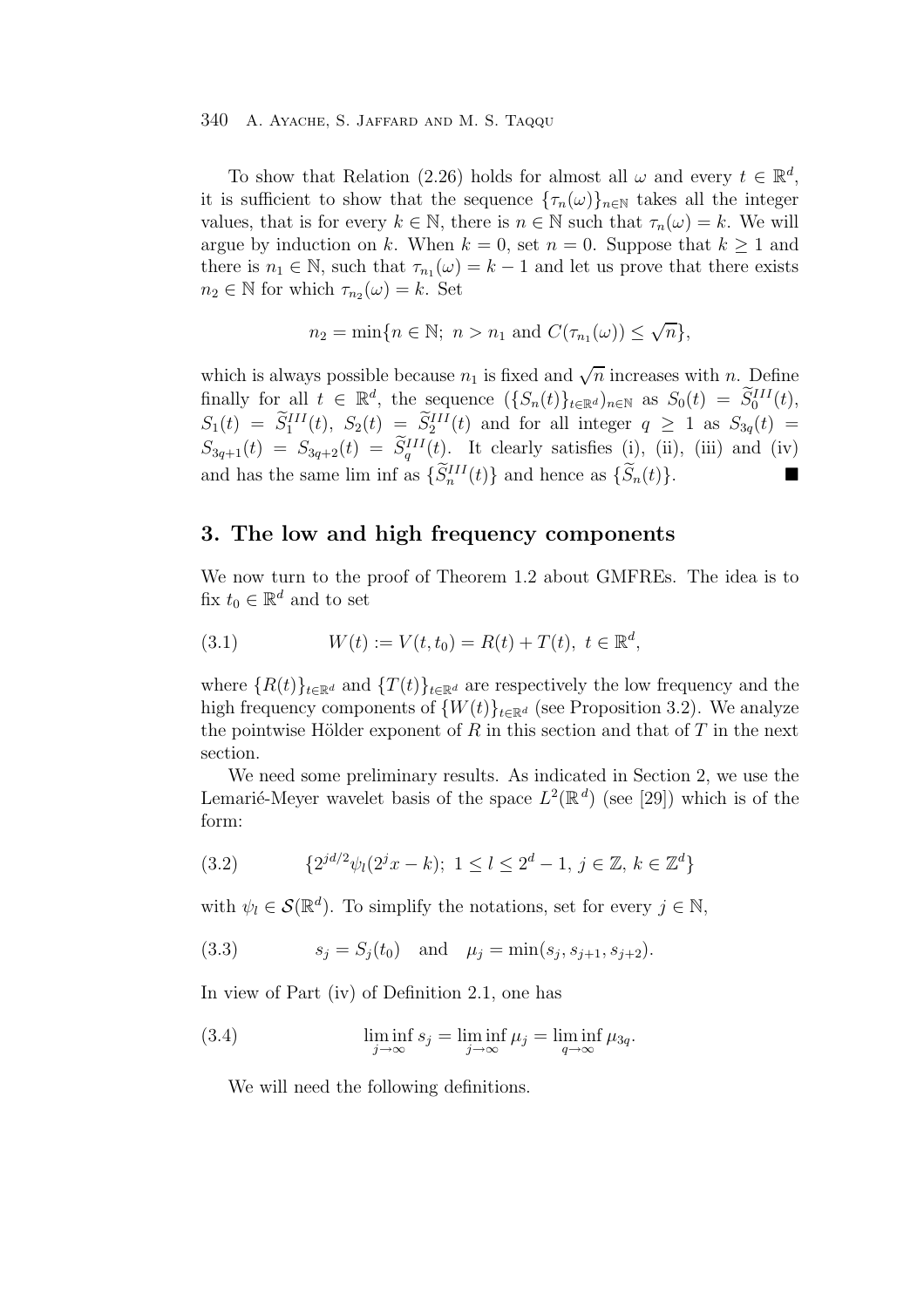**Definition 3.1** For every integers  $j \geq 1$  and  $1 \leq l \leq 2^d - 1$  let  $\psi_{s,l}^j$  and  $\widetilde{\psi}_{s,l}^j$ be the real-valued functions of the Schwartz class  $S(\mathbb{R}^d)$  whose Fourier transforms are defined, for every  $\xi \in \mathbb{R}^d$ , by

(3.5) 
$$
\widehat{\psi_{s,l}^{j}}(\xi) = \left(\sum_{p=0}^{2} 2^{-j(s_{j+p}-\mu_{j})} \frac{\widehat{f}_{0}(2^{1-p}\xi)}{|\xi|^{s_{j+p}+d/2}}\right) \widehat{\psi}_{l}(\xi)
$$

and

(3.6) 
$$
\widehat{\psi}_{s,l}^{j}(\xi) = \left(\sum_{p=0}^{2} 2^{-j(s_{j+p}-\mu_{j})} \frac{\widehat{f}_{0}(2^{1-p}\xi)}{|\xi|^{s_{j+p}+d/2}}\right)^{-1} \widehat{\psi}_{l}(\xi).
$$

**Definition 3.2** Two families of functions  $(e_n)_{n\in\mathbb{N}}$  and  $(f_n)_{n\in\mathbb{N}}$  are biorthogonal systems in  $L^2(\mathbb{R}^d)$  if for any  $n \in \mathbb{N}$  and  $m \in \mathbb{N}$ 

$$
\int_{\mathbb{R}^d} e_n(x) \overline{f_m(x)} dx = \delta_{n,m}.
$$

**Remark 3.1** Observe that in view of Part (iv) of Definition 2.1 one has, for all integers  $q \ge 1$  and  $1 \le l \le 2^d - 1$  and every  $\xi \in \mathbb{R}^d$ ,

$$
\widehat{\psi_{s,l}^{3q}}(\xi) = \frac{\widehat{\psi_l}(\xi)}{|\xi|^{s_{3q} + d/2}} \quad \text{and} \quad \widehat{\widetilde{\psi}_{s,l}^{3q}}(\xi) = |\xi|^{s_{3q} + d/2} \widehat{\psi_l}(\xi).
$$

**Proposition 3.1** The functions  $\psi_{s,l}^j$  and  $\widetilde{\psi}_{s,l}^j$  have the following properties:

(a) The systems

$$
\{2^{jd/2}\psi_{s,l}^j(2^jt - k); \ j \ge 1, \ 1 \le l \le 2^d - 1, \ k \in \mathbb{Z}^d\}
$$

and

$$
\{2^{jd/2}\widetilde{\psi}_{s,l}^j(2^jt - k); \ j \ge 1, \ 1 \le l \le 2^d - 1, \ k \in \mathbb{Z}^d\}
$$

are biorthogonal.

(b) The functions  $\psi_{s,l}^{j}$  belong to the Schwartz class uniformly in j, i.e.  $\forall \alpha \in \mathbb{N}^d, \ \forall L \geq 0, \ \exists a > 0, \ one \ has$ 

(3.7) 
$$
\forall j \ge 1, 1 \le l \le 2^d - 1, x = (x_1, ..., x_d) \in \mathbb{R}^d,
$$

$$
|\partial^{\alpha} \psi_{s,l}^j(x)| \le a \left[ \prod_{r=1}^d (2 + |x_r|) \right]^{-L}.
$$

(c) The functions  $\widetilde{\psi}_{s,l}^{3q}$  belong to the Schwartz class uniformly in j, i.e.  $\forall \alpha \in \mathbb{N}^d, \ \forall L \geq 0, \ \exists b > 0, \ one \ has$ 

(3.8) 
$$
\forall j = 3q, q \ge 1, 1 \le l \le 2^d - 1, x \in \mathbb{R}^d,
$$

$$
|\partial^{\alpha} \widetilde{\psi}_{s,l}^{3q}(x)| \le b \left[ \prod_{r=1}^d (2 + |x_r|) \right]^{-L}.
$$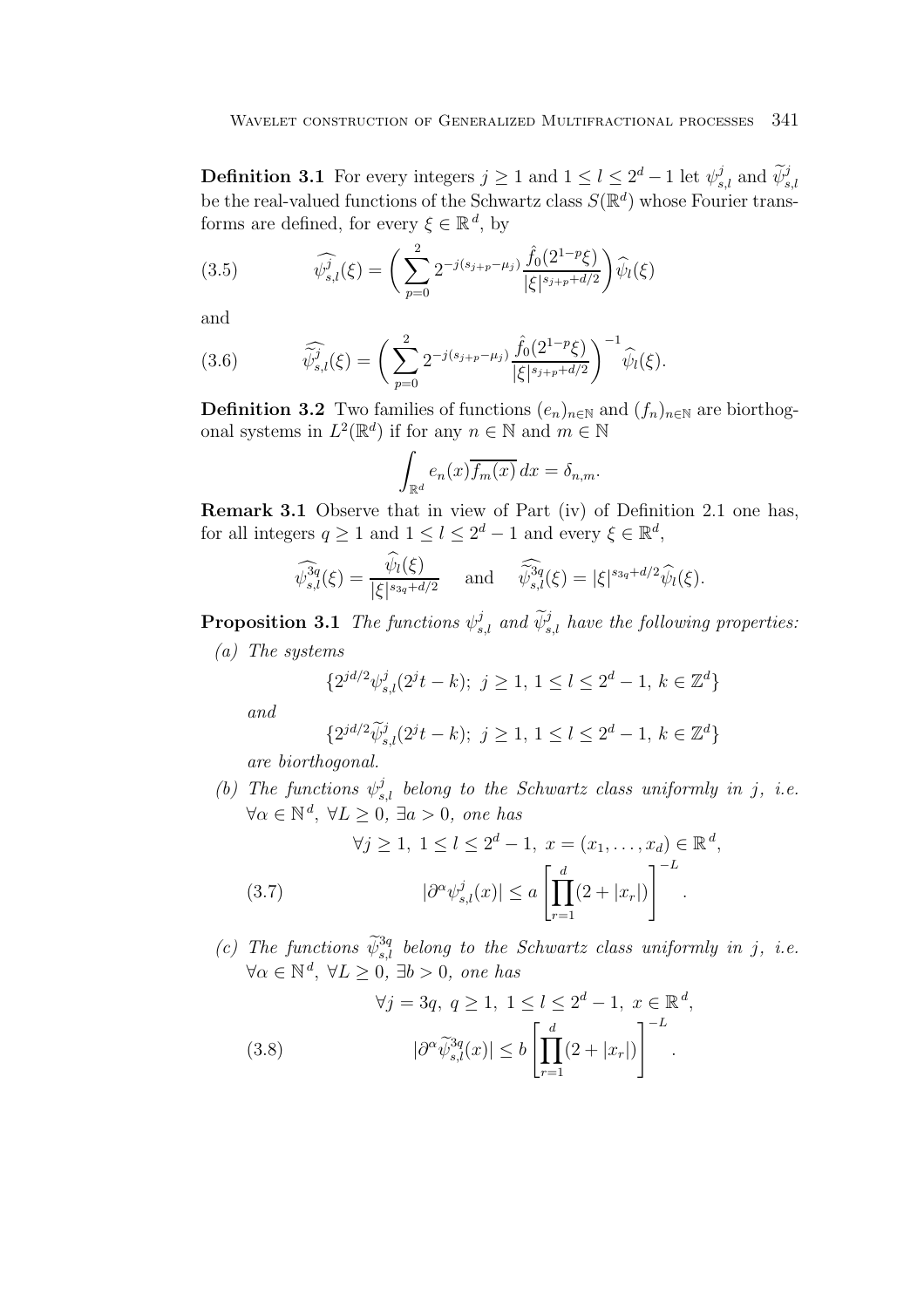**Proof of Proposition 3.1.** We first prove Part (a). It follows from Parseval formula that

(3.9) 
$$
I(l, j, k; l', j', k') = 2^{(j+j')d/2} \int_{\mathbb{R}^d} \psi_{s,l}^j (2^j t - k) \overline{\tilde{\psi}_{s,l'}^j} (2^{j'} t - k') dt
$$

$$
= 2^{-(j+j')d/2} \int_{\mathbb{R}^d} e^{-i(2^{-j}k - 2^{-j'}k') \cdot \xi} \widehat{\psi}_{s,l}^j (2^{-j}\xi) \overline{\tilde{\psi}_{s,l'}^j} (2^{-j'}\xi) d\xi.
$$

This last integral vanishes when  $j' \notin \{j-1, j, j+1\}$  since (3.5), (3.6) and (2.3) imply that the Lebesgue measure of the set supp  $\hat{\psi}_{s,l}^j(2^{-j} \cdot)$ supp  $\widehat{\psi}_{s,l'}^{j'}(2^{-j}\cdot)$  is equal to zero.

We will show next that  $I(l, j, k; l', j, k') = \delta(l, j, k; l', j, k')$ . Using (3.5), (3.6), (3.9) and the orthonormality of the functions  $2^{jd/2}\psi_l(2^{jt}-k)$  and  $2^{jd/2}\psi_{l'}(2^{j}t-k)$  we obtain that

$$
I(l, j, k; l', j, k') = 2^{-jd} \int_{\mathbb{R}^d} e^{-i(k-k') \cdot (2^{-j}\xi)} \widehat{\psi}_{s,l}^j(2^{-j}\xi) \overline{\widehat{\psi}_{s,l'}^j(2^{-j}\xi)} d\xi,
$$
  
\n
$$
= 2^{-jd} \int_{\mathbb{R}^d} e^{-i(k-k') \cdot (2^{-j}\xi)} \widehat{\psi}_l(2^{-j}\xi) \overline{\widehat{\psi}_{l'}(2^{-j}\xi)} d\xi
$$
  
\n
$$
= 2^{jd} \int_{\mathbb{R}^d} \psi_l(2^{jt} - k) \overline{\psi_{l'}(2^{jt} - k')} dt
$$
  
\n
$$
= \delta(l, j, k; l', j, k').
$$

To conclude the proof of Part (a), it is sufficient to show that  $I(l, j, k; l', j + l'$  $(1, k') = 0$  since one can get  $I(l, j, k; l', j - 1, k') = 0$  in the same way. It follows from (2.3) that

$$
\mathrm{supp}\,\widehat{\psi}^j_{l,s}(2^{-j}\cdot)\cap \mathrm{supp}\,\widehat{\psi}^{j+1}_{l,s}(2^{-j-1}\cdot)\subset D_{j+2}\setminus D_{j+1}.
$$

Since by (2.14), supp  $\widehat{f}_0(2^{-n}) \subset D_{n+2} \setminus D_n$ , we get up to a multiplicative constant that we neglect,

$$
I(l, j, k; l', j+1, k')
$$
\n
$$
= \int_{D_{j+2}\setminus D_{j+1}} \left( 2^{-j(s_{j+1}-\mu_j)} \frac{\widehat{f}_0(2^{-j}\xi)}{|2^{-j}\xi|^{s_{j+1}+d/2}} + 2^{-j(s_{j+2}-\mu_j)} \frac{\widehat{f}_0(2^{-j-1}\xi)}{|2^{-j}\xi|^{s_{j+2}+d/2}} \right)
$$
\n
$$
\cdot \left( 2^{-(j+1)(s_{j+1}-\mu_{j+1})} \frac{\widehat{f}_0(2^{-j}\xi)}{|2^{-j-1}\xi|^{s_{j+1}+d/2}} + 2^{-(j+1)(s_{j+2}-\mu_{j+1})} \frac{\widehat{f}_0(2^{-j-1}\xi)}{|2^{-j-1}\xi|^{s_{j+2}+d/2}} \right)^{-1}
$$
\n
$$
\cdot e^{-i(2^{-j}k-2^{-j-1}k')\cdot\xi} \widehat{\psi}_l(2^{-j}\xi) \overline{\widehat{\psi}_{l'}(2^{-j-1}\xi)} d\xi
$$
\n
$$
= \int_{\mathbb{R}^d} e^{-i(2^{-j}k-2^{-j-1}k')\cdot\xi} \widehat{\psi}_l(2^{-j}\xi) \overline{\widehat{\psi}_{l'}(2^{-j-1}\xi)} d\xi
$$
\n
$$
= \int_{\mathbb{R}^d} \psi_l(2^{j}t-k) \overline{\psi_{l'}(2^{j+1}t-k')} dt = 0.
$$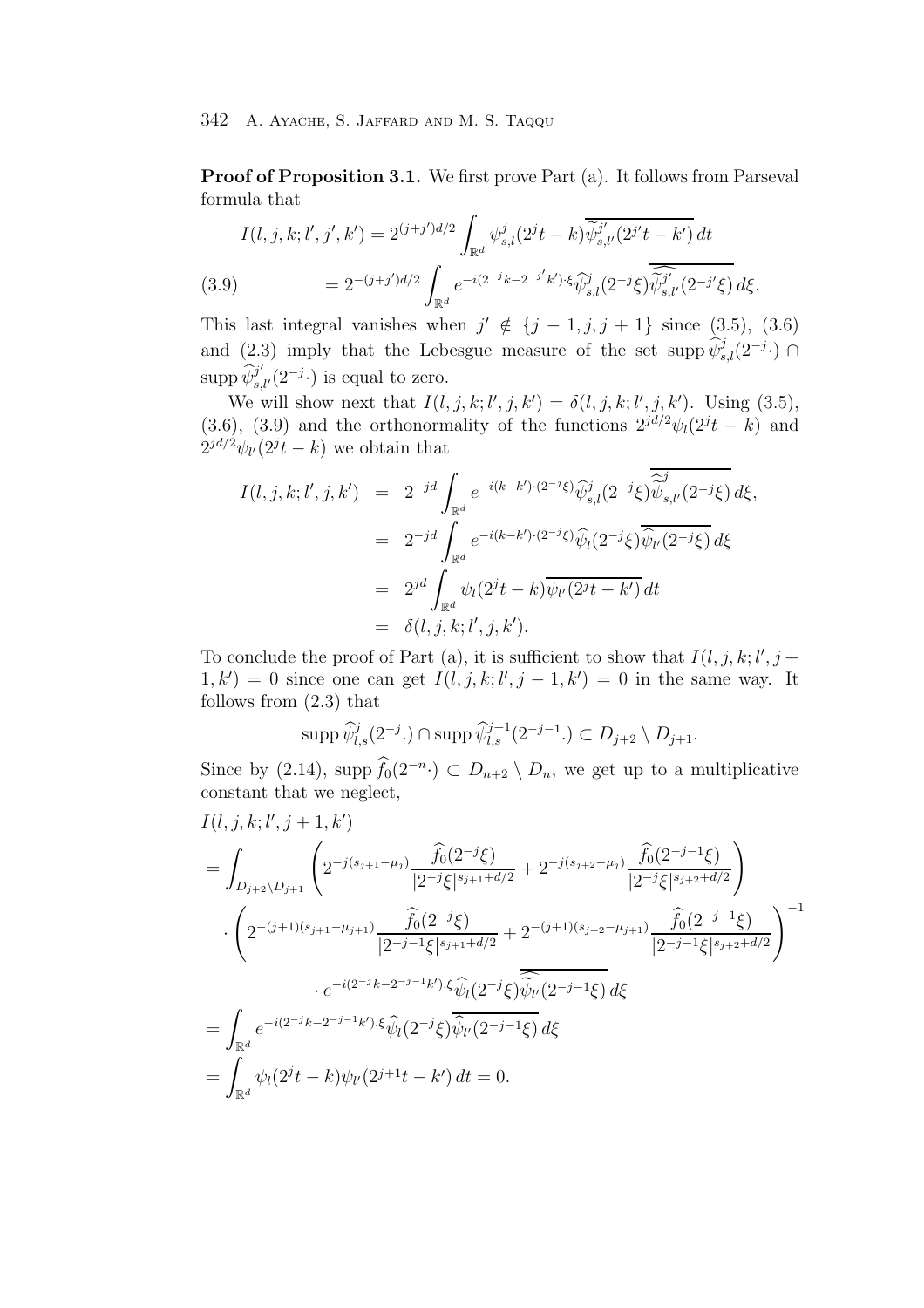We now prove Part (b). We will only show that the inequality  $(3.8)$ holds since the inequality (3.7) can be obtained in the same way. One has, up to the multiplicative factor  $(2\pi)^{-d/2}$ ,  $\widetilde{\psi}_{l,s}^{3q}(x) = \int_{\mathbb{R}^d} e^{ix\cdot\xi} \widetilde{\widetilde{\psi}}_l^{\tilde{\psi}}$ 3q l,s(ξ) dξ, and hence  $\frac{\partial^{\alpha} \widetilde{\psi}(x)}{\partial \widetilde{\psi}} = i^{|\alpha|} \int_{\mathbb{R}^d} e^{ix\cdot\xi} \zeta_1^{\alpha_1} \zeta_2^{\alpha_2} \dots \zeta_d^{\alpha_d} \widetilde{\psi}_{l,s}(\xi) d\xi$ , where  $|\alpha| = \sum_{r=1}^d \alpha_r$ . Set  $e^{i\delta \cdot \widehat{\xi}\widehat{\phi}^{3q,\alpha}}(\xi) = \xi_1^{\alpha_1} \xi_2^{\alpha_2} \dots \xi_d^{\alpha_d} \widehat{\psi}_{l,s}(\xi)$ , where the multi-index  $\delta = (\delta_1, \dots \delta_d)$ is such that for every i,  $\delta_i = 2$  when  $x_i \geq 0$  and  $\delta_i = -2$  otherwise. Observe that  $\delta_i + x_i$  equals  $2 + |x_i|$  if  $x_i \geq 0$  and equals  $-(2 + |x_i|)$  if  $x_i < 0$ .

Integrating Ld times by parts we obtain

$$
|\partial^{\alpha}\widetilde{\psi}_{l,s}^{3q}(x)| = \left| \int_{\mathbb{R}^d} e^{i(\delta+x)\cdot\xi} \widehat{\widetilde{\phi}^{3q,\alpha}}(\xi) d\xi \right|
$$
  
(3.10)
$$
= \left( \prod_{r=1}^d (2+|x_r|) \right)^{-L} \left| \int_{\mathbb{R}^d} e^{i(\delta+x)\cdot\xi} \widehat{\partial^{\lambda}\widetilde{\phi}^{3q,\alpha}}(\xi) d\xi \right|,
$$

where  $\lambda$  is the multi-index whose components are equal to L. Let us now bound  $|\partial^{\lambda} \widetilde{\phi}^{3q,\alpha}(\xi)|$  when  $\xi \in D_2 \setminus D_0$ . Relations (3.3), (3.6), (2.15) and Part (iv) of Definition 2.1 imply that  $\widetilde{\psi}_{l,s}^{3q}(\xi) = |\xi|^{s_{3q}+d/2} \widehat{\psi}_{l}(\xi)$ , and hence  $e^{i\delta \cdot \widehat{\xi}\,\widehat{\phi}^{3q,\alpha}}(\xi) = \xi_1^{\alpha_1}\xi_2^{\alpha_2}\dots \xi_d^{\alpha_d} |\xi|^{s_{3q}+d/2} \widehat{\psi}_l(\xi)$ . Applying Leibniz formula one can show that the function  $|\partial^{\lambda} \widehat{\phi}^{3q,\alpha}(\xi)|$  is bounded by a linear combination of functions of the form  $|\xi_1^{\mu_1}\xi_2^{\mu_2}\dots\xi_d^{\mu_d}||\xi|^{s_{3q}+d/2-p}|\partial^{\nu}\hat{\psi}_l(\xi)|$ , where  $(\mu_1,\dots,\mu_d) \in$  $\mathbb{N}^d$ ,  $\nu \in \mathbb{N}^d$  and  $p \in \mathbb{N}$ . Moreover,  $\widehat{\psi}_l$  has support on  $D_2 \setminus D_0$  (see (2.3)) and (2.4) implies that for every  $\xi \in D_2 \setminus D_0$ , one has  $|\xi| > 1$  and

(3.11) 
$$
\begin{aligned} |\xi_1^{\mu_1} \dots \xi_d^{\mu_d} | |\xi|^{s_{3q} + d/2 - p} |\partial^{\nu} \widehat{\psi}_l(\xi)| \\ &\leq \left(\frac{8\pi}{3}\right)^{|\mu|} \left(\frac{8\pi}{3}\sqrt{d}\right)^{s_{3q} + d/2} \sup_{\xi \in D_2} |\partial^{\nu} \widehat{\psi}_l(\xi)| \leq c_1, \end{aligned}
$$

where  $c_1 > 0$  is a constant that does not depend on q and where we used (2.7). Finally (3.10) and (3.11) entail that for every integer  $q \ge 1$  and  $x \in \mathbb{R}^d$ ,

$$
|\partial^{\alpha}\widetilde{\psi}^{3q}(x)| \leq \prod_{r=1}^{d} (2+|x_r|)^{-L} \int_{D_2 \setminus D_0} |e^{i\delta \cdot \xi} \partial^{\lambda} \widehat{\widetilde{\phi}^{3q,\alpha}}(\xi)| d\xi
$$
  
 
$$
\leq c_2 \prod_{r=1}^{d} (2+|x_r|)^{-L},
$$

where  $c_2 > 0$  is a constant that does not depend on q.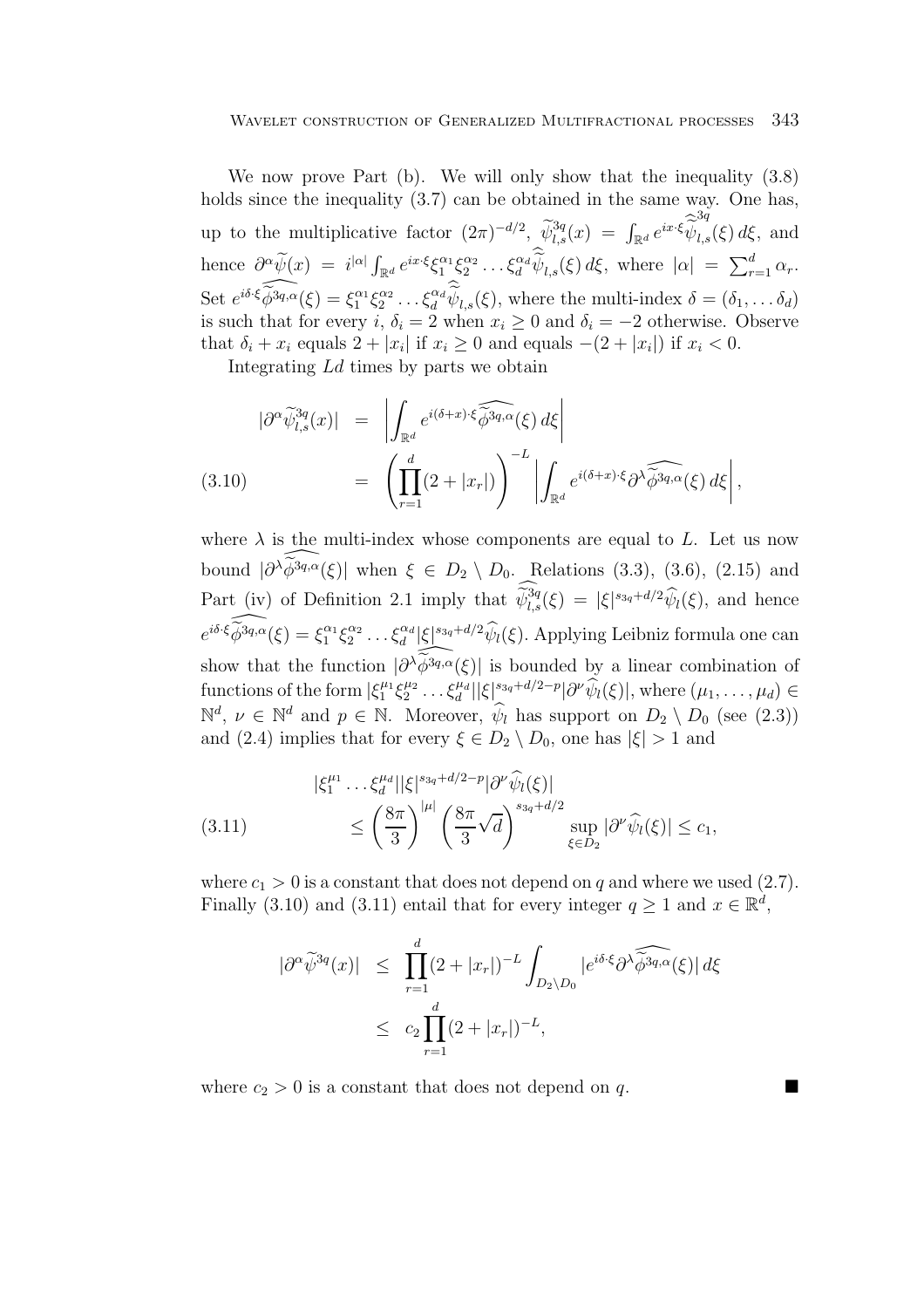The next result provides a wavelet decomposition of the process  $\{W(t)\}.$ Whereas usually wavelets are independent of the scale  $j \in \mathbb{Z}$ , here they depend on j. When  $j \geq 1$ , the wavelets are  $\psi_{s,l}^j$  (defined in (3.5)); when  $j = 0$  and  $j = -1$ , they are  $\psi_{s,l}^{0}$  and  $\psi_{s,l}^{-1}$  (defined in (3.12) and (3.13)); when  $j \leq -2$ , we have a single wavelet  $\psi_{s,l}^{-2}$  (defined in (3.14)). Note that in the decomposition (3.17) below we change the sign of the indices, so that  $\sum_{j=-\infty}^{0}$  becomes  $\sum_{j=0}^{\infty}$ .

**Definition 3.3** Let  $\psi_{s,l}^0$ ,  $\psi_{s,l}^{-1}$ ,  $\psi_{s,l}^{-2}$  be the functions of  $S(\mathbb{R}^d)$  defined for every  $x \in \mathbb{R}^d$  as,

$$
(3.12) \t\psi_{s,l}^0(x) = \int_{\mathbb{R}^d} e^{ix\cdot\xi} \left( \frac{\widehat{f}_{-1}(\xi)}{|\xi|^{s_0+d/2}} + \frac{\widehat{f}_0(\xi)}{|\xi|^{s_1+d/2}} + \frac{\widehat{f}_1(\xi)}{|\xi|^{s_2+d/2}} \right) \widehat{\psi}_l(\xi) d\xi,
$$

$$
(3.13) \qquad \psi_{s,l}^{-1}(x) = \int_{\mathbb{R}^d} e^{ix\xi} \frac{(\widehat{f}_{-1}(2^{-1}\xi) + \widehat{f}_0(2^{-1}\xi))\widehat{\psi}_l(\xi)}{|\xi|^{s_0 + d/2}} d\eta,
$$

and

(3.14) 
$$
\psi_{s,l}^{-2}(x) = \int_{\mathbb{R}^d} e^{ix\xi} \frac{\widehat{\psi}_l(\xi)}{|\xi|^{s_0 + d/2}} d\xi.
$$

**Proposition 3.2** For every  $t \in \mathbb{R}^d$ , one has

(3.15) 
$$
W(t) = R(t) + T(t),
$$

where

(3.16) 
$$
T(t) = \sum_{l=1}^{2^d-1} \sum_{j=1}^{\infty} \sum_{k \in \mathbb{Z}^d} 2^{-j\mu_j} \psi_{s,l}^j (2^j t - k) \epsilon_{l,j,k},
$$

and, with the convention that  $m(0)=0$ ,  $m(1)=1$  and for all  $j \geq 2$ ,  $m(j)=2$ ,

$$
R(t) = \sum_{l=1}^{2^{d}-1} \sum_{j=0}^{\infty} \sum_{k \in \mathbb{Z}^{d}} 2^{js_{0}} (\psi_{s,l}^{-m(j)}(2^{-j}t-k) - \psi_{s,l}^{-m(j)}(-k)) \epsilon_{l,-j,k}
$$
  
(3.17) 
$$
+ \sum_{l=1}^{2^{d}-1} \sum_{j=1}^{\infty} \sum_{k \in \mathbb{Z}^{d}} 2^{-j\mu_{j}} \psi_{s,l}^{j}(-k) \epsilon_{l,-j,k}.
$$

Here  $\{\epsilon_{l,j,k}\}\$ is a sequence of independent  $\mathcal{N}(0,1)$  Gaussian random variables,  $\psi_{s,l}^j$  with  $j \geq 1$ , the functions introduced in (3.5).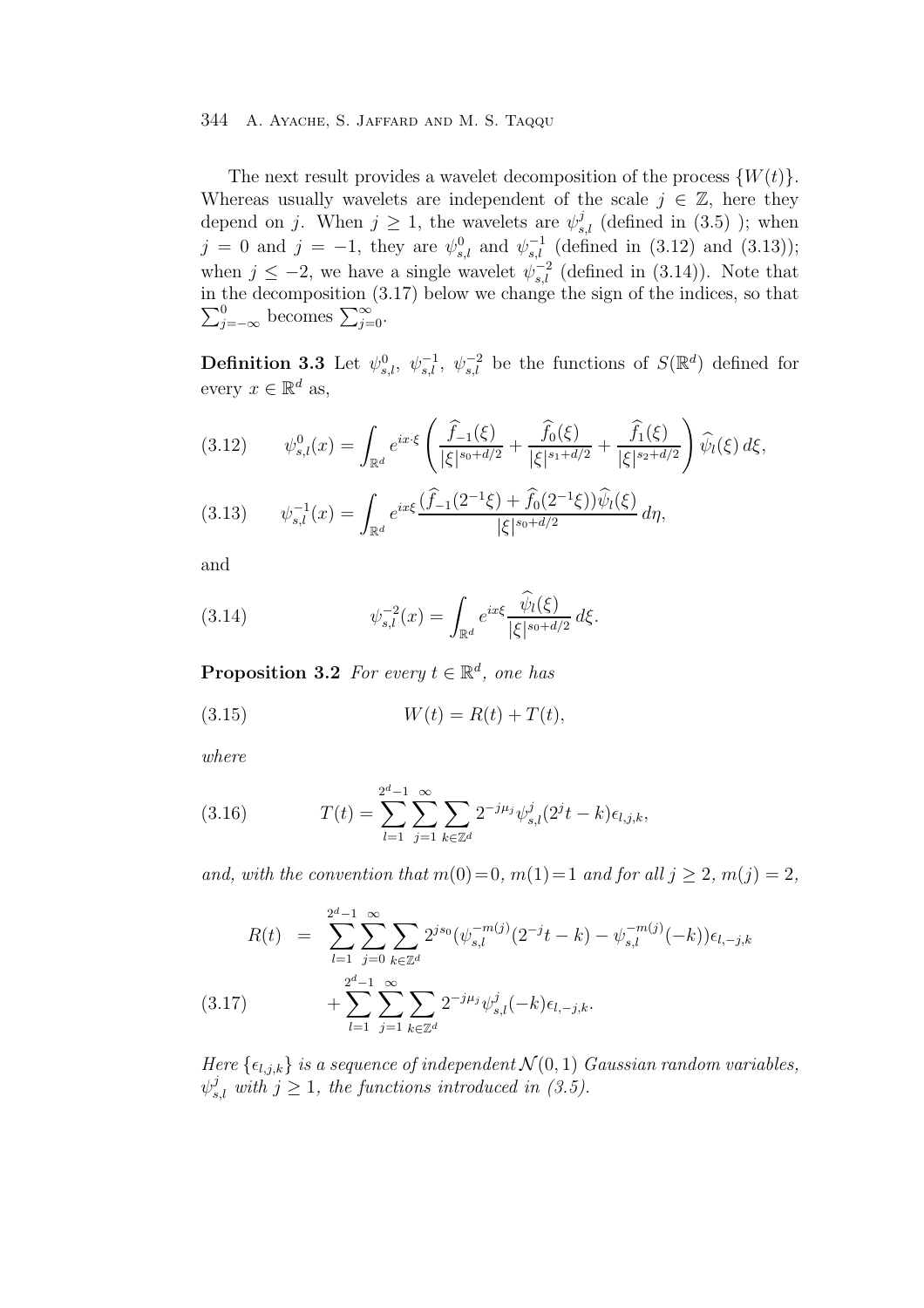The processes  ${R(t)}_{t\in\mathbb{R}^d}$  and  ${T(t)}_{t\in\mathbb{R}^d}$  can be viewed respectively as the low frequency and the high frequency components of  $\{W(t)\}_{t\in\mathbb{R}^d}$ .

**Proposition 3.3** The processes  $\{R(t)\}_t \in \mathbb{R}^d$  and  $\{T(t)\}_t \in \mathbb{R}^d$  have the following properties:

- (a) With probability 1, the paths of  ${R(t)}_{t\in\mathbb{R}^d}$  are  $C^{\infty}$  functions.
- (b) With probability 1, the series  $(3.16)$  and  $(3.17)$  are uniformly convergent in t, on every compact subset of  $\mathbb{R}^d$ .
- $(c)$  For all l, j, k one has

(3.18) 
$$
2^{jd} \int_{\mathbb{R}^d} T(t) \widetilde{\psi}_{s,l}^j(2^j t - k) dt = 2^{-j\mu_j} \epsilon_{l,j,k}.
$$

We will use the following lemma of [5] in the proof of Proposition 3.2.

**Lemma 3.1** Let  $\{\epsilon_M; M = (m_1, \ldots, m_d) \in \mathbb{Z}^d\}$  be a sequence of  $\mathcal{N}(0, 1)$ Gaussian random variables (not necessarily independent). Then there exist random variables  $C, C' > 0$  with finite moments of any order such that, almost surely for all  $M \in \mathbb{Z}^d$ ,

$$
(3.19) \quad |\epsilon_M| \le C \sqrt{\log\left(2 + \sum_{k=1}^d |m_k|\right)} \le C' \sqrt{\prod_{k=1}^n \log(2 + |m_k|)}
$$

**Proof of Proposition 3.2.** Let us prove  $(3.15)$ ,  $(3.16)$  and  $(3.17)$ . It follows from (2.8), (3.1) and (3.3) that the process  $\{W(t)\}_{t\in\mathbb{R}^d}$  can be represented as the random series

(3.20) 
$$
W(t,\omega) = \sum_{l=1}^{2^d-1} \sum_{j \in \mathbb{Z}} \sum_{k \in \mathbb{Z}^d} a_{l,j,k}(t, \{s_n(\omega)\}) \epsilon_{l,j,k}(\omega),
$$

which is, as we will show, a.s. uniformly convergent in  $t$  on every compact subset of  $\mathbb{R}^d$ . We first want to determine the random coefficients  $a_{l,j,k}(t, \{s_n\})$ . Using the inclusions,

- supp  $f_{-1} \subset D_1$ ,
- for all  $n \geq 0$ , supp  $f_n \subset D_{n+2} \setminus D_n$ ,
- for all  $j \in \mathbb{Z}$ ,  $k \in \mathbb{Z}^d$  and  $1 \leq l \leq 2^d 1$ , supp  $\widehat{\psi}_{l,j,k} \subset D_{j+2} \setminus D_j$ ,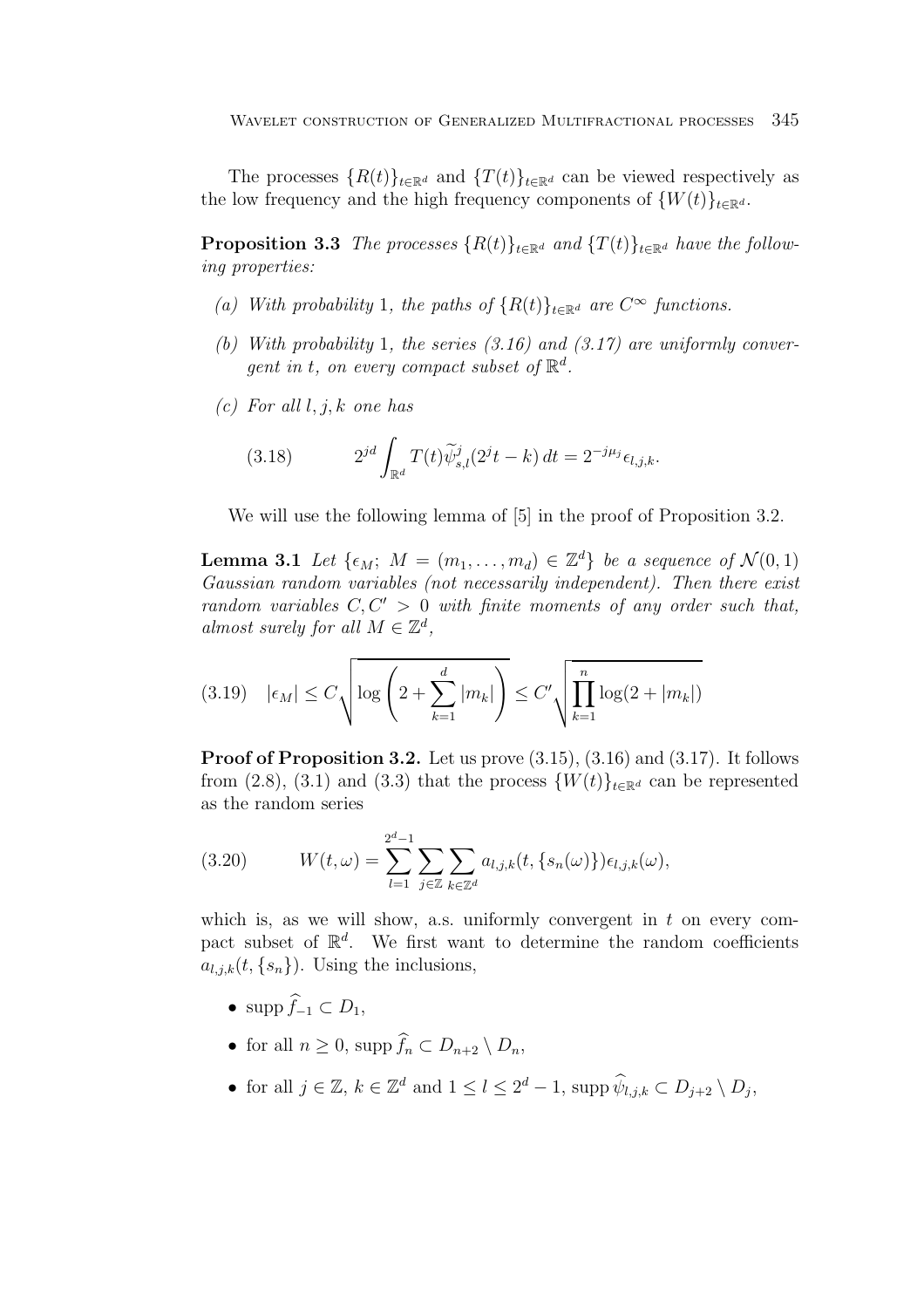we obtain that for every  $k \in \mathbb{Z}^d$  and  $1 \leq l \leq 2^d - 1$ ,

$$
(3.21) \quad a_{l,-j,k}(t,\{s_n\}) = \int_{\mathbb{R}^d} \frac{e^{it\cdot\xi} - 1}{|\xi|^{s_0 + d/2}} (\widehat{f}_{-1}(\xi) + \widehat{f}_0(\xi)) \widehat{\psi}_{l,-j,k}(\xi) d\xi
$$

if  $j$  ≤ −1,

$$
a_{l,0,k}(t,\{s_n\})=
$$

$$
(3.22) \qquad = \int_{\mathbb{R}^d} (e^{it\cdot\xi} - 1) \left( \frac{\widehat{f}_{-1}(\xi)}{|\xi|^{s_0 + d/2}} + \frac{\widehat{f}_0(\xi)}{|\xi|^{s_1 + d/2}} + \frac{\widehat{f}_0(2^{-1}\xi)}{|\xi|^{s_2 + d/2}} \right) \widehat{\psi}_{l,0,k}(\xi) d\xi
$$

if  $j = 0$ , and

$$
(3.23) \t a_{l,j,k}(t,\{s_n\}) = \int_{\mathbb{R}^d} (e^{it\cdot\xi} - 1) \left( \sum_{p=0}^2 \frac{\widehat{f}_0(2^{-j+1-p}\xi)}{|\xi|^{s_{j+p}+d/2}} \right) \widehat{\psi}_{l,j,k}(\xi) d\xi
$$

if  $j \geq 1$ .

Next, by setting  $\eta = 2^j \xi$  in (3.21) and using the equality  $\hat{\psi}_{l,j,k}(\xi) =$  $2^{-jd/2}e^{-ik.(2^{-j}\xi)}\hat{\psi}_l(2^{-j}\xi),$  (3.22), (2.3), we get

$$
(3.24) \t a_{l,-j,k}(t,\{s_n\}) = 2^{js_0}(\psi_{s,l}^{-m(j)}(2^{-j}t-k) - \psi_{s,l}^{-m(j)}(-k)).
$$

Similarly, (3.23) yields

(3.25) 
$$
a_{l,j,k}(t,\{s_n\}) = 2^{-j\mu_j}(\psi_{s,l}^j(2^jt-k) - \psi_{s,l}^j(-k)),
$$

where  $\psi_{s,l}^{j}$  is defined in (3.5).

**Proof of Proposition 3.3.** Let us prove (a). It is sufficient to show that the series (3.17) and the series

(3.26) 
$$
\sum_{l=1}^{2^d-1} \sum_{j=0}^{\infty} \sum_{k \in \mathbb{Z}^d} 2^{j(s_0 - |\alpha|)} \partial^{\alpha} \psi_{s,l}^{-m(j)} (2^{-j}t - k),
$$

where the multi-index  $\alpha \neq 0$  is arbitrary, are with probability 1, uniformly convergent in t on every compact subset B of  $\mathbb{R}^d$ . There is no restriction to suppose that  $B = [0, 1]^d$ . Since the functions  $\psi_{s,l}^{-m(j)}$ ,  $j \in \mathbb{N}$  belong to  $S(\mathbb{R}^d)$ , for every multi-index  $\beta \in \mathbb{N}^d$  and real  $L > 0$ , there is a constant  $c_1 > 0$ , such that the inequality

(3.27) 
$$
|\partial^{\beta} \psi_{s,l}^{-m(j)}(x)| \leq c_1 \left( \prod_{r=1}^d (2+|x_r|) \right)^{-L},
$$

holds for every  $x = (x_1, \ldots, x_d) \in \mathbb{R}^d$  and  $j \in \mathbb{N}$ . Observe that the constant  $c_1$  does not depend on j, since the range of  $m(j)$  is finite.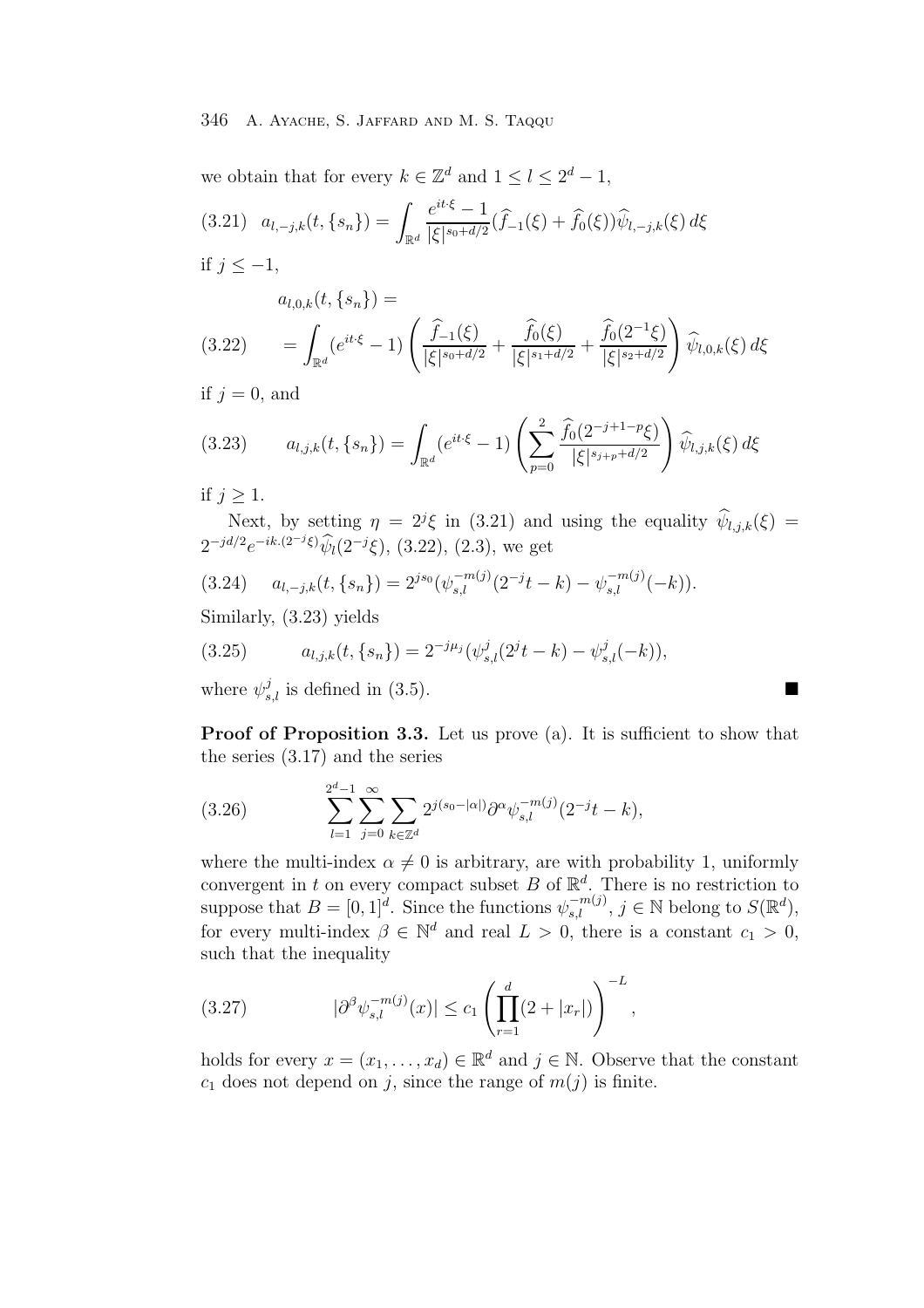Applying the Mean Value Theorem one gets that for any integer  $j \geq 1$ ,  $t \in B$  and  $k \in \mathbb{Z}^d$ , there is a real  $\theta \in (0,1)$  such that

$$
\psi_{s,l}^{-m(j)}(2^{-j}t-k) - \psi_{s,l}^{-m(j)}(-k) = 2^{-j} \sum_{r=1}^{d} \frac{\partial \psi_{s,l}^{-m(j)}}{\partial x_r} (\theta 2^{-j}t-k) t_r.
$$

Using this last equality and (3.27) one obtains that

$$
|\psi_{s,l}^{-m(j)}(2^{-j}t-k) - \psi_{s,l}^{-m(j)}(-k)| \le c_1 d2^{-j} \left( \prod_{r=0}^d (2+|\theta 2^{-j}t_r - k_r|) \right)^{-L}
$$
  
(3.28)  

$$
\le c_2 2^{-j} \prod_{r=1}^d (1+|k_r|)^{-L},
$$

where  $c_2 > 0$  is a constant (which does not depend on j). It then follows from Part (i) of Definition 2.1, Lemma 3.1 and (3.28), that there is a random variable  $C_3 > 0$  such that with probability 1, for all  $t \in B$ ,

$$
|R(t)| \leq C_3 \sum_{j=0}^{\infty} \sum_{k \in \mathbb{Z}^d} 2^{-j(1-s_0)} \log^{1/2}(2+j) \prod_{r=1}^d \frac{\log^{1/2}(2+|k_r|)}{(1+|k_r|)^L}
$$
  
+  $C_3 \sum_{j=0}^{\infty} \sum_{k \in \mathbb{Z}^d} 2^{-j/\log(64+j)} \log^{1/2}(2+j) \prod_{r=1}^d \frac{\log^{1/2}(2+|k_r|)}{(1+|k_r|)^L}$   
<  $\infty$ ,

by choosing  $L$  sufficiently large, which proves that, with probability 1, the series (3.17) is uniformly convergent in  $t \in B$ . One can prove similarly that the series (3.26) is with probability 1, uniformly convergent in  $t \in B$ .

To prove (b), note that the uniform convergence of  $R(t)$  follows from the proof of (a) and the uniform convergence of  $T(t)$  is established in the proof of Lemma 4.2.

(c) is a straightforward consequence of the biorthogonality condition and (3.16). Observe that the existence of the integral in (3.18) is assured by the biorthogonality condition and Lemma 4.2 below.

Observe that (a) of Proposition 3.3 implies

**Corollary 3.1** Let  $\{\alpha_W(t)\}_{t\in\mathbb{R}^d}$  and  $\{\alpha_T(t)\}_{t\in\mathbb{R}^d}$  be respectively the pointwise Hölder exponent of the processes  $\{W(t)\}_{t\in\mathbb{R}^d}$  and  $\{T(t)\}_{t\in\mathbb{R}^d}$  defined in (3.1) and in (3.16). Then almost surely for all  $t \in \mathbb{R}^d$ , one has

$$
(3.29) \t\t \t\t \alpha_W(t) = \alpha_T(t).
$$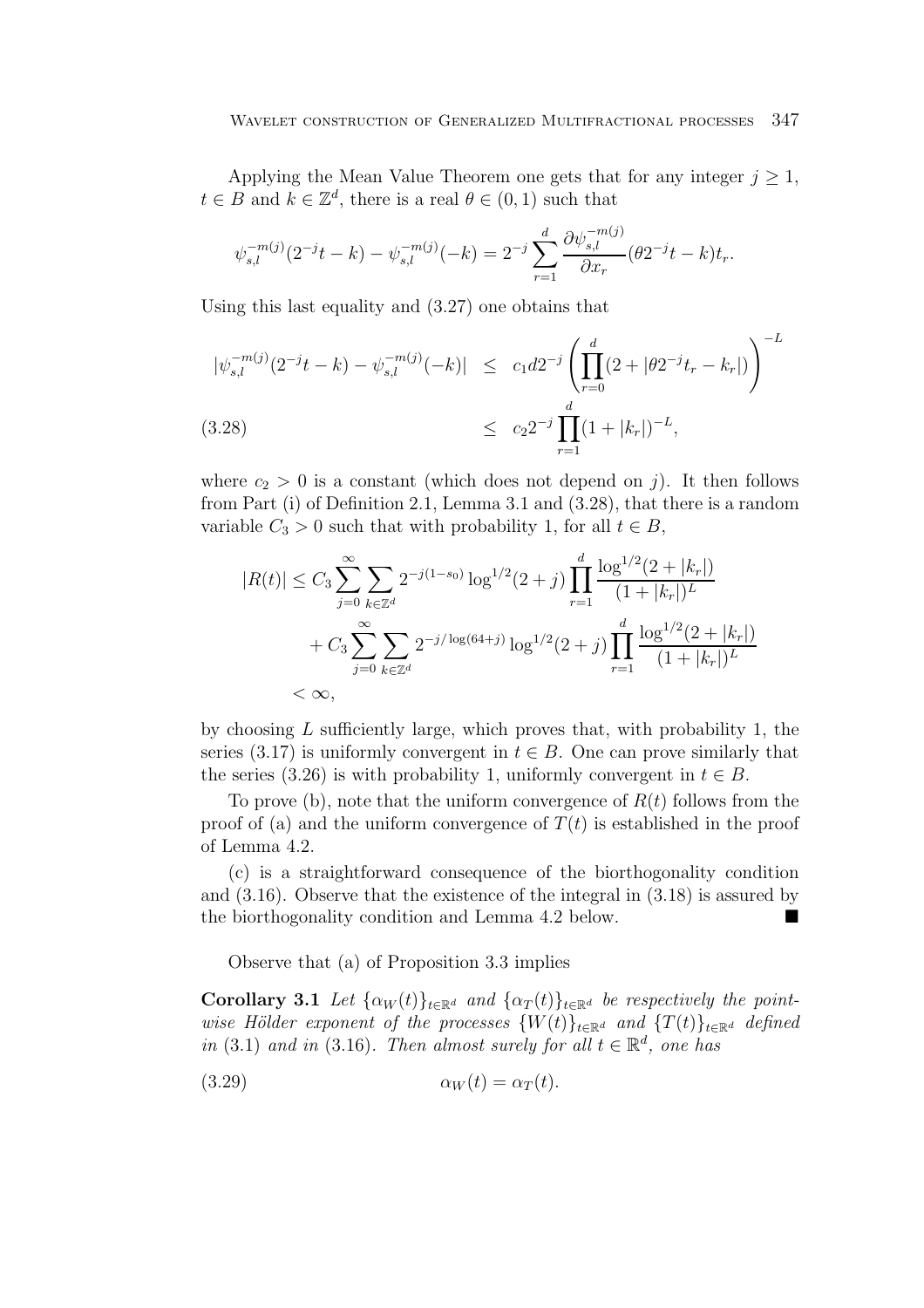# **4. Analysis of the high frequency component** T(t)

In view of  $(3.29)$ , we need now to determine the pointwise Hölder exponent at  $t_0$  of the process  $\{T(t)\}_{t\in\mathbb{R}^d}$  defined in (3.16). We first provide an upper bound to this exponent.

**Proposition 4.1** There exists  $\Omega_{1}^{*}$ , an event of probability 1, which does not depend on t, and each that the relations depend on  $t_0$  and such that the relations

(4.1) 
$$
\alpha_T(t_0,\omega) \leq \liminf_{j \to \infty} s_j(\omega)
$$

and

(4.2) 
$$
\lim_{t \to t_0} \frac{|T(t, \omega) - T(t_0, \omega)|}{|t - t_0|} = \infty
$$

holds for all  $\omega \in \Omega_1^*$ .

To prove Proposition 4.1, we need the following lemma which shows that after rescaling the indices of a sequence of independent Gaussian random variables one can always find a large component whose index is "close" to any  $t_0 \in \mathbb{R}$ .

**Lemma 4.1** Let  $\{\epsilon_{l,j,k}\}\$  be a sequence of independent  $\mathcal{N}(0,1)$  Gaussian random variables. There is  $\Omega_{1}^{*}$ , an event of probability 1, which is independent<br>of  $t \in \mathbb{R}$  and estistics the following property. For all  $\Omega \subseteq \Omega^{*}$  and event of  $t_0 \in \mathbb{R}$  and satisfies the following property. For all  $\omega \in \Omega^*$  and every integers  $1 \leq l \leq 2^d - 1$  and j big enough, there is  $\widehat{k}_i \in \mathbb{Z}^d$  such that

(4.3) 
$$
|t_0 - 2^{-j}\widehat{k}_j| \leq c j 2^{-j}
$$

where  $c > 0$  is a constant (independent of  $\omega$ ) and

$$
(4.4) \qquad |\epsilon_{l,j,\hat{k}_j}(\omega)| \ge 1/4.
$$

**Proof of Lemma 4.1.** Given  $t_0 \in \mathbb{R}^d$  there is  $m_0 \in \mathbb{N}$  such that  $t_0 \in \mathbb{N}$  $[-m_0, m_0]^d$ . Consider the set of all dyadic numbers of order j in  $(-m_0, m_0)^d$ , namely the set  $\{2^{-j}k; k \in \Delta_j\}$  where

$$
\Delta_j = \{-m_0(2^j-1), \ldots, m_0(2^j-1)\}^d.
$$

Clearly, there is  $\widetilde{k}_i \in \Delta_i$  such that

(4.5) 
$$
|t_0 - 2^{-j}\widetilde{k}_j| \leq \sqrt{d}2^{-j}.
$$

We shall now introduce sets  $D_{m_0,j}^q$  and  $I_{m_0,j}$  such that, by letting

$$
\Delta_j\subset \bigcup_{q\in I_{m_0,j}}D^q_{m_0,j},
$$

we will have

(4.6) 
$$
\widetilde{k}_j \in D_{m_0,j}^{\widetilde{q}_j} \text{ for some } \widetilde{q}_j \in I_{m_0,j}.
$$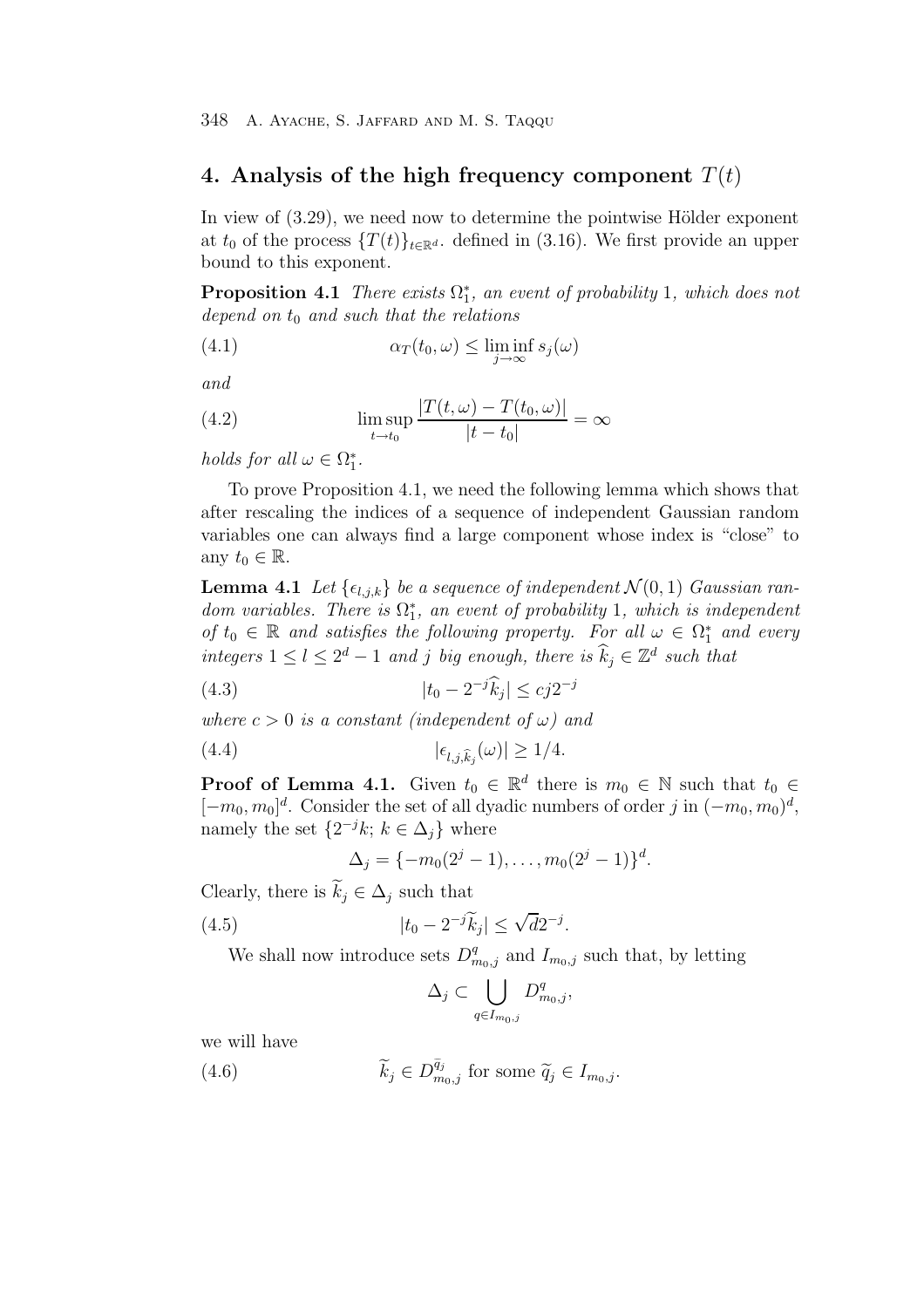Heuristically, if  $d = 1$ ,  $D_{m_0,j}^q$  are those numbers in  $\Delta_j$  whose ratio is  $q \in \mathbb{Z}$  when divided by j (i.e  $k = qj + r$ , r denoting the remainder). We let  $I_{m_0,j}$  be the set of all such ratios q. To gain some flexibility, we relax these heuristic definitions and use the following formal definitions of  $I_{m,j}$ and  $D_{m,j}^q$ . For every integers  $m \geq 1$  and  $j \geq 1$ , we let

(4.7) 
$$
I_{m,j} = \left\{-\left[\frac{m2^j}{j}\right], -\left[\frac{m2^j}{j}\right] + 1, \dots, \left[\frac{m2^j}{j}\right] - 1, \left[\frac{m2^j}{j}\right]\right\}^d
$$

and for every  $q \in I_{m,j}$ , we let

(4.8) 
$$
D_{m,j}^q = \left\{ jq + \sum_{i=1}^d n_i e_i; \forall i, n_i \in \{-(j-1), \dots, j-1\} \right\},\
$$

where  $e_i$  is the element of  $\mathbb{Z}^d$  whose *i*-th component equals 1 and the other components equal  $0 \left( \sum_{i=1}^d n_i e_i \right)$  denotes the "remainder"). Now fix the index l in  $\{\epsilon_{l,j,k}\}$ . We want to show that the events

(4.9) 
$$
A_{m,j} = \bigcup_{q \in I_{m,j}} \bigcap_{k \in D_{m,j}^q} (|\epsilon_{l,j,k}| < 1/4)
$$

satisfy

$$
\sum_{j=1}^{\infty} P(A_{m,j}) < \infty.
$$

Since the  $\epsilon_{l,j,k}$  are independent  $\mathcal{N}(0, 1)$  Gaussian random variables, it follows that for all  $q$ ,

$$
P\Big(\bigcap_{k\in D_{m,j}^q} \big(|\epsilon_{l,j,k}| < 1/4\big)\Big) = \prod_{k\in D_{m,j}^q} P(|\epsilon_{l,j,k}| < 1/4) \leq (2\sqrt{2\pi})^{-(2j-1)^d}.
$$

Hence

$$
P(A_{m,j}) \le \sum_{q \in I_{m,j}} P\Big(\bigcap_{k \in D_{m,j}^q} (|\epsilon_{l,j,k}| < 1/4)\Big) \le \left(\frac{m2^{j+1}}{j} + 1\right)^d (2\sqrt{2\pi})^{-(2j-1)^d}
$$

and (4.10) results from this last inequality. The Borel-Cantelli lemma implies that for every integer  $m \geq 1$ ,

$$
P\Big(\bigcup_{J=1}^{\infty}\bigcap_{j=J}^{\infty}A_{m,j}^{c}\Big)=1,
$$

where  $A_{m,j}^c$  denotes the complementary of the event  $A_{m,j}$ , namely the event

$$
A_{m,j}^c = \bigcap_{q \in I_{m,j}} \bigcup_{k \in D_{m,j}^q} (|\epsilon_{l,j,k}| \ge 1/4).
$$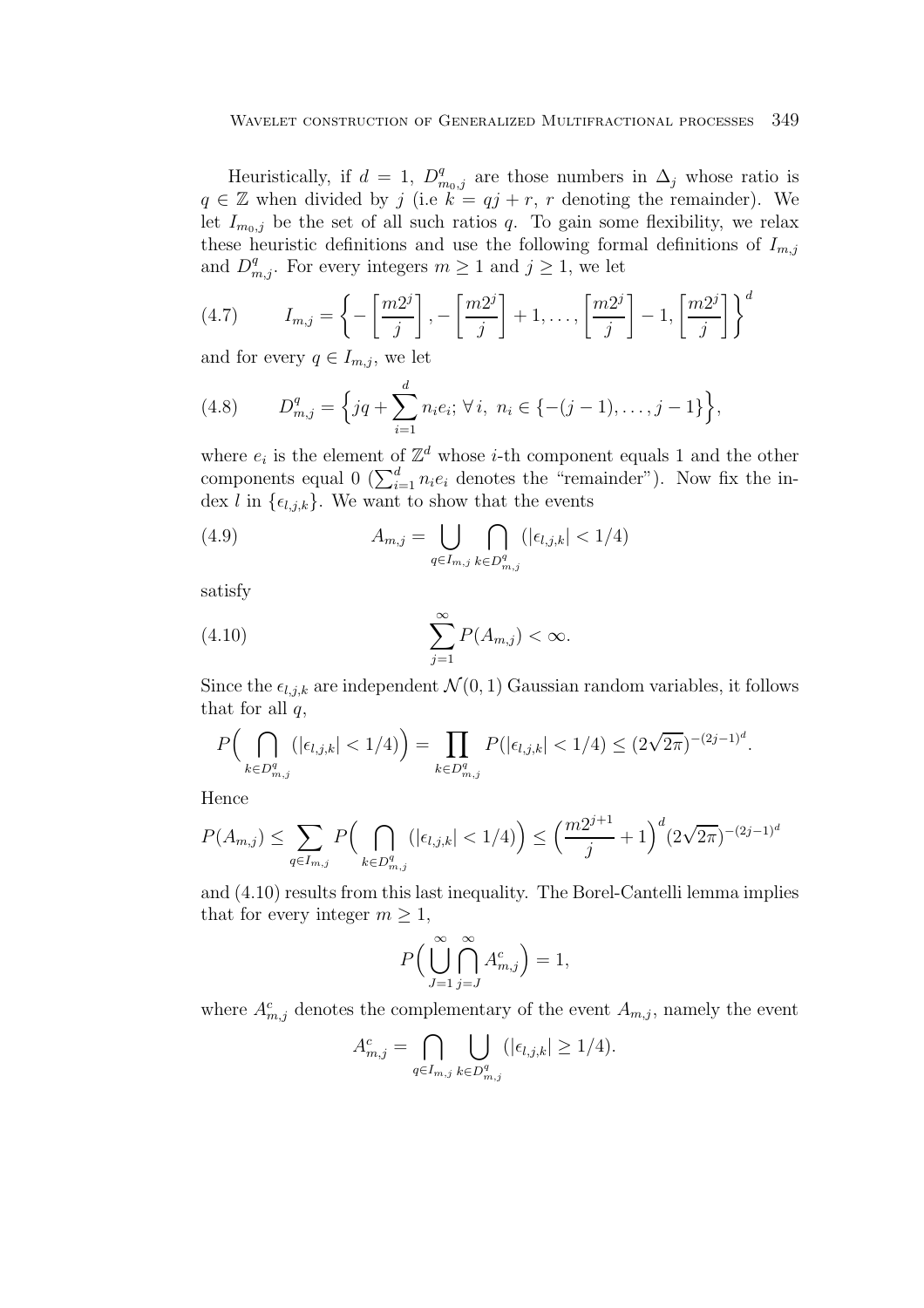Now consider

$$
\Omega_1^* = \bigcap_{m \ge 1} \bigcup_{J \ge 1} \bigcap_{j \ge J} A_{m,j}^c,
$$

an event with probability 1. Fix  $\omega \in \Omega_1^*$ . There is an  $m = m_0$  and an integer j big enough, so that  $|\epsilon_{l,j,k_j}(\omega)| \ge 1/4$ , where  $\hat{k}_j \in D_{m_0,j}^{\tilde{q}_j}$  by (4.6). Relations  $(4.8)$  and  $(4.5)$  imply that

$$
|t_0 - 2^{-j}\widehat{k}_j| \le |t_0 - 2^{-j}\widetilde{k}_j| + 2^{-j}|\widetilde{k}_j - \widehat{k}_j| \le \sqrt{d}2^{-j} + \sqrt{d}2^{-j}(2j - 1) \le cj2^{-j},
$$

which completes the proof.

The following lemma controls how fast the paths of the process  $\{T(t)\}_{t\in\mathbb{R}^d}$ increase as  $t \to \infty$ .

**Lemma 4.2** There is a random variable  $C > 0$  with finite moments of any order such that almost surely for all  $t \in \mathbb{R}^d$ ,

(4.11) 
$$
|T(t)| \leq C \log^{1/2}(2+|t|).
$$

**Proof of Lemma 4.2.** If  $x = (x_1, \ldots, x_d)$  is a vector of  $\mathbb{R}^d$ , then [x] will denote the vector whose components are the integer parts of the component of x i.e  $[x] = ([x_1], \ldots, [x_d])$ . It follows from Relations (3.3), (3.7), (3.16) and (3.19), from Part (i) of Definition 2.1, from the sub-additivity of the and (3.19), from Part (1) or Definition 2.1, from the sub-additivity of the<br>function  $y \mapsto \log^{1/2}(2+y)$  and from the inequality  $\sqrt{a+b} \leq \sqrt{a} + \sqrt{b}$ , that almost surely for all  $t \in \mathbb{R}^d$ ,

$$
|T(t)| \leq \sum_{l=1}^{2^{d}-1} \sum_{j=1}^{\infty} \sum_{k \in \mathbb{Z}^{d}} 2^{-j\mu_{j}} |\epsilon_{l,j,k}| |\psi_{s,l}^{j}(2^{j}t - k)|
$$
  
\n
$$
\leq C_{1} \sum_{j=1}^{\infty} \sum_{k \in \mathbb{Z}^{d}} \frac{2^{-j/\log(64+j)} \log^{1/2}(2+j+|k|)}{(2+|2^{j}t-k|)^{d+1}}
$$
  
\n
$$
= C_{1} \sum_{j=1}^{\infty} 2^{-j/\log(64+j)} \sum_{k \in \mathbb{Z}^{d}} \frac{\log^{1/2}(2+j+|k+|2^{j}t|)}{(2+|2^{j}t-|2^{j}t|-k|)^{d+1}}
$$
  
\n
$$
\leq C_{2} \sum_{j=1}^{\infty} 2^{-j/\log(64+j)} \log^{1/2}(2+j) + C_{2} \sum_{j=1}^{\infty} 2^{-j/\log(64+j)} \log^{1/2}(2+2^{j})
$$
  
\n
$$
+ C_{2} (\sum_{j=1}^{\infty} 2^{-j/\log(64+j)}) \log^{1/2}(2+|t|),
$$

where  $C_1 > 0$  is a random variable with finite moments of any order and  $C_2 = C_1 \sin \left( \sum_{k=1}^{\infty} \frac{\log^{1/2}(2+|k|)}{k} \right)$  $C_2 = C_1 \sup_{x \in [0,1]^d} \left\{ \sum_{k \in \mathbb{Z}^d} \frac{\log^{1/2}(2+|k|)}{(2+|x-k|)^{d+1}} \right\}$ .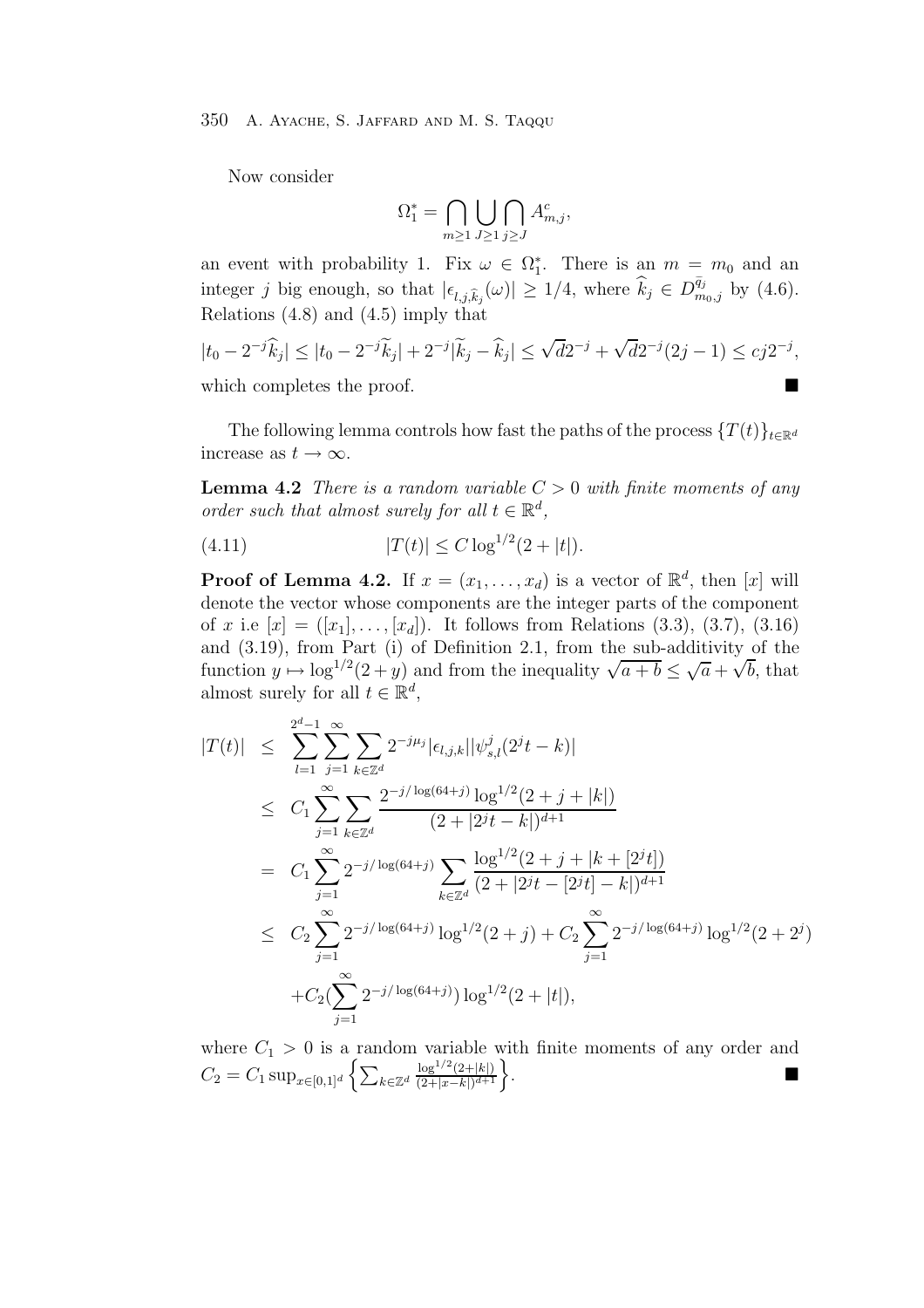**Lemma 4.3** For each  $j = -2, -1, 0, 1, \ldots$  the moments of any order of the  $\emph{functions $\psi_{s,l}^j$ and $\widetilde{\psi}_{s,l}^j$ vanish, namely one has}$ 

$$
(4.12) \quad \int_{\mathbb{R}^d} t_1^{n_1} t_2^{n_2} \dots t_d^{n_d} \psi_{s,l}^j(t) dt = \int_{\mathbb{R}^d} t_1^{n_1} t_2^{n_2} \dots t_d^{n_d} \widetilde{\psi}_{s,l}^j(t) dt = 0,
$$

for all  $(n_1,\ldots,n_d) \in \mathbb{N}^d$ .

**Proof of Lemma 4.3.** One has up to a multiplicative factor

$$
\int_{\mathbb{R}^d} t_1^{n_1} t_2^{n_2} \dots t_d^{n_d} \psi_{s,l}^j(t) dt = \partial^{(n_1, \dots, n_d)} \widehat{\psi}_{s,l}^j(0) = 0
$$

and this partial derivatives is equal to 0 since the function  $\widehat{\psi}_{s,l}^{j}$  vanishes in the neighborhood of 0. One can similarly show that  $\partial^{(n_1,...,n_d)} \widetilde{\psi}_{s,l}^j(0) = 0$ .

Let us now introduce the pointwise Hölder spaces.

**Definition 4.1** Let f be a complex-valued, continuous and nowhere differentiable function defined on  $\mathbb{R}^d$ ,  $t_0$  be a point of  $\mathbb{R}^d$  and  $\alpha \in [0, 1)$ . One says that f belongs to the pointwise Hölder space  $C^{\alpha}(t_0)$  if there is a constant  $c > 0$  such that the inequality

(4.13) 
$$
|f(t) - f(t_0)| \leq c|t - t_0|^{\alpha},
$$

holds for every  $|t - t_0|$  small enough (the constant c generally depends on the point  $t_0$ ).

**Remark 4.1** Because of the embedding

(4.14) 
$$
C^{\alpha_2}(t_0) \subset C^{\alpha_1}(t_0), \quad 0 \le \alpha_1 \le \alpha_2 < 1,
$$

the pointwise Hölder exponent  $\alpha_f(t_0)$  of the function f at  $t_0$  can be expressed as

(4.15) 
$$
\alpha_f(t_0) = \sup \{ \alpha; \ f \in C^{\alpha}(t_0) \},
$$

Now we can prove Proposition 4.1.

**Proof of Proposition 4.1.** Pick  $\omega_0 \in \Omega_1^*$  where  $\Omega_1^*$  is the event of probability 1 introduced in Lemma 4.1. Assume that  $(4.2)$  is satisfied probability 1, introduced in Lemma 4.1. Assume that (4.2) is satisfied (we will show below that this is indeed the case). Then  $\alpha_T(t_0, \omega_0) \leq 1$ , which implies that (4.1) holds when  $\liminf_{i\to\infty} s_i(\omega_0) = 1$ . Suppose that  $\liminf_{j\to\infty} s_j(\omega_0) < 1$ . We shall assume ad absurdum that for some  $\gamma_0 \in$  $(0, 1)$  satisfying

(4.16) 
$$
\gamma_0 > \liminf_{j \to \infty} s_j(\omega_0),
$$

the function  $t \mapsto T(t, \omega)$  belongs to  $C^{\gamma_0}(t_0)$ .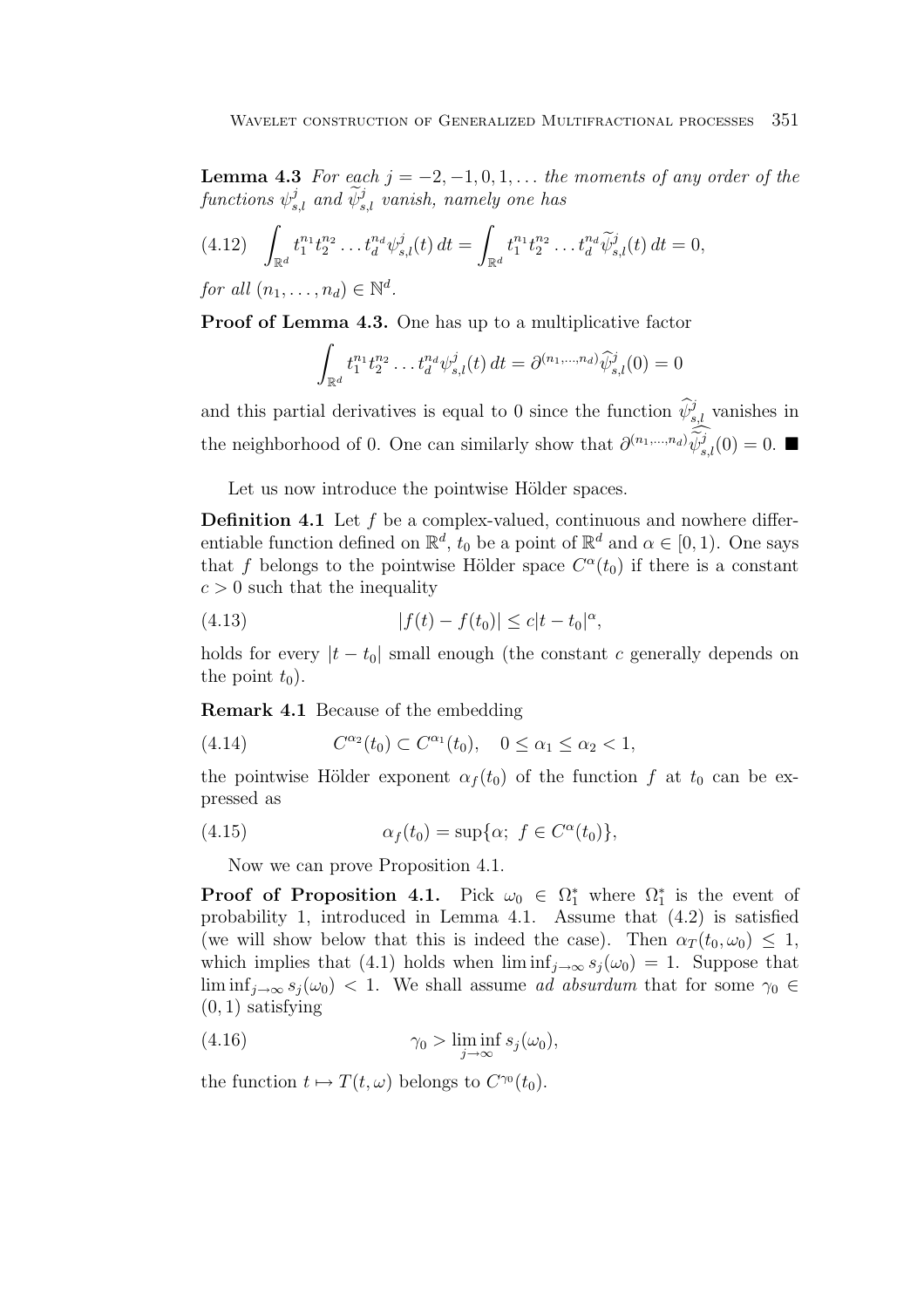It follows from the definition of the space  $C^{\gamma o}(t_0)$ , that there is a constant  $c_1 > 0$  such that for any  $|t - t_0|$  small enough,

(4.17) 
$$
|T(t,\omega_0)-T(t_0,\omega_0)|\leq c_1|t-t_0|^{\gamma_0}.
$$

Because of (4.11), this inequality holds as well for any  $t \in \mathbb{R}^d$ . Then using (3.18), (4.12), (4.17) and (3.8) one obtains that for all integers  $q \ge 1$ and  $1 \leq l \leq 2^d - 1$  and all  $k \in \mathbb{Z}^d$ ,

$$
2^{-3q\mu_{3q}}||\epsilon_{l,3q,k}(\omega_{0})| = 2^{3qd} \left| \int_{\mathbb{R}^{d}} T(t,\omega_{0}) \widetilde{\psi}_{s,l}^{3q} (2^{3q}t - k) dt \right|
$$
  
\n
$$
= 2^{3qd} \left| \int_{\mathbb{R}^{d}} (T(t,\omega_{0}) - T(t_{0},\omega_{0})) \widetilde{\psi}_{s,l}^{3q} (2^{3q}t - k) dt \right|
$$
  
\n
$$
\leq 2^{3qd} \int_{\mathbb{R}^{d}} |T(t,\omega_{0}) - T(t_{0},\omega_{0})| |\widetilde{\psi}_{s,l}^{3q} (2^{3q}t - k) | dt
$$
  
\n
$$
\leq c_{1} 2^{3qd} b \int_{\mathbb{R}^{d}} \frac{|t - t_{0}|^{\gamma_{0}}}{(2 + |2^{3q}t - k|)^{L}} dt,
$$

where the real L has been chosen such that  $L \geq \gamma_0 + d$  to ensure that the last integral converges. Setting  $u = 2^{3q}t - k$  in the last integral, one gets

$$
2^{-3q\mu_{3q}}|\epsilon_{l,3q,k}(\omega_{0})| \leq c_{1}b \int_{\mathbb{R}^{d}} \frac{|2^{-3q}(u+k) - t_{0}|^{\gamma_{0}}}{(2+|u|)^{L}}
$$
  
\n
$$
\leq c_{2}b \left( \int_{\mathbb{R}^{d}} \frac{|2^{-3q}u|^{\gamma_{0}}}{(2+|u|)^{L}} du + |2^{-3q}k - t_{0}|^{\gamma_{0}} \int_{\mathbb{R}^{d}} \frac{du}{(2+|u|)^{L}} \right)
$$
  
\n(4.18) 
$$
\leq c_{3}b2^{-3q\gamma_{0}}(1+|2^{3q}t_{0} - k|)^{\gamma_{0}}.
$$

Now set in Relation (4.18)  $k = \hat{k}_{3q}$  (where  $\hat{k}_{3q}$  was introduced in Lemma 4.1). Relations (4.3) and (4.4) then imply that for all integer  $q \ge 1$  and  $n \ge 1$ ,

$$
(4.19) \qquad \frac{2^{-3q\mu_{3q}}}{4} \le c_4 b_q 2^{-3q\gamma_0} (1+q)^{\gamma_0} \le c_5 2^{-3q\gamma_0} (1+q)^{n+\gamma_0}.
$$

In view of  $(3.4)$ , the inequalities  $(4.19)$  and  $(4.16)$  cannot both hold.

We prove finally that  $(4.2)$  is satisfied. Suppose ad absurdum that for some constant  $c_5 > 0$  and all  $|t - t_0|$  small enough,

(4.20) 
$$
|T(t, \omega_0) - T(t_0, \omega)| \leq c_5 |t - t_0|.
$$

Then, applying the same methods as before, one can show that (4.20) and the relation  $s_j(\omega_0) \in \left[\frac{1}{\log(64+j)}, 1 - \frac{1}{\log(64+j)}\right], j \ge 1$ , cannot both hold.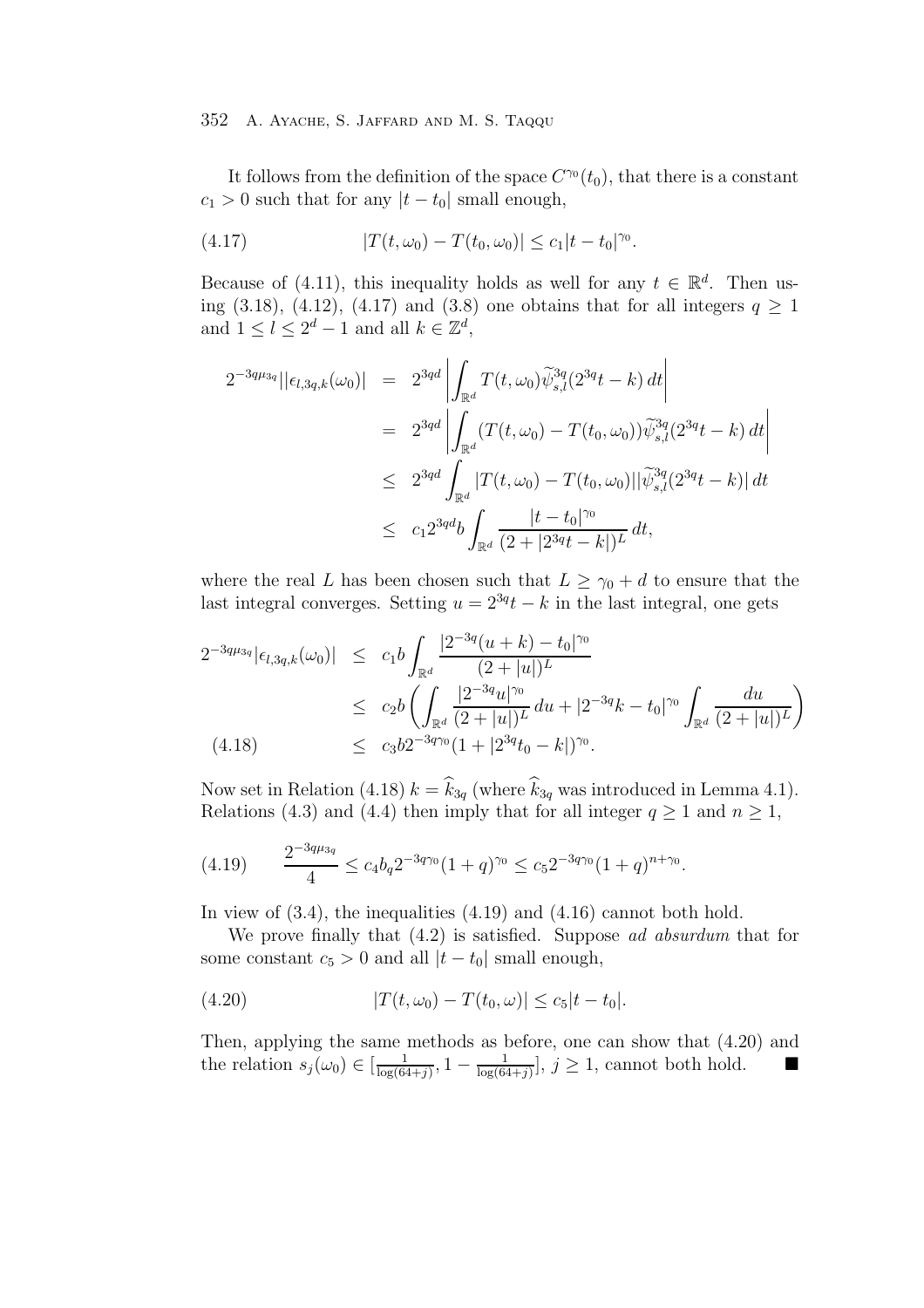Our goal now is to show that  $\liminf_{j\to\infty} s_j$  is a lower bound to the pointwise Hölder exponent of the process  $\{T(t)\}_{t\in\mathbb{R}^d}$  at  $t_0$ . In fact, we will show more generally, that this quantity is a lower bound to the uniform Hölder regularity of  $\{T(t)\}_t \in \mathbb{R}^d$ . We first recall the definition of the uniform Hölder spaces and some elementary results about them.

**Definition 4.2** Let U be a nonempty open subset of  $\mathbb{R}^d$  and  $\gamma \in (0,1)$ . One says that a complex valued function  $f$  defined over  $U$  belongs to the *uniform* Hölder space  $C^{\gamma}(U)$  if and only if f satisfies the following conditions: there is a constant  $c > 0$ , such that the inequality

(4.21) 
$$
|f(t') - f(t'')| \leq c|t' - t''|^{\gamma},
$$

holds for all  $t' \in U$  and  $t'' \in U$ .

**Lemma 4.4** (a) Let U be an open nonempty subset of  $\mathbb{R}^d$ , the inclusion

$$
(4.22)\qquad \qquad C^{\gamma_2}(U) \subset C^{\gamma_1}(U)
$$

holds for all reals  $0 < \gamma_1 \leq \gamma_2 < 1$ .

(b) When a function f belongs to  $C^{\gamma}(U)$  then, for all  $t_0 \in U$ , it belongs to the pointwise Hölder space  $C^{\gamma}(t_0)$  and its pointwise Hölder exponent at  $t_0$  is at least  $\gamma$ .

**Proposition 4.2** There is  $\Omega^*_2$ , an event of probability 1, which does not<br>depend of t, and estimate following proposity. For any  $\Omega \subset \Omega^*$  and that depend of t<sub>0</sub> and satisfies the following property. For any  $\omega \in \Omega^*_{2}$  such that  $\liminf_{n \to \infty} \omega_n(\omega) > 0$  and for any  $\text{real} \subset \Sigma$ , 0, the function  $t \mapsto T(t,\omega)$  belonger  $\liminf_{j\to\infty} s_j(\omega) > 0$  and for any real  $\tau > 0$ , the function  $t \mapsto T(t,\omega)$  belongs to the Hölder space  $C^{\gamma}((-\tau,\tau)^d)$  when  $\gamma \in (0, \liminf_{j\to\infty} s_j(\omega))$ . Therefore, the inequality

(4.23) 
$$
\liminf_{j \to \infty} s_j(\omega) \leq \alpha_T(t_0, \omega),
$$

holds for any  $\omega \in \Omega_2^*$ .

**Proof of Proposition 4.2.** We will show that almost surely, for any  $r \in$  $(0, \liminf_{j \to \infty} s_j(\omega)), \epsilon > \text{ small enough and } t', t'' \in (-\tau, \tau)^d,$ 

(4.24) 
$$
|T(t') - T(t'')| \leq C_1 |t' - t''|^{r - \epsilon},
$$

where  $C_1 > 0$  is a random variable that only depends on r and  $\epsilon$ .

As  $\liminf_{j\to\infty} \mu_j = \liminf_{j\to\infty} s_j > r$ , there is an integer  $j_0$  such that the inequality  $\mu_j > \gamma$ , holds for all  $j \ge j_0 + 1$ . Writing  $\sum_{j=0}^{\infty} = \sum_{j=1}^{j_0} + \sum_{j_0+1}^{\infty}$ and majorizing  $\sum_{j=j_0+1}^{\infty}$ , one has that, for every  $t', t'' \in (-\tau, \tau)^d$ ,

(4.25) 
$$
|T(t') - T(t'')| \le G(t', t'') + L(t', t'')
$$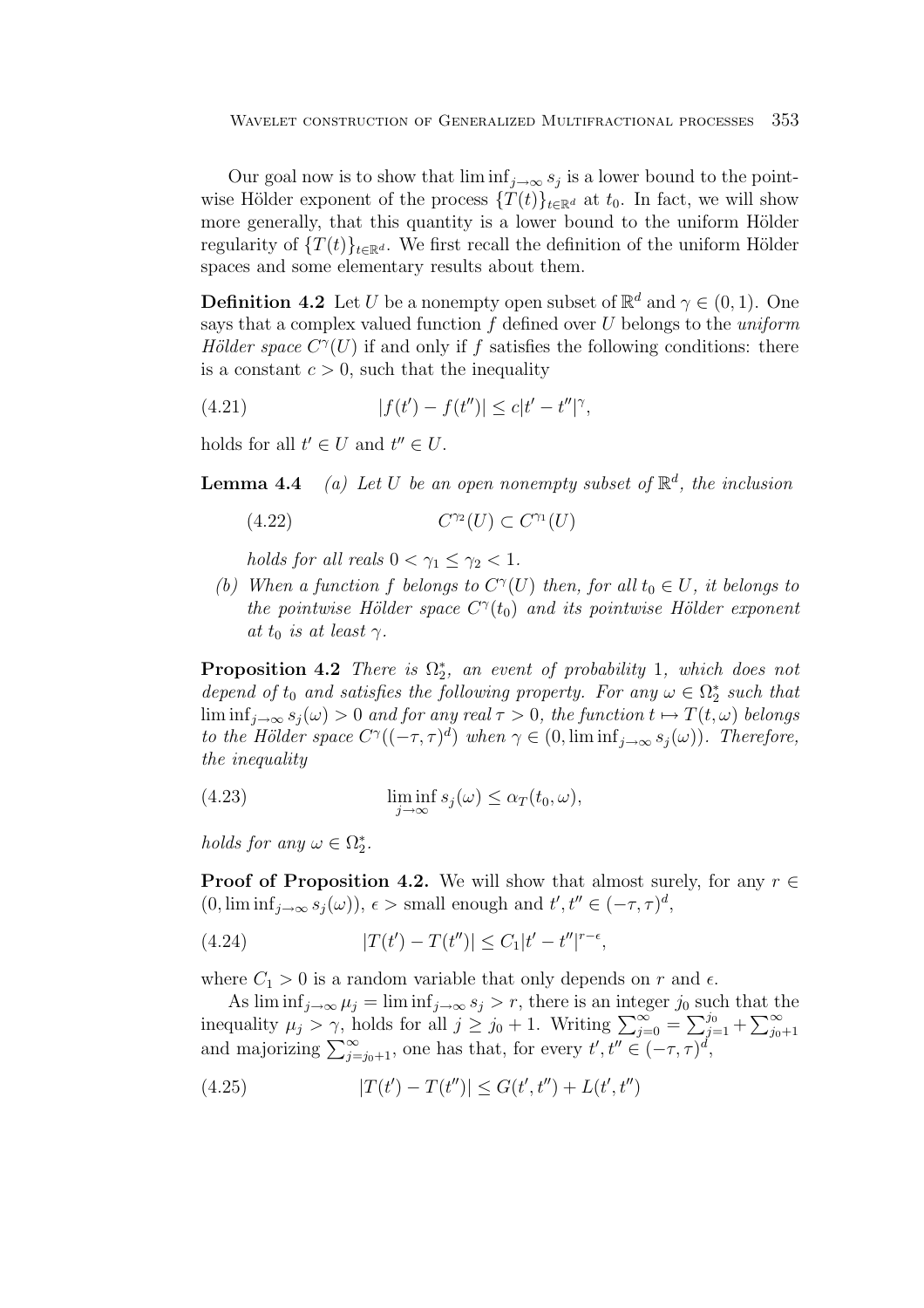where

$$
(4.26)\quad G(t',t'') = \left| \sum_{l=1}^{2^d-1} \sum_{j=1}^{j_0} \sum_{k \in \mathbb{Z}^d} 2^{-j\mu_j} \epsilon_{l,j,k} (\psi_{s,l}^j (2^j t' - k) - \psi_{s,l}^j (2^j t'' - k)) \right|
$$

$$
(4.27) \quad L(t',t'') = \sum_{l=1}^{2^d-1} \sum_{j=1}^{\infty} \sum_{k \in \mathbb{Z}^d} 2^{-jr} |\epsilon_{l,j,k}| |\psi_{s,l}^j(2^jt'-k) - \psi_{s,l}^j(2^jt''-k)|.
$$

We first consider G and show that there is a random variable  $C_3 > 0$ , such that almost surely for all  $t', t'' \in (-\tau, \tau)^d$ ,

(4.28) 
$$
G(t', t'') \leq C_3|t'-t''|.
$$

In fact it is sufficient to show that with probability 1, for all real  $\rho > 0$ , all multi-index  $\beta \in \mathbb{N}^d$  and all integers  $j \ge 1$  and  $1 \le l \le 2^d - 1$ , the series  $\sum_{k\in\mathbb{Z}^d} \epsilon_{l,j,k} \partial^{\beta} \psi_{s,l}^j(x-k)$  is uniformly convergent in  $\overline{x}$ , when  $|x| \leq$ ρ. Indeed, this result implies that, with probability 1,  $x \mapsto g_{i,l}(x) =$  $\sum_{k\in\mathbb{Z}^d} \epsilon_{l,j,k} \partial^{\alpha} \psi_{s,l}^j(x-k)$  is a  $C^{\infty}$  function over  $(-\tau-1, \tau+1)^d$  and consequently a Lipschitz function over  $[-\tau, \tau]^d$ . It follows from (3.7) and (3.19), that there is a random variable  $C_2 > 0$  (depending on j) such that, with probability 1,

$$
\sum_{k \in \mathbb{Z}^d} |\epsilon_{l,j,k}| |\partial^{\beta} \psi_{s,l}^j(x-k)| \leq C_2 \sum_{k \in \mathbb{Z}^d} \frac{\log^{1/2}(2+|k|)}{(1+\rho+|x-k|)^{d+1}} \leq C_2 \sum_{k \in \mathbb{Z}^d} \frac{\log^{1/2}(2+|k|)}{(1+|k|)^{d+1}} < \infty,
$$

since  $\rho+|x-k|\geq \rho+|k|-|x|\geq |k|$ . The random variable  $C_2$  depends on l and j but since these have a finite range in  $(4.26)$  we conclude that  $(4.28)$  holds. We now turn to L and show that for any arbitrarily small real  $\epsilon > 0$ , there is a random variable  $C_{24} > 0$  such that almost surely for all  $t', t'' \in (-\tau, \tau)^d$ ,

(4.29) 
$$
L(t', t'') \leq C_{24} |t' - t''|^{r - \epsilon}.
$$

There is no restriction to suppose that  $0 < |t'-t''| < 1/2$ . Let  $j_1 \ge 1$  be integer such that the integer such that

$$
(4.30) \t\t 2^{-j_1-1} \le |t'-t''| < 2^{-j_1}.
$$

For all integers  $j \geq 1$  and  $1 \leq i \leq d$  let

(4.31) 
$$
D_{j,i} = \{k = (k_1, ..., k_d) \in \mathbb{Z}^d; |k_i| \geq 2^{j+1}\tau\}
$$

and let

(4.32) 
$$
D_j = \bigcup_{i=1}^d D_{j,i}.
$$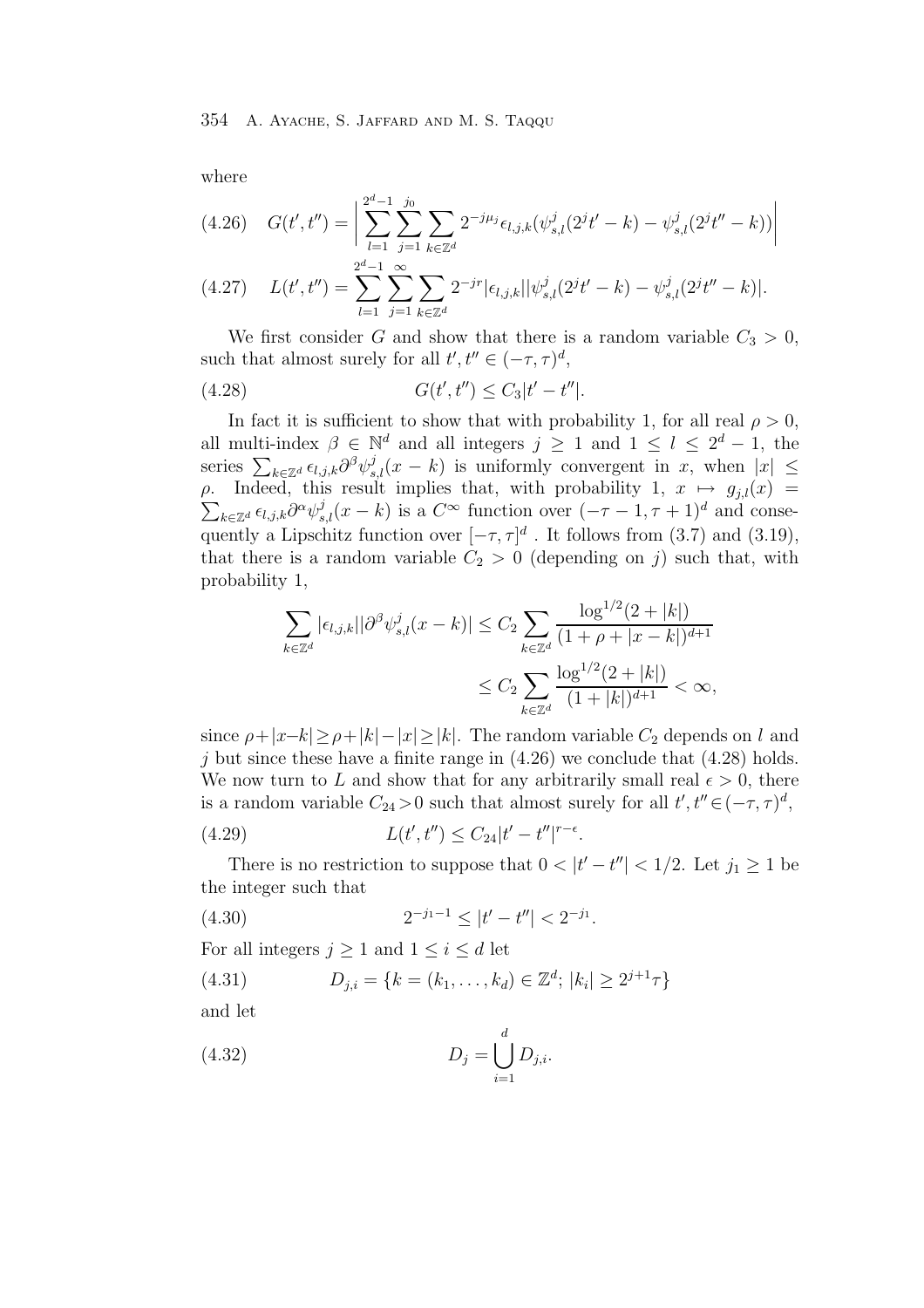$D_{i,i}^c$  and  $D_i^c$  will respectively denote the complements of  $D_{j,i}$  and  $D_j$ . One has

(4.33) 
$$
L(t', t'') = \sum_{n=1}^{4} L_n(t', t'')
$$

where

$$
(4.34)\ \ L_1(t',t'') = \sum_{l=1}^{2^d-1} \sum_{j=1}^{j_1} \sum_{k \in D_j} 2^{-jr} |\epsilon_{l,j,k}| |\psi_{s,l}^j(2^jt'-k) - \psi_{s,l}^j(2^jt''-k)|,
$$
  

$$
2^{d-1} j_1
$$

$$
(4.35) \quad L_2(t',t'') = \sum_{l=1}^{2^d-1} \sum_{j=1}^{j_1} \sum_{k \in D_j^c} 2^{-jr} |\epsilon_{l,j,k}| |\psi_{s,l}^j(2^jt'-k) - \psi_{s,l}^j(2^jt''-k)|,
$$

$$
(4.36)\quad L_3(t',t'') = \sum_{l=1}^{2^d-1} \sum_{j=j_1+1}^{\infty} \sum_{k \in D_j} 2^{-jr} |\epsilon_{l,j,k}| |\psi_{s,l}^j(2^jt'-k) - \psi_{s,l}^j(2^jt''-k)|
$$

$$
(4.37) \quad L_4(t',t'') = \sum_{l=1}^{2^d-1} \sum_{j=j_1+1}^{\infty} \sum_{k \in D_j^c} 2^{-jr} |\epsilon_{l,j,k}| |\psi_{s,l}^j(2^jt'-k) - \psi_{s,l}^j(2^jt''-k)|.
$$

Let us bound  $\sum_{k \in D_j} |\epsilon_{l,j,k}| |\psi_{s,l}^j(2^{jt} - k)|$  when  $t \in (-\tau, \tau)^d$ . It follows from (3.7) and (3.19) that there is  $C_4 > 0$  a random variable such that almost surely for all  $t \in (-\tau, \tau)^d$  and  $j \ge 1$ ,

$$
\sum_{k \in D_j} |\epsilon_{l,j,k}| |\psi_{s,l}^j(2^j t - k)|
$$
\n
$$
\leq C_4 \log^{1/2} (2 + j) \sum_{i=1}^d \sum_{k \in D_{j,i}} \prod_{n=1}^d \left( \frac{\log^{1/2} (2 + |k_n|)}{(5 + |2^j t_n - k_n|)^L} \right).
$$

Moreover, for all integers  $1 \leq i \leq d$  and  $j \geq 1$ , one has

$$
\sum_{k \in D_{j,i}} \prod_{n=1}^{d} \left( \frac{\log^{1/2}(2+|k_n|)}{(5+|2^j t_n - k_n|)^L} \right)
$$
\n
$$
(4.39) = \left( \sum_{|k_i| \ge 2^{j+1}\tau} \frac{\log^{1/2}(2+|k_i|)}{(5+|2^j t_i - k_i|)^L} \right) \times \prod_{1 \le n \le d, n \ne i} \left( \sum_{k_n \in \mathbb{Z}} \frac{\log^{1/2}(2+|k_n|)}{(5+|2^j t_n - k_n|)^L} \right)
$$

and for every  $|t_i| \leq \tau$ , one has

$$
\sum_{|k_i| \ge 2^{j+1}\tau} \frac{\log^{1/2}(2+|k_i|)}{(5+|2^jt_i-k_i|)^L} \le \sum_{|k_i| \ge 2^{j+1}\tau} \frac{\log^{1/2}(2+|k_i|)}{(5+|k_i|-2^j\tau)^L} \le 2 \sum_{k_i=[2^{j+1}\tau]}^{\infty} \frac{\log^{1/2}(2+k_i)}{(4+k_i-[2^j\tau])^L}.
$$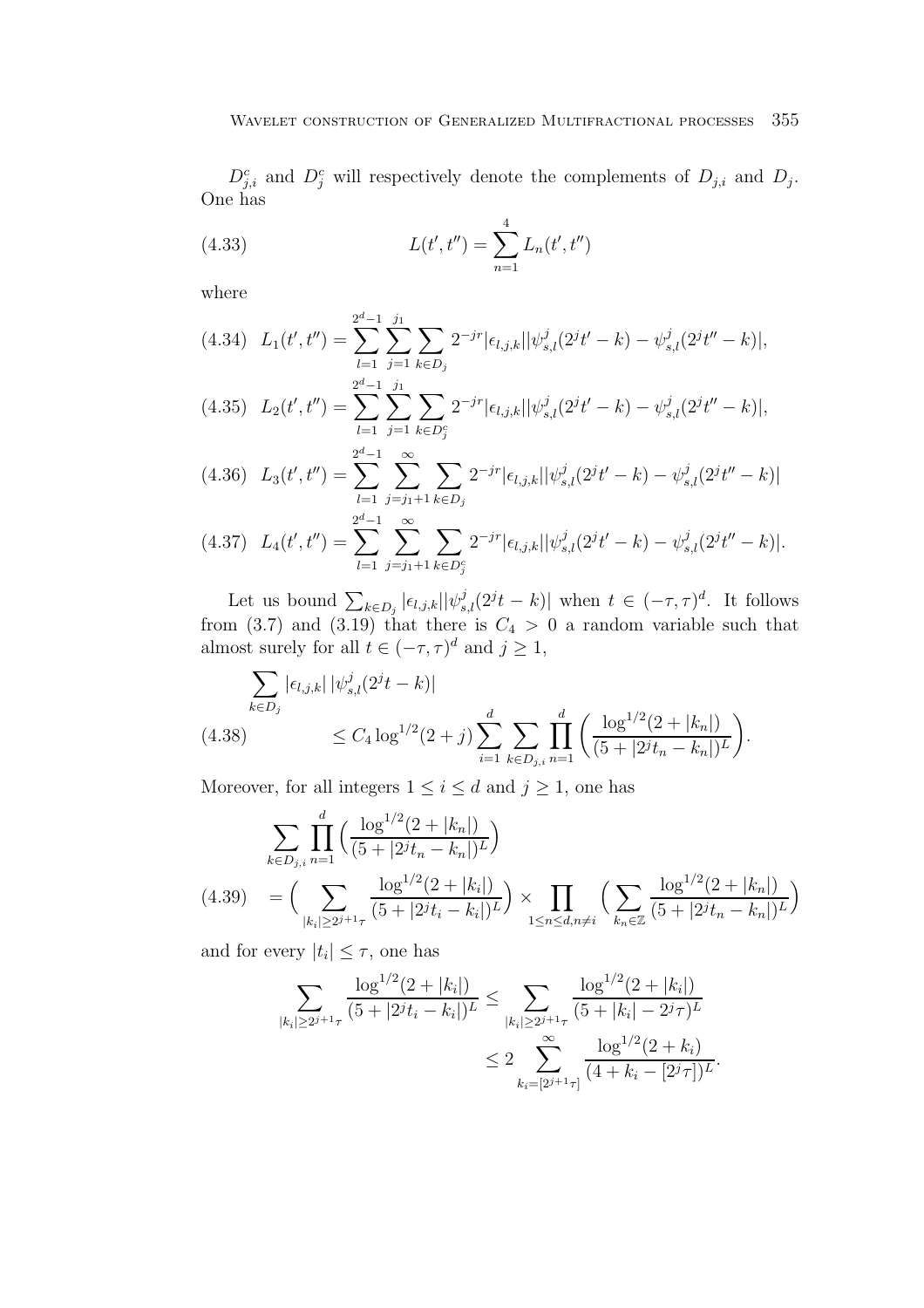Now set  $m = k_i - [2^j \tau]$ . When  $k_i \geq [2^{j+1} \tau]$ , one has  $m \geq [2^{j+1} \tau] - [2^j \tau] \geq$  $2^{j+1}\tau - 1 - 2^j\tau \geq 2^j\tau - 1 \geq [2^j\tau] - 2$ . Thus,

$$
\sum_{|k_i| \ge 2^{j+1}\tau} \frac{\log^{1/2}(2+|k_i|)}{(5+|2^jt_i-k_i|)^L} \le 2 \sum_{m=[2^j\tau]-2}^{\infty} \frac{\log^{1/2}(2+m+[2^j\tau])}{(4+m)^L}
$$
\n
$$
\le C_5 \log^{1/2}(2+2^j\tau) \sum_{m=[2^j\tau]-2}^{\infty} \frac{\log^{1/2}(2+m)}{(4+m)^L}
$$
\n
$$
\le C_6 \log^{1/2}(2+2^j\tau) \sum_{m=[2^j\tau]-2}^{\infty} (4+m)^{-L+\epsilon}
$$
\n
$$
\le C_6 \log^{1/2}(2+2^j\tau) \int_{2^j\tau}^{+\infty} (1+x)^{-L+\epsilon} dx
$$
\n(4.40)\n
$$
\le C_7 \log^{1/2}(2+2^j\tau)(1+2^j\tau)^{-L+1+\epsilon},
$$

where one supposes that  $L \geq 2$  and  $\epsilon > 0$  is arbitrarily small. Observe that the bound in  $(4.40)$  does not involve i anymore. Hence it follows from (4.38), (4.39) and (4.40) that there is a random variable  $C_8 > 0$ , such that almost surely for all  $t \in \mathbb{R}^d$  with  $|t| \leq \tau$  and for all integers  $j \geq 1$  and  $1 \leq l \leq 2^d-1$ , one has

$$
\sum_{k \in D_j} |\epsilon_{l,j,k}| |\psi_{s,l}^j(2^jt - k)|
$$
\n
$$
\leq C_8 \Big( \log^{1/2} (2+j) \log^{1/2} (2+2^j \tau) \Big) (1+2^j \tau)^{-L+1+\epsilon}.
$$

Using this last inequality and (4.36) one obtains that

$$
L_3(t',t'') \leq \sum_{l=1}^{2^d-1} \sum_{j=j_1+1}^{\infty} \sum_{k \in D_j} 2^{-jr} |\epsilon_{l,j,k}| \left( |\psi_{s,l}^j(2^j t' - k)| + |\psi_{s,l}^j(2^j t'' - k)| \right)
$$
  
\n
$$
\leq C_9 \sum_{j=j_1+1}^{\infty} \left( \log^{1/2}(2+j) \log^{1/2}(2+2^j \tau) \right) 2^{-j(r+L-1-\epsilon)}
$$
  
\n
$$
\leq C_{10} 2^{-(j_1+1)(r+L-1-2\epsilon)}
$$
  
\n
$$
(4.42) \leq C_{10} |t' - t''|^{r+L-1-2\epsilon},
$$

where, by (4.30),  $C_{10} > 0$  is a random variable which does not depend on  $j_1$ .

Let us now bound  $L_1(t', t'')$ . By the Mean Value Theorem, for all integer  $j \geq 1$  and all  $k \in \mathbb{Z}^d$ , there is  $\theta \in (0,1)$  (depending on t', t'', j and k) such that

(4.43) 
$$
\psi_{s,l}^{j}(2^{j}t'-k) - \psi_{s,l}^{j}(2^{j}t''-k)
$$

$$
= 2^{j} \sum_{r=1}^{d} \partial^{e_{r}} \psi_{s,l}^{j}(2^{j}t'-k+\theta 2^{j}(t''-t')). (t'_{r}-t'_{r}),
$$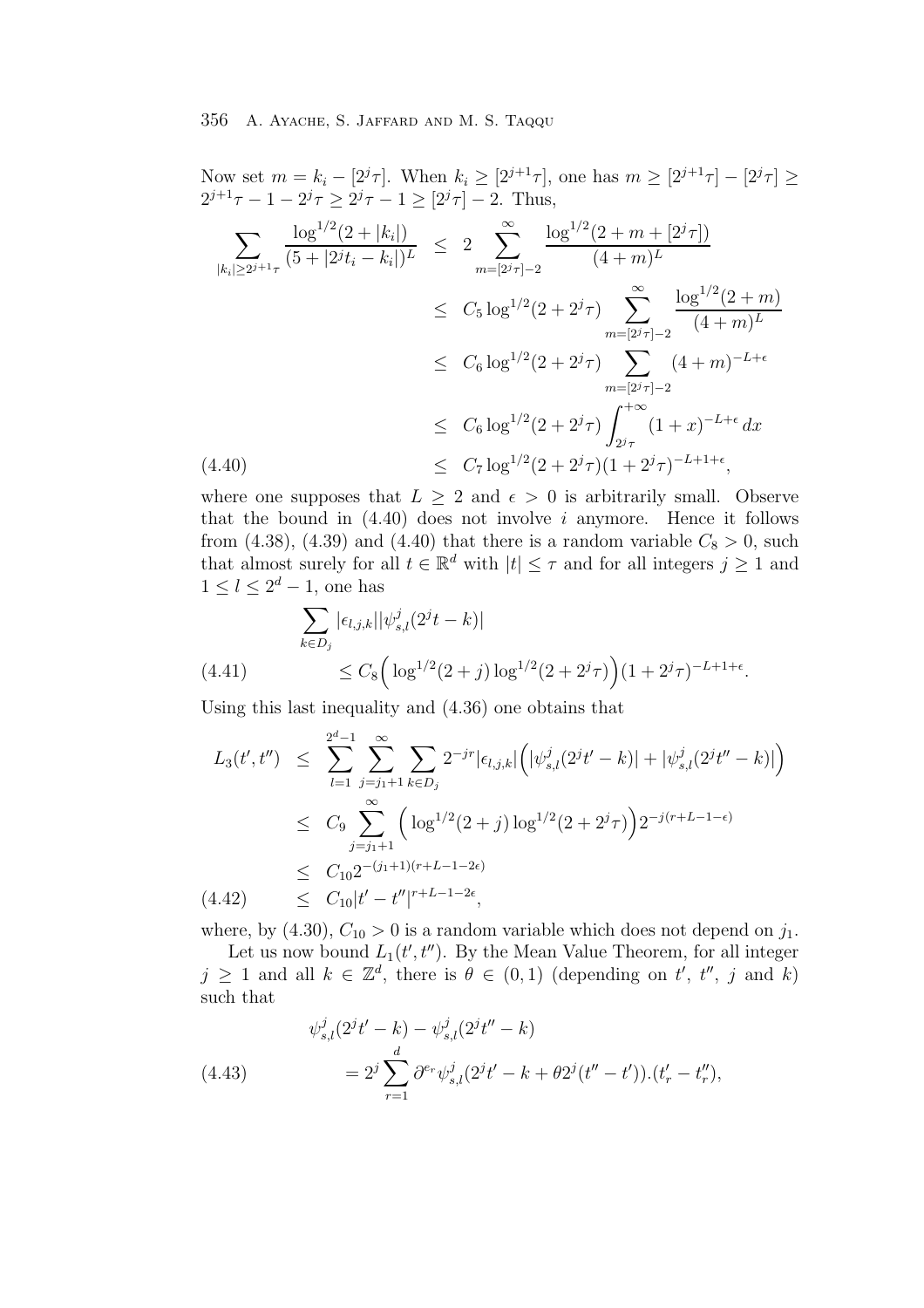where for all  $r, e_r \in \mathbb{N}^d$  is the multi-index whose r-th component equals 1 and whose other components equal 0. Relation (3.7) implies that

$$
|\psi_{s,l}^{j}(2^{j}t'-k) - \psi_{s,l}^{j}(2^{j}t''-k)|
$$
  
(4.44) 
$$
\leq c_{11}2^{j}|t'-t''| \times \prod_{r=1}^{d} (2+|2^{j}t'_{r}-k_{r}+2^{j}\theta(t''_{r}-t'_{r})|)^{-L},
$$

where  $c_{11} > 0$  is a constant depending on j, k, t' and t''. When  $j \leq j_1$ , using (4.30) one has that  $2^{j}|t'-t''| \leq 1$  and so it follows from (4.44) that

$$
|\psi_{s,l}^{j}(2^{j}t'-k) - \psi_{s,l}^{j}(2^{j}t''-k)|
$$
  
\n
$$
\leq c_{11}2^{j}|t'-t''| \times \prod_{r=1}^{d} (2+|2^{j}t'_{r}-k_{r}|-2^{j}|t''_{r}-t'_{r}|)^{-L}
$$
  
\n(4.45) 
$$
\leq c_{11}2^{j}|t'-t''| \times \prod_{r=1}^{d} (1+|2^{j}t'_{r}-k_{r}|)^{-L}.
$$

Relations  $(4.34)$ ,  $(3.19)$  and  $(4.45)$  imply that

$$
L_1(t',t'')
$$
  
(4.46)  $\leq c_{12} \sum_{j=1}^{j_1} \sum_{k \in D_j} 2^{-(r-1)j} \log^{1/2}(2+j) \times \prod_{r=1}^d \left( \frac{\log^{1/2}(2+|k_r|)}{(1+|2^j t_r'-k_r|)^L} \right) \times |t'-t''|.$ 

Using a method similar to the one that led to the inequality (4.41), one can show that for any arbitrary small real  $\epsilon > 0$  and all integer  $j \geq 1$ ,

$$
\sum_{k \in D_j} 2^{-(r-1)j} \log^{1/2}(2+j) \prod_{r=1}^d \left( \frac{\log^{1/2}(2+|k_r|)}{(1+|2^j t'_r - k_r|)^L} \right)
$$
\n
$$
\leq c_{13} 2^{-(r-1)j} \log^{1/2}(2+j) \log^{1/2}(2+2^j \tau) (1+2^j \tau)^{-L+1+\epsilon}
$$
\n
$$
(4.47) \leq c_{14} 2^{-(r+L-2-2\epsilon)j},
$$

where  $c_{13} > 0$  and  $c_{14} > 0$  are two constants that depend on  $\epsilon$ . It then follows from  $(4.46)$  and  $(4.47)$  that

(4.48) 
$$
L_1(t',t'') \leq c_{15} \Big(\sum_{j=1}^{j_1} 2^{-j(L+r-2-2\epsilon)}\Big)|t'-t''| \leq c_{16}|t'-t''|,
$$

where  $c_{16} = c_{15} \sum_{j=0}^{\infty} 2^{-j(L+r-2-2\epsilon)}$ .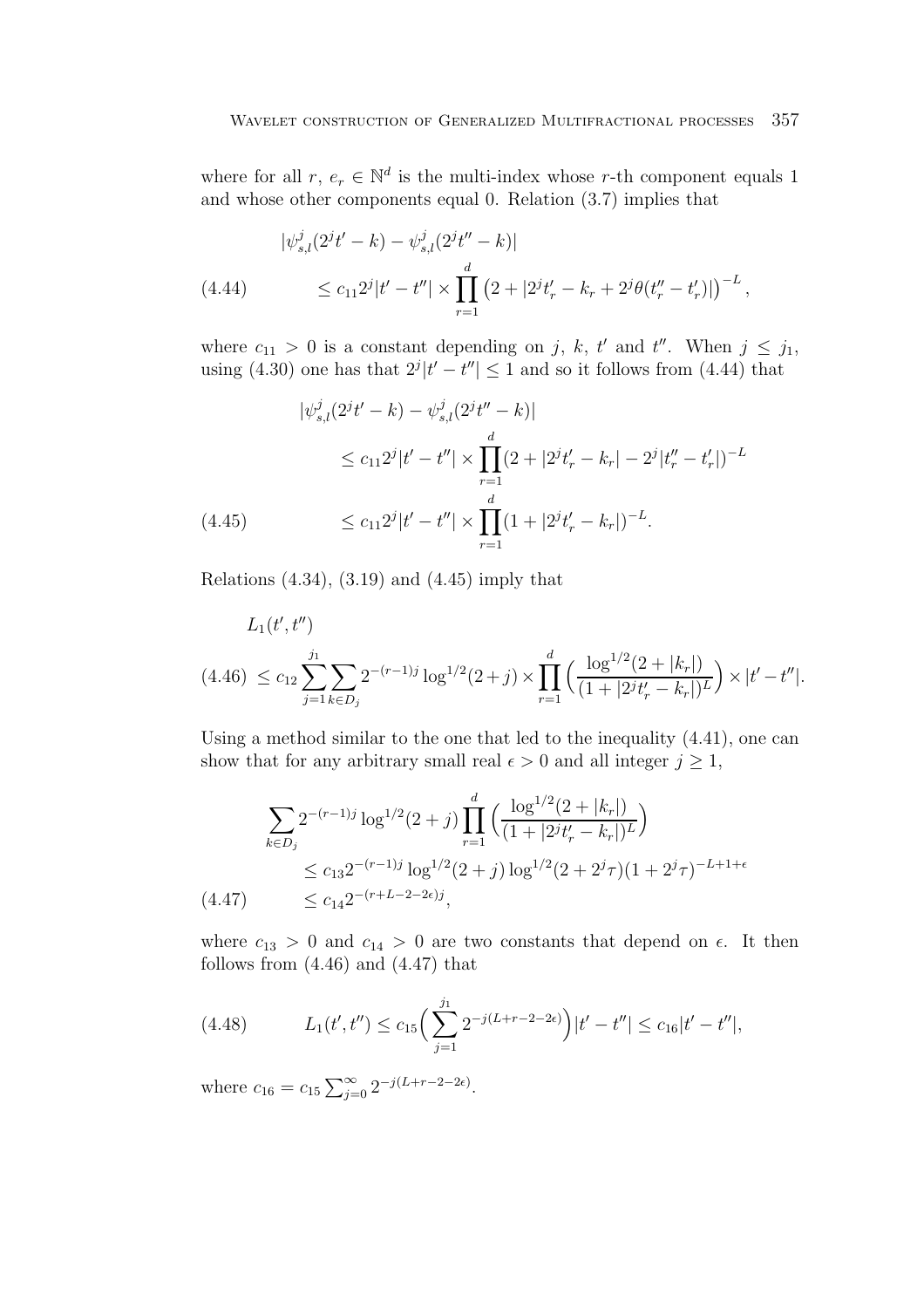Let us now study  $L_4(t', t'')$ . It is convenient to bound

$$
\sum_{k\in D_j^c} 2^{-jr} |\epsilon_{l,j,k}||\psi_{s,l}^j(2^jt-k)|
$$

when  $t \in (-\tau, \tau)^d$ .

Since on  $D_j^c$  one has  $|k_i| < 2^{j+1}\tau$ , Relations (3.7), (3.19), (4.31) and (4.32) imply that almost surely for all integer  $j \geq 1$  and  $t \in (-\tau, \tau)^d$ ,

$$
\sum_{k \in D_j^c} 2^{-jr} |\epsilon_{l,j,k}| |\partial^{\alpha} \psi_{s,l}^j(2^j t - k)| \leq C_{17} \sum_{k \in D_j^c} 2^{-jr} \frac{\log^{1/2} (2 + j + |k|)}{(2 + |2^j t - k|)^L}
$$
  

$$
\leq C_{17} \sum_{k \in \mathbb{Z}^d} 2^{-jr} \frac{\log^{1/2} (2 + j + 2^{j+1} \tau d)}{(2 + |2^j t - k|)^L}
$$
  
(4.49)  

$$
\leq C_{18} 2^{-jr} \log^{1/2} (2 + j + 2^{j+1} \tau d),
$$

where  $C_{17} > 0$  is a random variable and

$$
C_{18} = C_{17} \sup_{x \in \mathbb{R}^d} \left\{ \sum_{k \in \mathbb{Z}^d} (2 + |x - k|)^{-L} \right\}.
$$

It follows from (4.37), (4.49) and (4.30) that

$$
(4.50) \quad L_4(t',t'') \le C_{19} \sum_{j=j_1+1}^{\infty} 2^{-j(r-\epsilon)} \le C_{19} 2^{-(j_1+1)(r-\epsilon)} \le C_{19} |t'-t''|^{r-\epsilon},
$$

where  $\epsilon > 0$  is arbitrarily small and  $C_{19} > 0$  is a random variable that only depends on  $\epsilon$ .

Let us now bound  $L_2(t', t'')$ . Relations (4.35), (4.45), (4.31) and (4.32) imply that

$$
L_2(t',t'') \leq C_{20}|t'-t''| \sum_{j=1}^{j_1} \sum_{k \in D_j^c} 2^{-(r-1)j} \frac{\log^{1/2}(2+j+|k|)}{2+|2^{j}t-k|)^{L}}
$$
  

$$
\leq C_{20}|t'-t''| \sum_{j=1}^{j_1} \sum_{k \in D_j^c} \frac{2^{-(r-1)j} \log^{1/2}(2+j+d2^{j+1}\tau)}{(2+|2^{j}t-k|)^{L}}
$$
  

$$
\leq C_{21}|t'-t''| \sum_{j=1}^{j_1} 2^{-(r-1)j} \log^{1/2}(2+j+d2^{j+1}\tau)
$$

where  $C_{20} > 0$  is a random variable and

$$
C_{21} = C_{20} \sup_{x \in \mathbb{R}^d} \left\{ \sum_{k \in \mathbb{Z}^d} (2 + |x - k|)^{-L} \right\}.
$$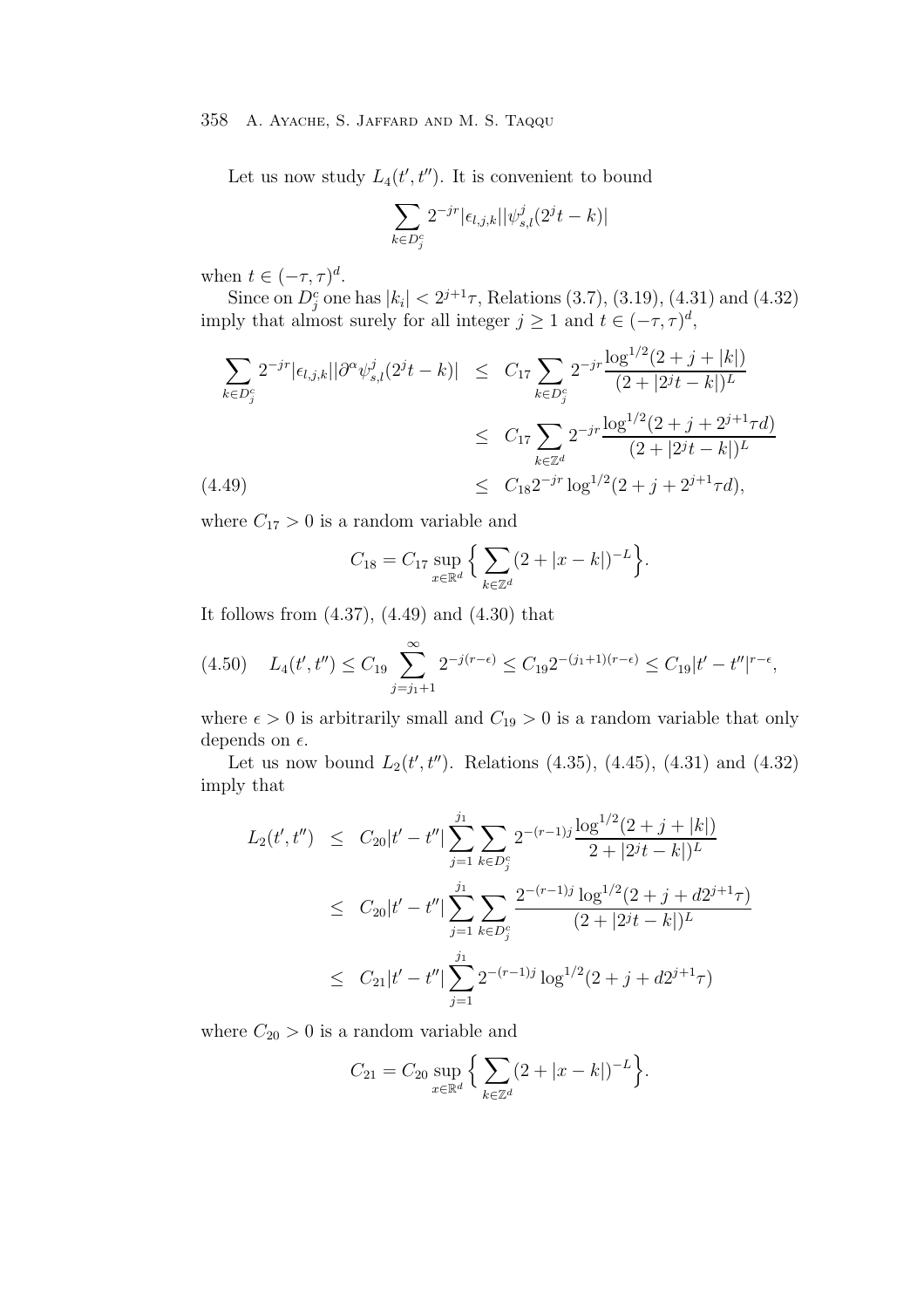Finally, for all arbitrarily small  $\epsilon > 0$ , there is a random variables  $C_{22} > 0$ and  $C_{23} > 0$ , which only depends on  $\epsilon$ , such that

$$
(4.51) \qquad L_2(t', t'') \le C_{22}|t'-t''| \sum_{j=0}^{j_1} 2^{-(r-1-\epsilon)j} \le C_{23}|t'-t''|^{r-\epsilon}
$$

where the last inequality follows from  $(4.30)$ . Relations  $(4.25)$ ,  $(4.33)$ ,  $(4.42)$ ,  $(4.48)$ ,  $(4.50)$  and  $(4.51)$  imply the bound  $(4.24)$ . This completes the proof.

**Proof of Theorem 1.2.** Corollary 3.1, Proposition 4.1 and Proposition 4.2 imply the theorem.

# **5. Going from the GMFRE to the GMPRE**

The following proposition shows how a result on the pointwise Hölder exponent of the GMFRE implies a corresponding one on the GMPRE. We shall use the following lemma whose proof is similar to that of Proposition 1 of [5].

**Lemma 5.1** Let K be an arbitrary compact subset of  $\mathbb{R}^d$ . Then with probability 1,  $y \mapsto V(x, y, \omega)$  is a Lipschitz function over K. More precisely, there is a random variable  $C > 0$  of finite moments of any order, such that almost surely, for all  $y, y' \in K$ , one has

(5.1) 
$$
\sup_{x \in K} |V(x, y', \omega) - V(x, y'', \omega)| \le C(\omega)|y' - y''|.
$$

**Proposition 5.1** Let  ${V(x, y)}_{(x, y) \in \mathbb{R}^d \times \mathbb{R}^d}$  be a GMFRE and suppose that, almost surely for all  $t_0$ ,

$$
\limsup_{t \to t_0} \frac{|V(t, t_0) - V(t_0, t_0)|}{|t - t_0|} = \infty,
$$

and that the pointwise Hölder exponent at  $t_0$  of the process  $\{V(t, t_0)\}_{t \in \mathbb{R}^d}$ equals lim inf<sub>n→∞</sub>  $S_n(t_0)$ . Then, almost surely for all  $t_0$ ,

$$
\limsup_{t \to t_0} \frac{|Z(t) - Z(t_0)|}{|t - t_0|} = \infty,
$$

and the pointwise Hölder exponent at t<sub>0</sub> of the GMPRE  $\{Z(t)\}_t \in \mathbb{R}^d$  equals  $\liminf_{n\to\infty}S_n(t_0)$ .

**Proof of Proposition 5.1.** Let  $\Omega^*$  be an event with probability 1, such that for all  $\omega \in \Omega^*$  and all  $t_0 \in \mathbb{R}^d$ ,

$$
\limsup_{t \to t_0} \frac{|V(t, t_0) - V(t_0, t_0)|}{|t - t_0|} = \infty,
$$

and the pointwise Hölder exponent at  $t_0$  of the function  $t \mapsto V(t, t_0, \omega)$ equals  $\liminf_{n\to\infty} S_n(t_0,\omega)$ . Fix  $\omega \in \Omega^*$ .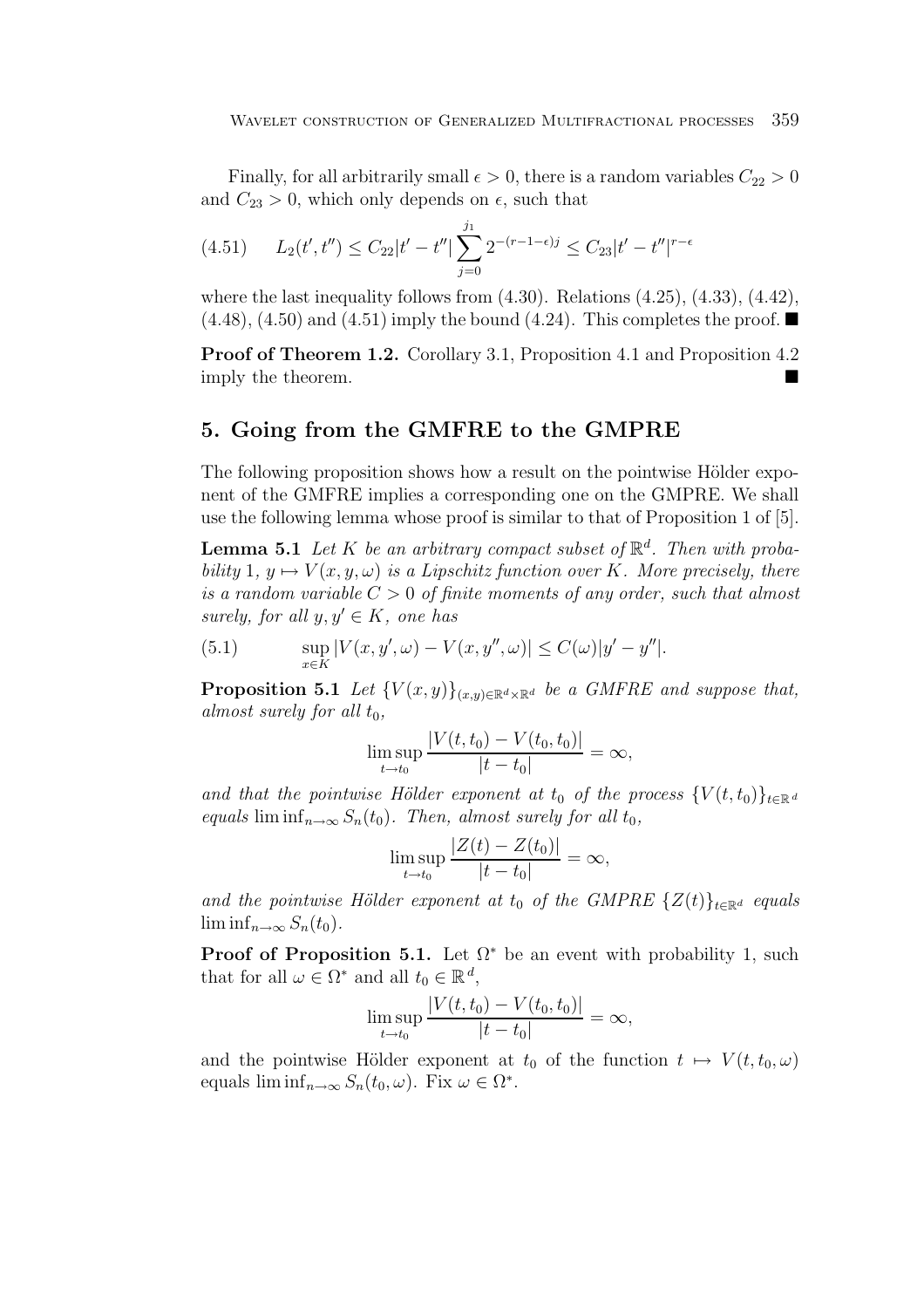We first prove that

(5.2) 
$$
\limsup_{t \to t_0} \frac{|Z(t, \omega) - Z(t_0, \omega)|}{|t - t_0|} = \infty
$$

and

(5.3) 
$$
\alpha_Z(t_0,\omega) \leq \liminf_{n \to \infty} S_n(t_0,\omega).
$$

Assume in the mean time that (5.2) is satisfied. Then  $\alpha_Z(t_0, \omega) \leq 1$ , which implies that (5.3) holds when  $\liminf_{n\to\infty} S_n(t_0,\omega) = 1$ . We can thus restrict ourselves to the case  $\liminf_{n\to\infty} S_n(t_0, \omega) < 1$ . Suppose, ad absurdum, that  $\liminf_{n\to\infty} S_n(t_0,\omega) < \alpha_Z(t_0,\omega)$ . The function  $t \mapsto Z(t,\omega)$  then belongs to a space  $C^{\sigma}(t_0)$  for some real  $\sigma$  satisfying lim inf $_{n\to\infty} S_n(t_0,\omega)$ σ. We can take σ < 1 because of the inclusion (4.14) and the fact that  $\liminf_{n\to\infty} S_n(t_0,\omega) \leq b < 1$ , where b is defined in (2.7). Thus, the definition of  $C^{\sigma}(t_0)$  implies that that there is a constant  $C_1(\omega) > 0$  such that the inequality

$$
|Z(t_0 + h, \omega) - Z(t_0, \omega)| = |V(t_0 + h, t_0 + h, \omega) - V(t_0, t_0, \omega)|
$$
  
(5.4) 
$$
\leq C_1(\omega)|h|^{\sigma},
$$

holds for all  $|h| \leq 1$ . By using this last inequality and applying Lemma 5.1 with the compact set  $B = \{x \in \mathbb{R}^d, |x - t_0| \leq 1\}$ , we get

$$
|V(t_0 + h, t_0, \omega) - V(t_0, t_0, \omega)|
$$
  
\n
$$
\leq |V(t_0 + h, t_0 + h, \omega) - V(t_0, t_0, \omega)| + |V(t_0 + h, t_0 + h, \omega) - V(t_0 + h, t_0, \omega)|
$$
  
\n
$$
\leq C_1(\omega)|h|^\sigma + C(\omega)|h| \leq C_3(\omega)|h|^\sigma,
$$

that is, the function  $t \mapsto V(t, t_0, \omega)$  belongs to the space  $C^{\sigma}(t_0)$ . This contradicts the assumption of the proposition, that the pointwise Hölder exponent of this function at  $t_0$ , equals  $\liminf_{n\to\infty} S_n(t_0,\omega)$ .

Let us now show that (5.2) holds. Assume it does not, that is, for some constant  $C_4(\omega) > 0$  and all |h| small enough, we have  $|Z(t_0 + h, \omega) Z(t_0, \omega)| \leq C_4(\omega)|h|$ . Using this inequality and Lemma 5.1 we obtain that for some constant  $C_5(\omega) > 0$  and all |h| small enough, we have  $|V(t_0 +$  $|h, t_0, \omega) - V(t_0, t_0)| \leq C_5(\omega)|h|$ . This contradicts the assumption that

$$
\limsup_{t \to t_0} \frac{|V(t, t_0, \omega) - V(t_0, t_0, \omega)|}{|t - t_0|} = \infty.
$$

We prove next that

$$
\alpha_Z(t_0,\omega) \ge \liminf_{n \to \infty} S_n(t_0,\omega).
$$

This inequality is clearly satisfied when  $\liminf_{n\to\infty}S_n(t_0,\omega)=0$ .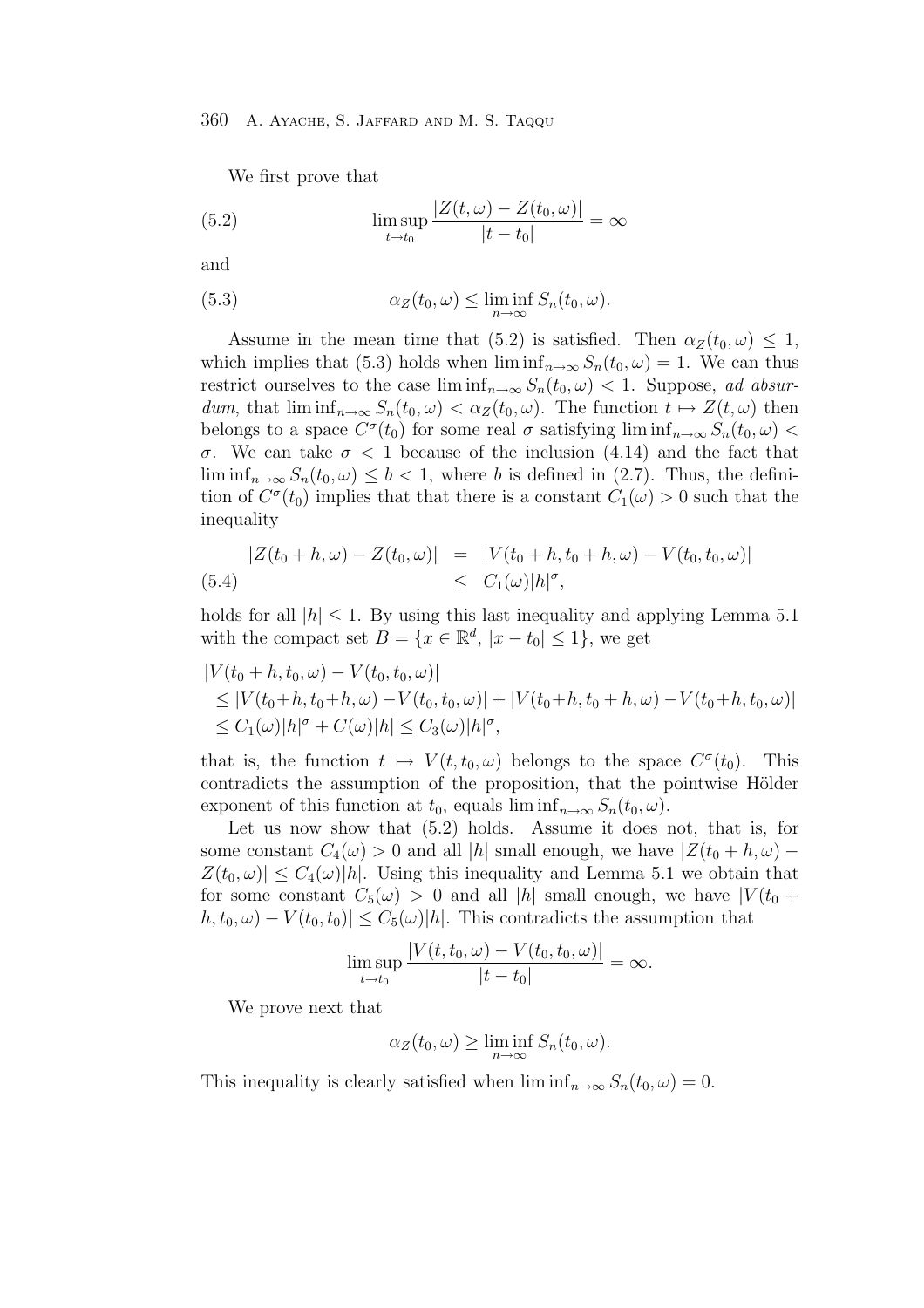To show that it is also true when  $\liminf_{n\to\infty} S_n(t_0, \omega) > 0$ , it is sufficient to prove that the function  $t \mapsto Z(t,\omega)$  belongs to  $C^{s}(t_0)$  for any real s satisfying  $0 \leq s < \liminf_{n \to \infty} S_n(t_0, \omega) \leq 1$ . Since the function  $t \mapsto V(t, t_0, \omega)$ belongs to the space  $C<sup>s</sup>(t<sub>0</sub>)$ , there is a constant  $C<sub>6</sub>(\omega) > 0$  such that the inequality

(5.5) 
$$
|V(t_0+h,t_0,\omega)-V(t_0,t_0,\omega)|\leq C_6(\omega)|h|^s,
$$

holds for all  $|h| \leq 1$ . Lemma 5.1 implies

$$
|Z(t_0 + h, \omega) - V(t_0, t_0, \omega)|
$$
  
= |V(t\_0 + h, t\_0 + h, \omega) - V(t\_0, t\_0, \omega)|  

$$
\leq |V(t_0 + h, t_0 + h, \omega) - V(t_0 + h, t_0, \omega)| + |V(t_0 + h, t_0, \omega) - V(t_0, t_0, \omega)|
$$
  

$$
\leq \sup_{x \in B} |V(x, t_0 + h, \omega) - V(x, t_0, \omega)| + C_4(\omega)|h|^{s}
$$

where  $B = \{x \in \mathbb{R}^d, |x - t_0| \leq 1\}$ . Hence

$$
|Z(t_0+h,\omega)-V(t_0,t_0,\omega))| \leq C_2(\omega)|h| + C_4(\omega)|h|^{s} \leq C_5(\omega)|h|^{s},
$$

which proves that the function  $t \mapsto Z(t,\omega)$  belongs to the space  $C<sup>s</sup>(t_0)$ .

**Proof of Theorem 1.1.** The result follows from Theorem 1.1 and Proposition 5.1.

# **6. Auxiliary results**

The following proposition is the stochastic version of Proposition 1.1 and its proof is structured as the proof of the direct part of Theorem 1 of [15].

**Proposition 6.1** Let  $\{X(t)\}_t \in \mathbb{R}^d$  be a stochastic process satisfying the following property: there is  $\Omega_5^*$  an event of probability 1, such that for any<br> $\Omega_5 \subset \Omega^*$  the nath  $x \mapsto X(x, t)$  is continuous and nowhere differentiable. Set  $\omega \in \Omega_5^*$  the path  $x \mapsto X(x, \omega)$  is continuous and nowhere differentiable. Set,<br>for any  $x \in \mathbb{N}$  any  $t \in \mathbb{R}^d$  and any  $\omega$ . for any  $n \in \mathbb{N}$ , any  $t \in \mathbb{R}^d$  and any  $\omega$ ,

(6.1) 
$$
\alpha_{n,X}(t,\omega) =
$$
  
= 
$$
\begin{cases} \min\left(1, \max\left(0, \inf_{2^{-n-2} \le |h| < 2^{-n-1} \right} \left\{\frac{\log(|X(t+h,\omega)-X(t,\omega)|+2^{-n^2})}{\log|h|}\right\}\right) \text{ if } \omega \in \Omega_5^*, \\ 0 \text{ else.} \end{cases}
$$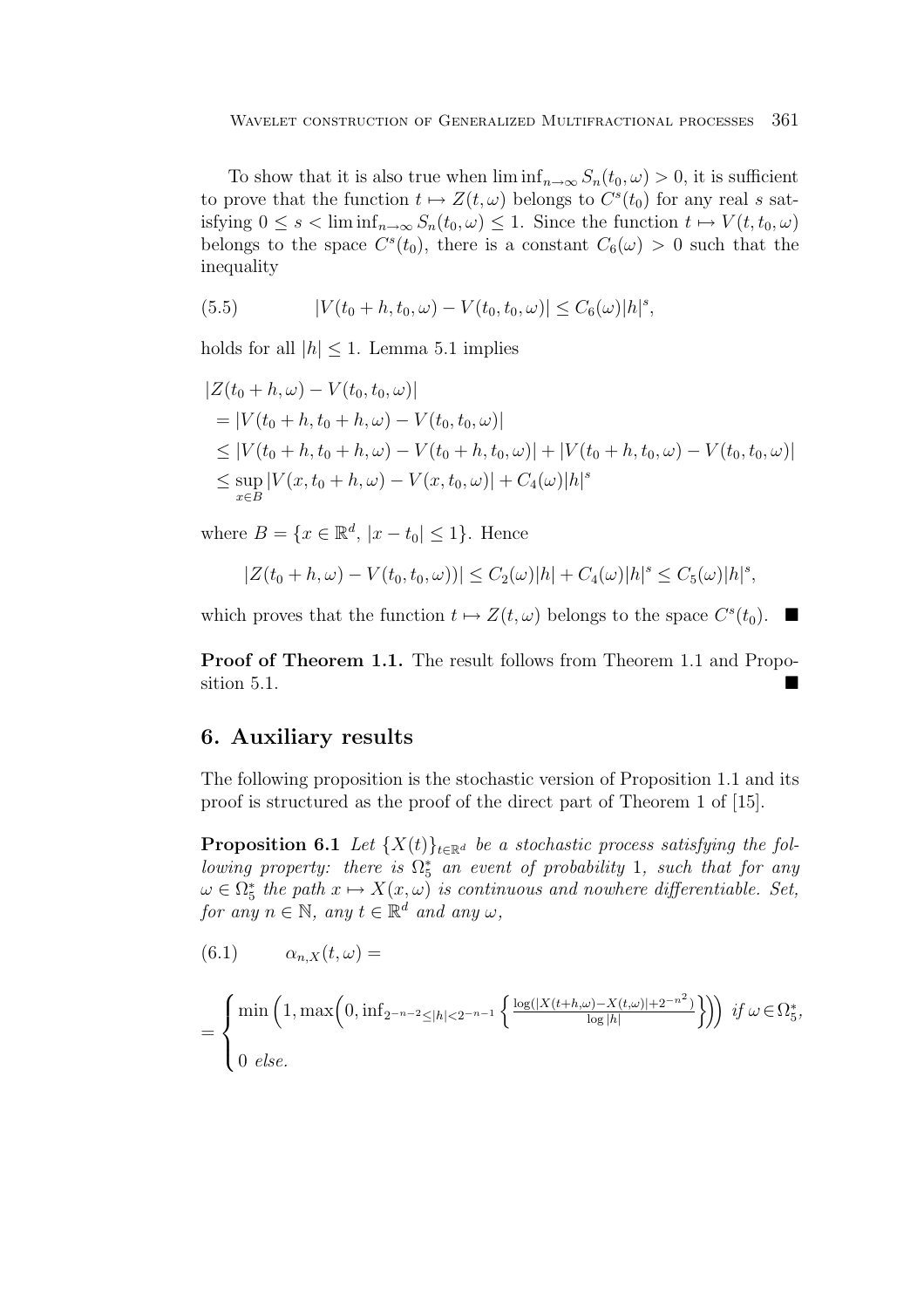Then,

- (i) For each  $n \in \mathbb{N}$  and each  $t \in \mathbb{R}^d$ ,  $\alpha_{n,X}(t)$  is a random variable with *values in*  $[0, 1]$ .
- (ii) For every  $\omega \in \Omega_5^*$  and  $n \in \mathbb{N}$  the function  $t \mapsto \alpha_{n,X}(t,\omega)$  is continuous over  $\mathbb{R}^d$ .
- (iii) For all  $\omega \in \Omega_5^*$  and  $t \in \mathbb{R}^d$ ,

(6.2) 
$$
\alpha_X(t,\omega) = \liminf_{n \to \infty} \alpha_{n,X}(t,\omega),
$$

where  $\{\alpha_X(t)\}_{t\in\mathbb{R}^d}$  denotes the pointwise Hölder exponent of  $\{X(t)\}_{t\in\mathbb{R}^d}$ .

**Proof.** We will suppose throughout that  $\omega \in \Omega_5^*$  and we let  $\Omega$  will denote the probability gases the probability space.

Part (i). As the function  $x \mapsto X(x,\omega)$  is continuous over  $\mathbb{R}^d$ , for every  $t \in \mathbb{R}^d$  and every  $n \in \mathbb{N}$ , one has

 $(6.3)$   $\alpha_{n,X}(t,\omega) =$  $=$  min  $(1, \text{max}\begin{pmatrix} 0, \text{inf} \end{pmatrix})$  $h \equiv G_n$  $\int \log(|X(t+h,\omega)-X(t,\omega)|+2^{-n^2})$  $\log|h|$  $\})$ ,

where

(6.4) 
$$
G_n = \{ h \in \mathbb{Q}^d; 2^{-n-2} \le |h| < 2^{-n-1} \}.
$$

Next, observe that for every  $n \in \mathbb{N}$  and  $t \in \mathbb{R}^d$ ,

(6.5) 
$$
W_n(t) = \inf_{h \in G_n} \left\{ \frac{|\log(|X(t+h) - X(t)| + 2^{-n^2})|}{|\log|h||} \right\}
$$

is a random variable over  $\Omega_5^*$  since it is the infimum of a sequence of random<br>variables over  $\Omega^*$ . Polations (6.3) and (6.1) imply therefore that  $\alpha$ . (t) is variables over  $\Omega_5^*$ . Relations (6.3) and (6.1) imply therefore that  $\alpha_{n,X}(t)$  is a random variable over  $\Omega$  with values in [0, 1].

Part (ii). It is sufficient to show that the function  $t \mapsto W_n(t,\omega)$  is continuous over  $\mathbb{R}^d$ , i.e. for any  $t_0 \in \mathbb{R}^d$  and  $\epsilon > 0$ , there is  $\eta > 0$  such that for all  $k \in \mathbb{R}^d$  satisfying  $|k| \leq \eta$ , one has

(6.6) 
$$
|W_n(t_0+k,\omega)-W_n(t_0,\omega)|\leq\epsilon.
$$

Let  $g_{n,t_0}$  be the function defined over the compact domain

$$
\Delta = \{ k \in \mathbb{R}^d; \, |k| \le 1 \} \times \{ h \in \mathbb{R}^d; \, 2^{-n-2} \le |h| \le 2^{-n-1} \}
$$

as the function

(6.7) 
$$
g_{n,t_0}(k, h, \omega) = |\log(|X(t_0 + k + h, \omega) - X(t_0 + k, \omega)| + 2^{-n^2})|.
$$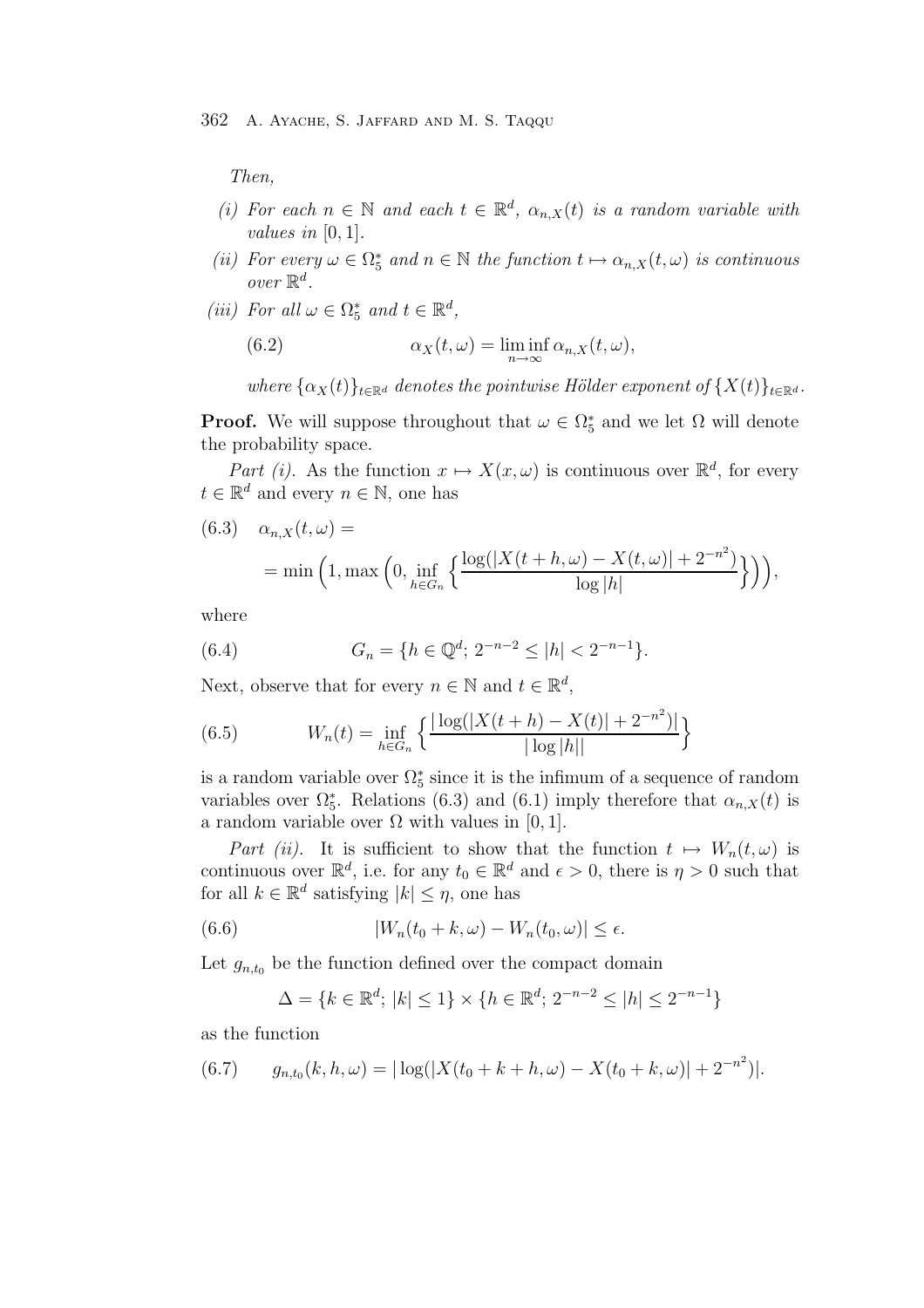Observe that one has for every  $|k| \leq 1$ ,

(6.8) 
$$
W_n(t_0 + k, \omega) = \inf_{h \in G_n} \left\{ \frac{g_{n,t_0}(k, h, \omega)}{|\log|h||} \right\}.
$$

As the function  $g_{n,t_0}$  is uniformly continuous over  $\Delta$ , there is an  $\alpha \in (0,1/2)$ such that for any  $(k_1, h_1) \in \Delta$  and  $(k_2, h_2) \in \Delta$  satisfying  $|k_1 - k_2| \leq \alpha$  and  $|h_1 - h_2| \leq \alpha$ , one has

$$
|g_{n,t_0}(k_1, h_1, \omega) - g_{n,t_0}(k_2, h_2, \omega)| \le \frac{\epsilon}{(n+2)\log 2}.
$$

Consequently, for all  $|k| \le \alpha$  and  $2^{-n-2} \le |h| \le 2^{-n-1}$ ,

$$
\frac{|g_{n,t_0}(k,h,\omega)-g_{n,t_0}(0,h,\omega)|}{|\log|h||}\leq\epsilon.
$$

Using the last inequality and the fact that  $g_{n,t_0}$  is a nonnegative function, one obtains that

$$
\frac{g_{n,t_0}(k, h, \omega)}{|\log|h||} \le \epsilon + \frac{g_{n,t_0}(0, h, \omega)}{|\log|h||}
$$

and

$$
\frac{g_{n,t_0}(0,h,\omega)}{|\log|h||} \leq \epsilon + \frac{g_{n,t_0}(k,h,\omega)}{|\log|h||},
$$

which entails that

$$
\inf_{h \in G_n} \frac{g_{n,t_0}(k, h, \omega)}{|\log|h||} \le \epsilon + \inf_{h \in G_n} \frac{g_{n,t_0}(0, h, \omega)}{|\log|h||}
$$

and

$$
\inf_{h\in G_n}\frac{g_{n,t_0}(0,h,\omega)}{|\log|h||}\leq \epsilon+\inf_{h\in G_n}\frac{g_{n,t_0}(k,h,\omega)}{|\log|h||}.
$$

Finally, the last two inequalities and (6.8) imply that for every  $|k| < \alpha$ ,

$$
|W_n(t_0 + k, \omega) - W_n(t_0, \omega)| \le \epsilon.
$$

Thus, taking  $\eta = \alpha$  one gets (6.6).

Part (iii). First we show that if the function  $x \mapsto X(x,\omega)$  does not belong to a space  $C^{\gamma}(t)$  where  $\gamma \in (0,1)$ , then

(6.9) 
$$
\liminf_{n \to \infty} \alpha_{n,X}(t,\omega) \leq \gamma.
$$

It follows from (4.13) that there is a constant  $c_1 > 0$ , a sequence  $(k_p)_{p \in \mathbb{N}}$ of vectors of  $\mathbb{R}^d$  and an increasing sequence  $(n_p)_{p\in\mathbb{N}}$  of nonnegative integers such that for every  $p \in \mathbb{N}$ ,

$$
(6.10) \ \ 2^{-n_p-2} \le |k_p| < 2^{-n_p-1} \ \text{and} \ c_1 |k_p|^\gamma \le |X(t+k_p, \omega) - X(t, \omega)| \le 1/4.
$$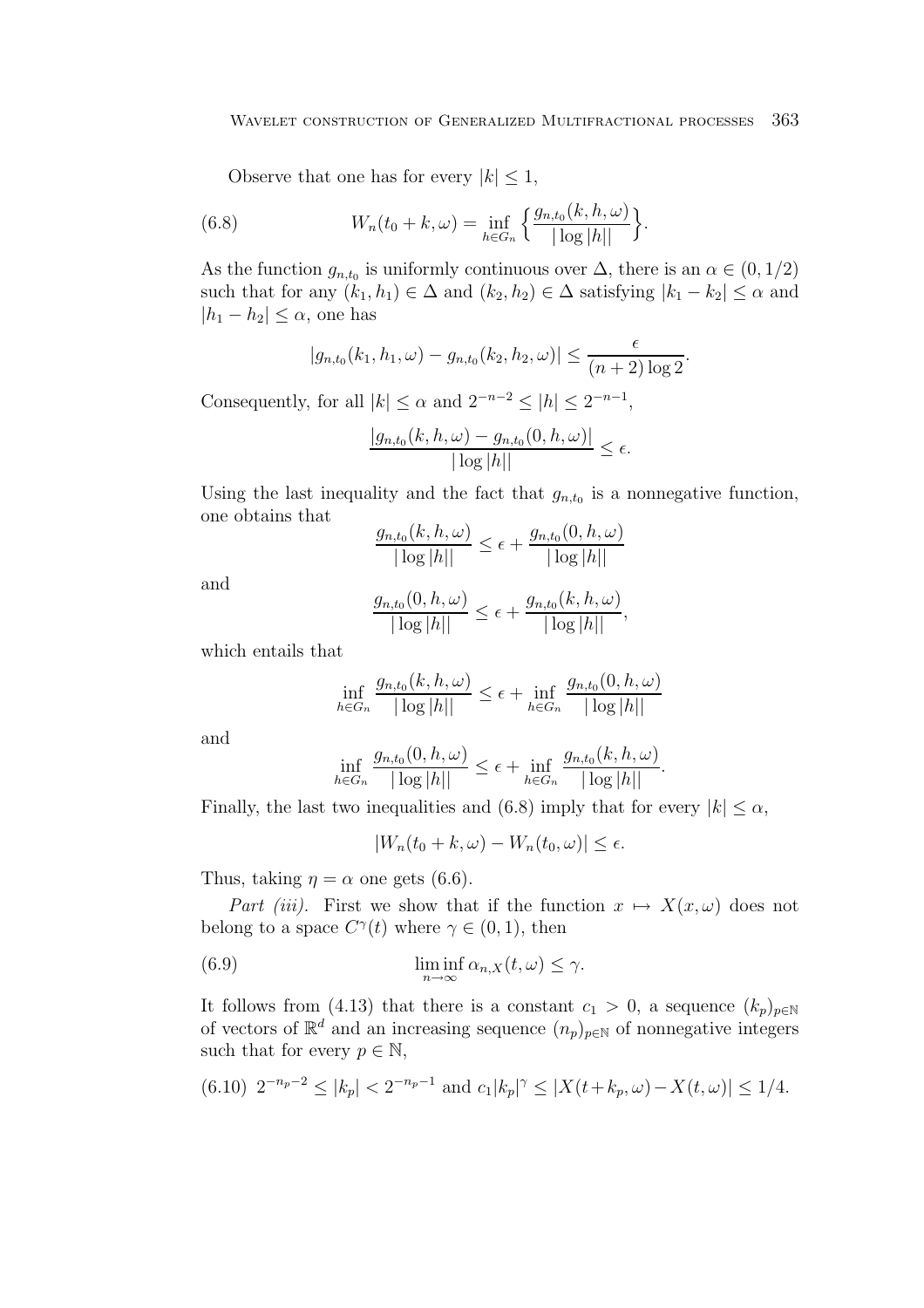Therefore, one has for every  $p \in \mathbb{N}$ ,

$$
\inf_{2^{-n_p-2} \le |h| \le 2^{-n_p-1}} \left\{ \frac{\log(|X(t+h,\omega) - X(t,\omega)| + 2^{-n_p^2})}{\log|h|} \right\}
$$
  

$$
\le \frac{\log(|X(t+k_p,\omega) - X(t,\omega)| + 2^{-n_p^2})}{\log|k_p|}
$$
  

$$
\le \frac{-\log(c_1|k_p|^\gamma + 2^{-n_p^2})}{(n_p+1)\log 2}
$$
  

$$
\le \frac{-\log(c_12^{-(n_p+2)\gamma} + 2^{-n_p^2})}{(n_p+1)\log 2}.
$$

Hence,

$$
\liminf_{p \to \infty} \inf_{2^{-n_p - 2} \le |h| \le 2^{-n_p - 1}} \left\{ \frac{\log(|X(t + h, \omega) - X(t, \omega)| + 2^{-n_p^2})}{\log|h|} \right\} \le \gamma
$$

and (6.9) results from this last inequality and (6.1).

We now show that if the function  $x \mapsto X(x,\omega)$  belongs to a space  $C^{\gamma'}(t_0)$ where  $\gamma' \in (0,1)$ , then

(6.11) 
$$
\liminf_{n \to \infty} \alpha_{n,X}(t,\omega) \ge \gamma'.
$$

It follows from (4.13) that there is a constant  $c_2 > 0$  such that for every integer *n* big enough and every  $h \in \mathbb{R}^d$  satisfying  $2^{-n-2} \leq |h| < 2^{-n-1}$ , one has

(6.12) 
$$
|X(t+h,\omega)-X(t,\omega)| \leq c_2|h|^{\gamma'} < c_2 2^{-(n+1)\gamma'} \leq 1/4.
$$

This implies that

$$
\frac{\log(|X(t+h,\omega) - X(t,\omega)| + 2^{-n^2})}{\log|h|} \ge \frac{-\log(c_2 2^{-(n+1)\gamma'} + 2^{-n^2})}{(n+2)\log 2}
$$

and consequently that

$$
\inf_{2^{-n-2} \le |h| \le 2^{-n-1}} \left\{ \frac{\log(|X(t+h,\omega) - X(t,\omega)| + 2^{-n^2})}{\log|h|} \right\}
$$
  
 
$$
\ge \frac{-\log(c_2 2^{-(n+1)\gamma'} + 2^{-n^2})}{(n+2)\log 2}.
$$

Then (6.11) follows from this last inequality and (6.1).

Finally, using (6.9), (6.11) and the fact that the function  $x \mapsto X(x,\omega)$ is nowhere differentiable (which implies that for every  $t \in \mathbb{R}^d$ ,  $\alpha_X(t, \omega) \leq 1$ ) one obtains (6.2).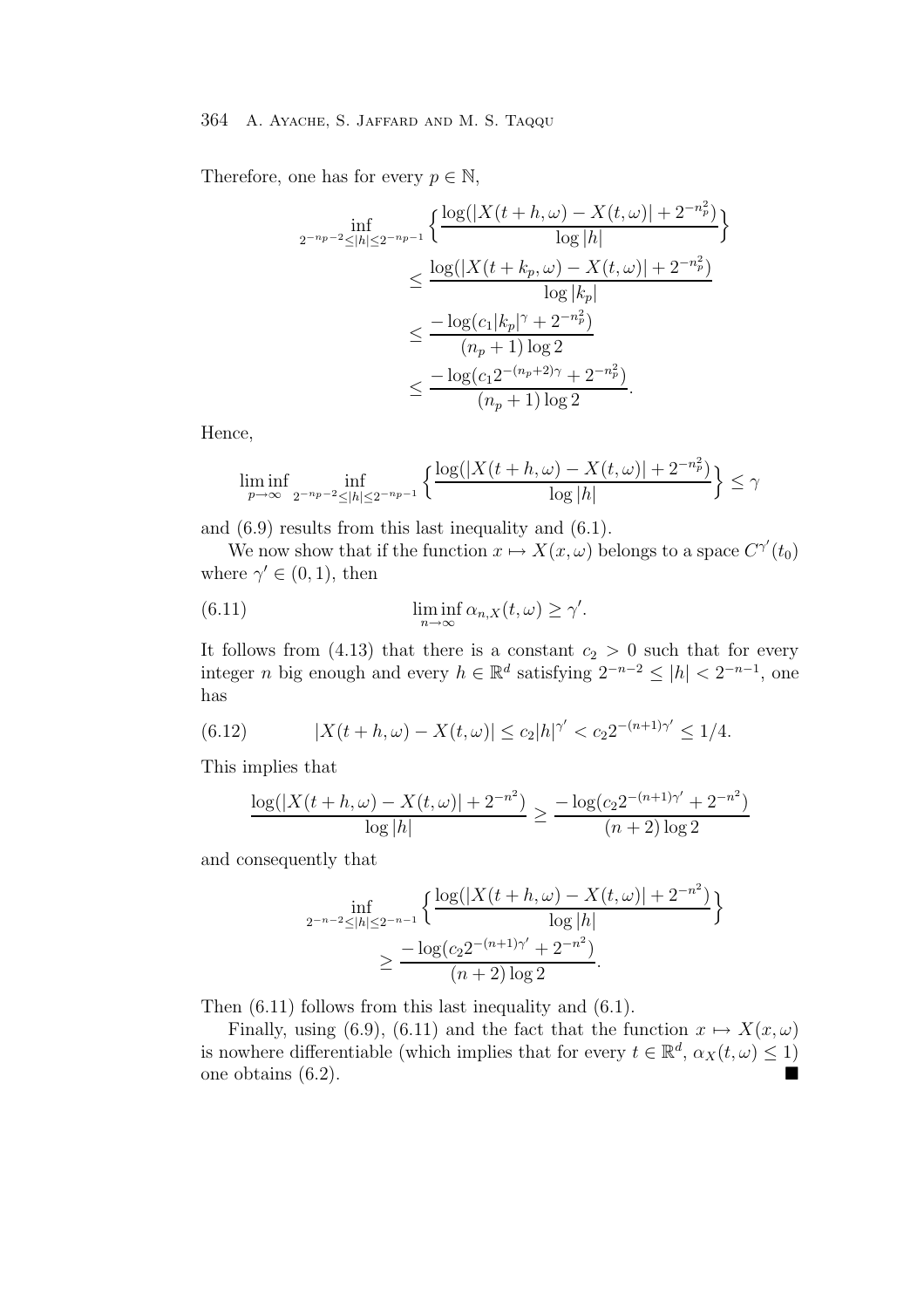**Proposition 6.2** Let  $\{X(t)\}_t \in \mathbb{R}^d$  be a continuous and nowhere differentiable Gaussian process and  $\{\alpha_X(t)\}_{t\in\mathbb{R}^d}$  be its pointwise Hölder exponent. Then for any  $t_0$ , the random variable  $\alpha_X(t_0)$  is deterministic.

**Proof of Proposition 6.2.** Notice first that as the paths of the process  ${X(t)}_{t\in\mathbb{R}^d}$  are nowhere differentiable with probability 1, one has almost surely for every  $t_0 \in \mathbb{R}^d$ ,

$$
\alpha_X(t_0) \le 1.
$$

Next, fix  $t_0 \in \mathbb{R}^d$  and, for every  $s \in [0, 1]$ , denote by

$$
P(\alpha_X(t_0)\geq s)
$$

the probability that the pointwise Hölder exponent at  $t_0$  of the process  ${X(t)}_{t\in\mathbb{R}^d}$  is greater than s. Clearly, one has

(6.14) 
$$
P(\alpha_X(t_0) \ge s) = P\Big(\bigcap_{n \in \mathbb{N}} \Big\{\sup_{t \in B} \Big(\frac{|X(t) - X(t_0)|}{|t - t_0|^{\gamma_n}}\Big) < \infty\Big\}\Big),
$$

where  $B = \{t \in \mathbb{R}^d, |t - t_0| \leq 1\}$  and, for every  $n \in \mathbb{N}, \gamma_n < \gamma_{n+1} < s$  and  $\lim_{n\to\infty}\gamma_n=s.$  Moreover,

(6.15) 
$$
P\Big(\bigcap_{n\in\mathbb{N}}\Big\{\sup_{t\in B}\frac{|X(t)-X(t_0)|}{|t-t_0|^{\gamma_n}}<\infty\Big\}\Big)
$$

$$
=\inf_{n\in\mathbb{N}}P\Big(\sup_{t\in B}\frac{|X(t)-X(t_0)|}{|t-t_0|^{\gamma_n}}<\infty\Big),
$$

since

$$
\left(\left\{\sup_{t\in B}\frac{|X(t)-X(t_0)|}{|t-t_0|^{\gamma_n}}\right\}\right)_{n\in\mathbb{N}}
$$

is a decreasing sequence of events.

Next, observe that the zero-one law for Gaussian processes implies that for every  $n \in \mathbb{N}$ , the probability

$$
P\Big(\sup_{t\in B}\frac{|X(t)-X(t_0)|}{|t-t_0|^{\gamma_n}}<\infty\Big)
$$

can only be equal to zero or one. Relations (6.14) and (6.15) entail therefore that  $P(\alpha_X(t_0) \geq s) = 0$  or 1. If we let

(6.16) 
$$
g(t_0) = \sup\{s \in [0,1], P(\alpha_X(t_0) \ge s) = 1\},\
$$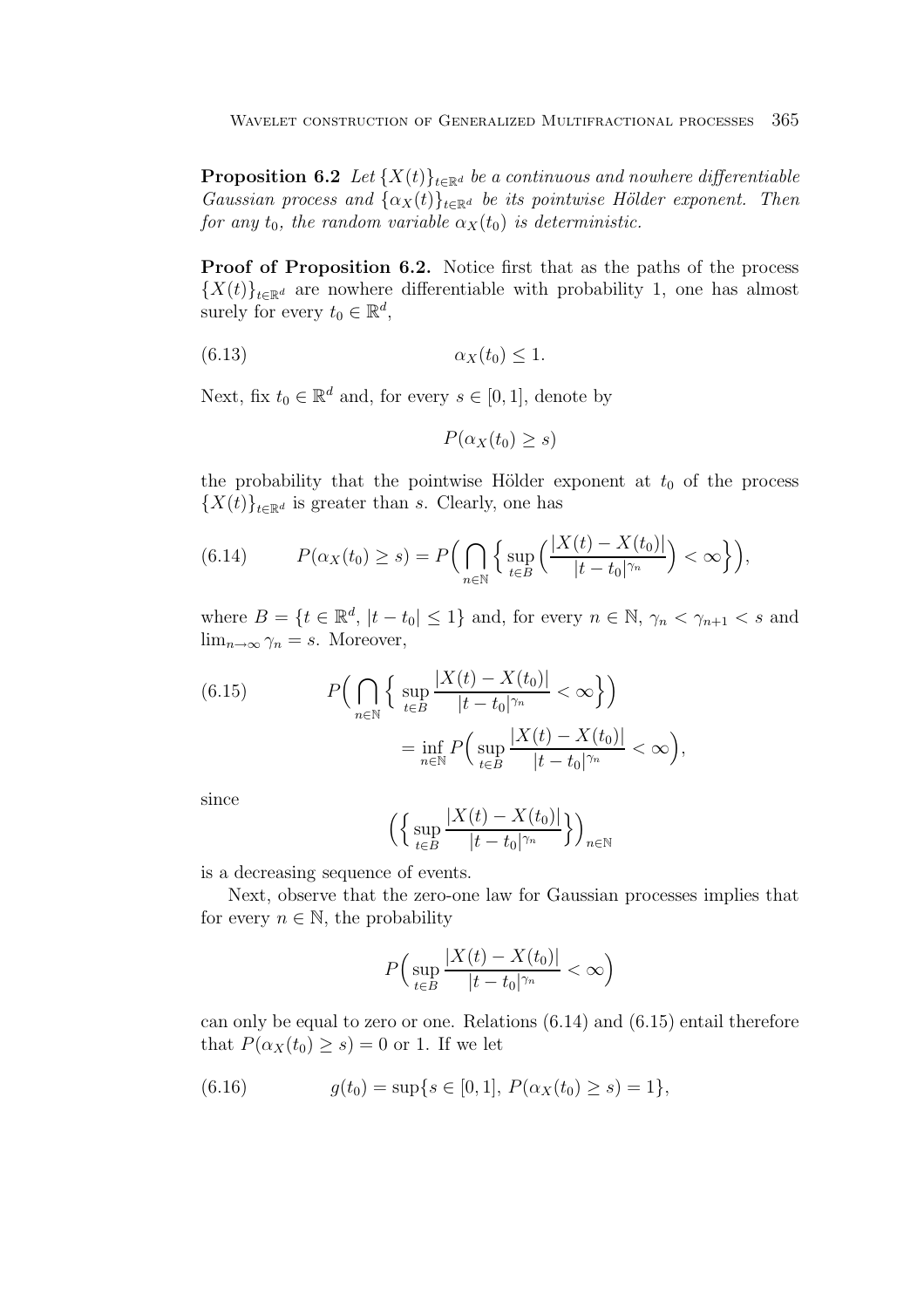then a.s,

$$
\alpha_X(t_0) = g(t_0).
$$

Indeed, on one hand a.s,

(6.18) 
$$
\alpha_X(t_0) \ge g(t_0).
$$

On the other hand, when  $q(t_0) = 1$ , Relations (6.13) and (6.18) entail that almost surely  $\alpha_X(t_0) = g(t_0) = 1$ . When  $g(t_0) < 1$ , one has that

(6.19) 
$$
g(t_0) = \inf\{s \in [0,1], P(\alpha_X(t_0) < s) = 1\}.
$$

Thus  $(6.17)$  follows from  $(6.16)$  and  $(6.18)$ .

By using Proposition 6.2 and Fubini Theorem, we conclude the following:

**Corollary 6.1** Let  $\{X(t)\}_{t\in\mathbb{R}^d}$  be a continuous and nowhere differentiable Gaussian process and  $\{\alpha_X(t)\}_{t\in\mathbb{R}^d}$  be its pointwise Hölder exponent. Then, there is a non-random function  $H(t)$ ,  $t \in \mathbb{R}^d$  such that, almost surely, almost everywhere,  $\alpha_X(t,\omega) = H(t)$ .

# **7. Conclusion**

We have formed a Generalized Multifractional Processes with Random Exponent (GMPRE) by introducing randomness in the pointwise Hölder exponent of a Generalized Multifractional Brownian Motion (GMBM) and we have showed that Relation (1.12) holds in the strong sense for a GMPRE. This is desirable for the following reasons:

1) It is natural in many situations to model the pointwise Hölder exponent of a real-life signal as a stochastic process. In the case of fully developped turbulence, for example, the dependence on initial conditions, boundary values and the injection of energy is so instable that the Hölder exponent can hardly be viewed as a deterministic function, see [21].

2) For analyzing the irregularity of a signal  $\{X(t)\}_{t\in\mathbb{R}^d}$  having a very erratic pointwise Hölder exponent, one often uses some multifractal spectrum of  ${X(t)}_{t\in\mathbb{R}^d}$ , for example the singularities spectrum  ${\theta_X(\gamma)}_{\gamma\in[0,1]}$  which is a measure of the geometric repartition of the pointwise Hölder exponents of  ${X(t)}_{t\in\mathbb{R}^d}$  [4, 11, 12, 20, 22, 25]. Namely, for any  $\gamma \in [0,1]$  and for any  $\omega$ , the quantity  $\theta_X(\gamma,\omega)$  is defined as the Hausdorff dimension of the level set  $\{t \in \mathbb{R}^d, \ \alpha_X(t,\omega) = \gamma\}.$  In order to obtain information about the singularities spectrum of GMPRE one needs to show that Relation (1.12) holds in the strong sense: almost surely for all  $t$ .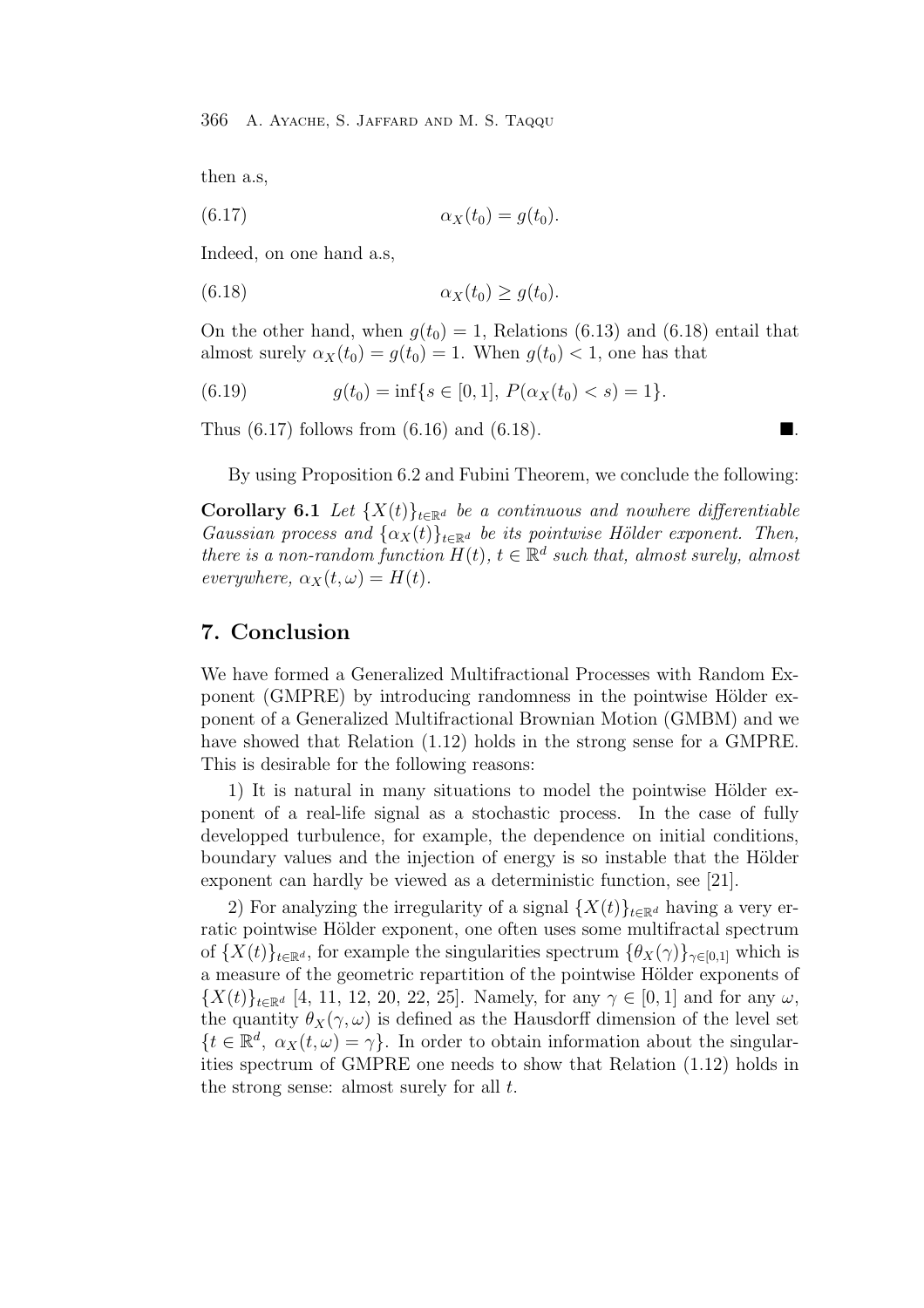3) Because of the randomness of its pointwise Hölder exponent, the construction of a GMPRE with a prescribed singularities spectrum seems to be less difficult than that of a GMBM. Indeed, many results on the almost sure Hausdorff dimensions of the level sets of stochastic processes have been already obtained (see for example [2, 14, 27, 33]) and, generally speaking, the estimation of these Hausdorff dimensions seems to be more accessible than that of the level sets of deterministic functions.

4) It is quite easy to construct a GMPRE  $\{Z(t)\}_{t\in\mathbb{R}^d}$  whose singularities spectrum is constant over  $(0, 1)$  with values in  $(d - 1, d)$ , that is, which satisfies in the strong sense, almost surely for any  $\gamma \in (0, 1)$ ,

(7.1) 
$$
\theta_Z(\gamma,\omega) = d - H,
$$

where  $H \in (0, 1)$  is a constant. This can be done as follows. Monrad and Pitt [33] have proved that the Hausdorff dimensions of the level sets of the FBM  ${B_H(t)}_{t \in \mathbb{R}^d}$  satisfy in the strong sense, almost surely, for any  $\gamma \geq 0$ ,

(7.2) 
$$
\dim_{\mathcal{H}}\{t \in \mathbb{R}^d, B_H(t) = \gamma\} = d - H.
$$

But, in view of Theorem 1.1, one can construct a GMPRE  $\{Z(t)\}_{t\in\mathbb{R}^d}$  whose pointwise Hölder exponent equals

(7.3) 
$$
Q(t) = \max\{0, \min(B_H(t), 1)\}, t \in \mathbb{R}^d,
$$

in the strong sense: almost surely for all  $t$ . Therefore,  $(7.2)$  and  $(7.3)$  imply that the singularities spectrum of  $\{Z(t)\}_{t\in\mathbb{R}^d}$  satisfies (7.1), almost surely, for any  $\gamma \in (0,1)$ .

5) An interesting feature of the GMPRE process is that it is typically non-Gaussian. If it were Gaussian, then according Proposition 6.2, its pointwise Hölder exponent, at a fixed point  $t$ , would be deterministic.

# **References**

- [1] Abry, P., Flandrin, P., Taqqu, M. S. and Veitch, D.: Wavelets for the analysis, estimation and synthesis of scaling data. In *Self-Similar Network Traffic and Performance Evaluation*, 39–88. K. Park and W. Willinger, editors. Wiley (Interscience Division), New York, 2000.
- [2] Adler, R. J.: *The geometry of random fields*. Wiley Series in Probability and Mathematical Statistics. John Wiley & Sons, Ltd., Chichester, 1981.
- [3] ANDERSSON, P.: Characterization of pointwise Hölder regularity. *Appl. Comput. Harmon. Anal.* **4** (1997), 429–443.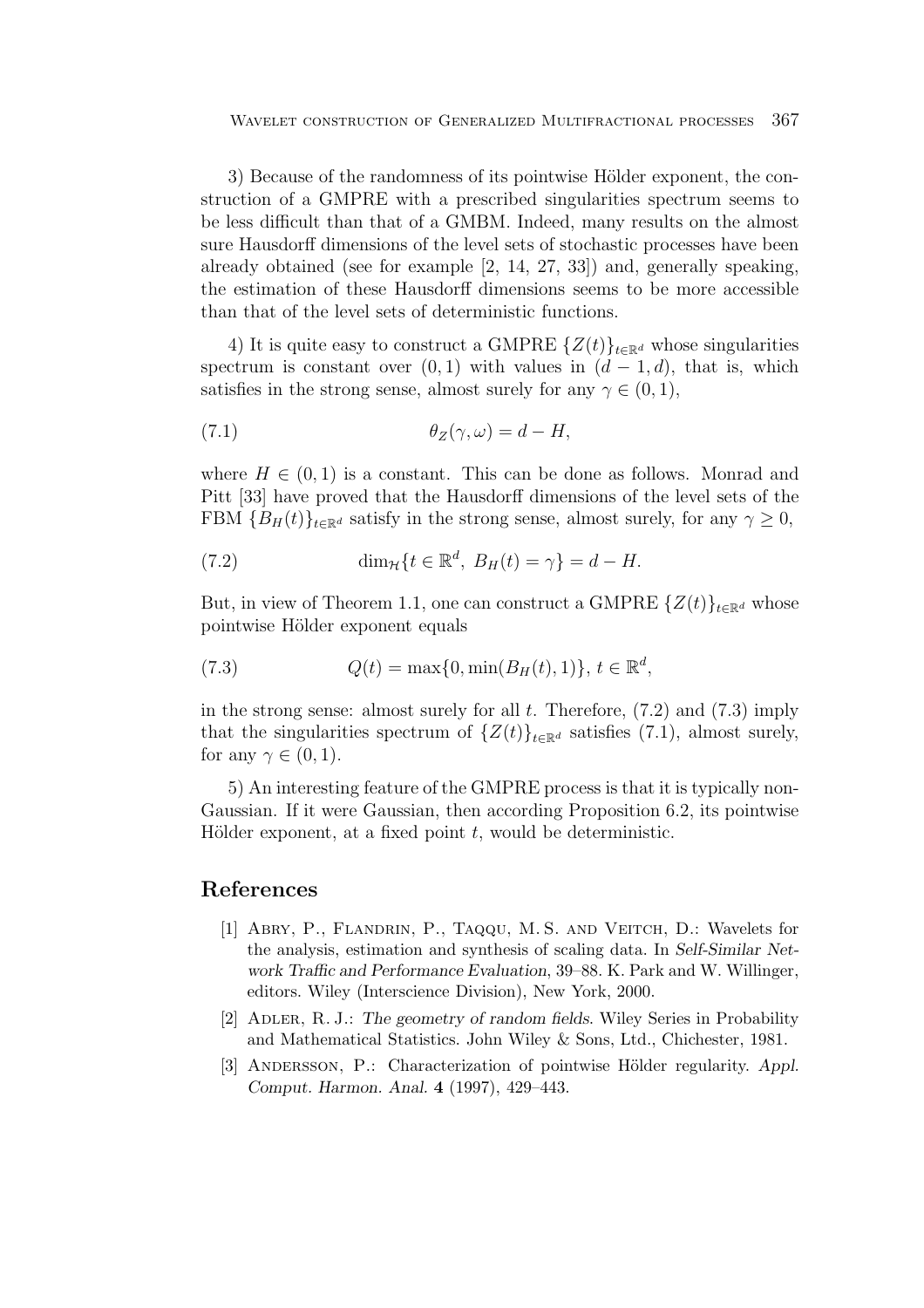- [4] Aubry, J-M. and Jaffard, S.: Random wavelet series. *Comm. Math. Phys.* **227** (2002), 483–514.
- [5] Ayache, A.: The generalized multifractional field: a nice tool for the study of the generalized multifractional Brownian motion. *J. Fourier Anal. Appl.* **8** (2002), 581–601.
- [6] Ayache, A. and Taqqu, M. S.: Multifractional processes with random exponent. *Publ. Mat.* **49** (2005), 459–486.
- [7] AYACHE, A. AND LÉVY VÉHEL, J.: Generalized multifractional Brownian motion: definition and preliminary results. In *Fractals: theory and applications in engineering*, 17–32. Springer, London, 1999.
- [8] AYACHE, A. AND LÉVY VÉHEL, J.: The generalized multifractional Brownian motion. *Stat. Inference Stoch. Process.* **3** (2000), 7–18.
- [9] AYACHE, A. AND LÉVY VÉHEL, J.: On the identification of the pointwise Hölder exponent of the generalized multifractional Brownian motion. *Stochastic Process. Appl.* **111** (2004), 119–156.
- [10] Baccelli, F. and Hong, D.: AIMD, fairness and fractal scaling of TCP traffic. In *Proc. INFOCOM 2002*, New York, July 2002.
- [11] Barral, J. and Mandelbrot, B. B.: Multifractal products of cylindrical pulses. *Probab. Theory Related Fields* **124** (2002), 409–430.
- [12] Barral, J. and Seuret, S.: From multifractal measures to multifractal wavelet series. *J. Fourier Anal. Appl.* **11** (2005), 589–614.
- [13] Benassi, A., Jaffard, S. and Roux, D.: Elliptic Gaussian random processes. *Rev. Mat. Iberoamericana* **13** (1997), 19–90.
- [14] Berman, S. M.: Gaussian sample functions: Uniform dimension and Hölder conditions nowhere. *Nagoya Math. J.* 46 (1972), 63–86
- [15] DAOUDI, K., LÉVY VÉHEL, J. AND MEYER, Y.: Construction of continuous functions with prescribed local regularity. *Constr. Approx.* **14** (1998), 349–385.
- [16] Doukhan, P., Oppenheim, G. and Taqqu, M. S.: *Theory and Applications of Long-range Dependence. Birkhäuser, Boston, 2003.*
- [17] Falconer, K.: *Fractal geometry. Mathematical foundations and applications*. John Wiley & Sons, Ltd., Chichester, 1990.
- [18] Falconer, K.: Tangent fields and the local structure of random fields. *J. Theoret. Probab.* **15** (2002), 731–750.
- [19] Falconer, K.: The local structure of random processes. *J. London Math. Soc. (2)* **67** (2003), 657–672.
- [20] Fan, A. H.: Multifractal analysis of infinite products. *J. Statist. Phys.* **86** (1997), 1313–1336.
- [21] Frisch, U.: *Turbulence: The legacy of A. N. Kolmogorov*. Cambridge University Press, 1995.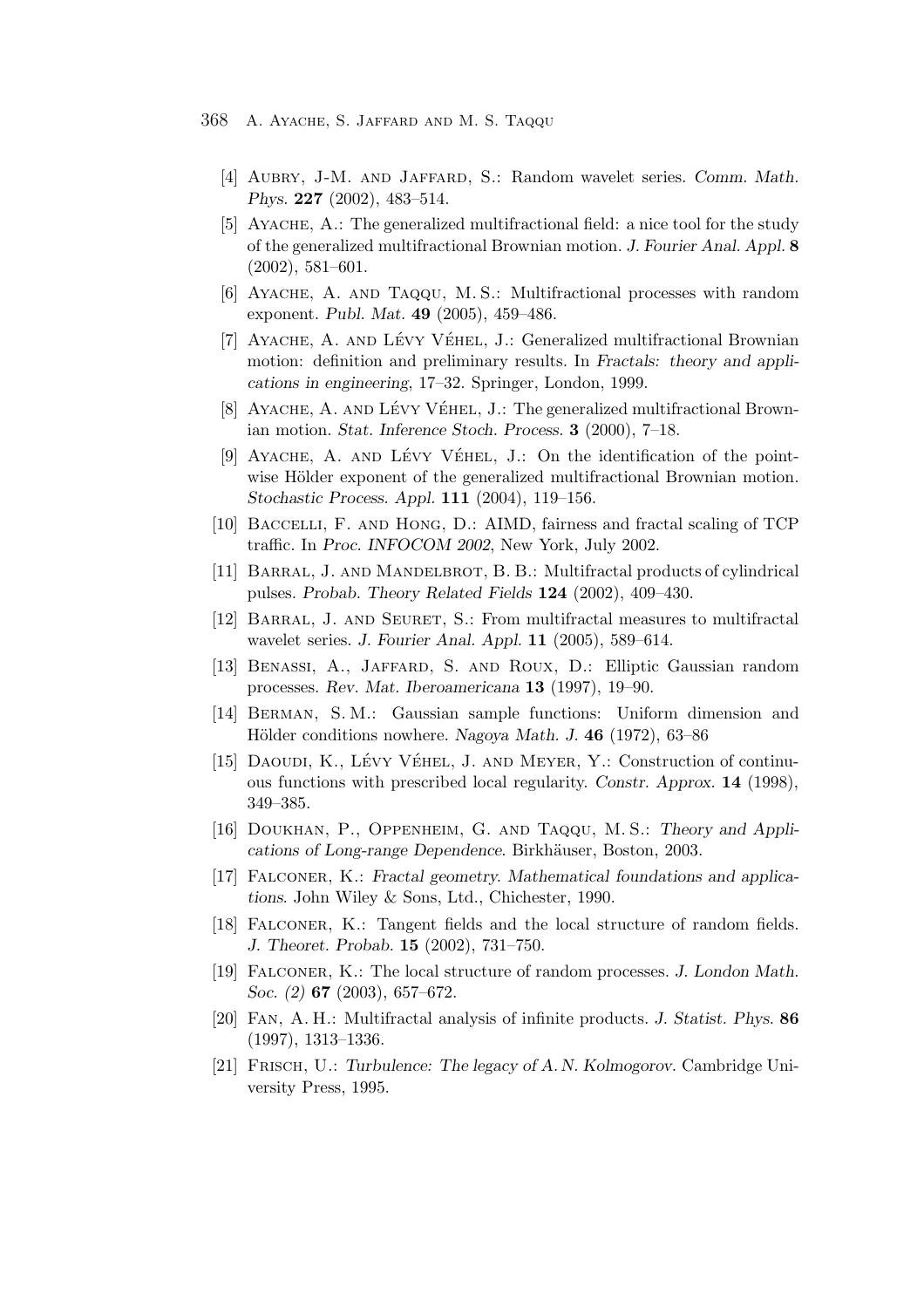- [22] Harte, D.: *Multifractals: Theory and Applications*, Chapman Hall/CRC, Boca Raton, 2001.
- [23] JAFFARD, S.: Functions with prescribed Hölder exponent. *Appl. Comput. Harmon. Anal.* **2** (1995), 400–401.
- [24] Jaffard, S.: Some open problems about multifractal functions. In *Fractals in Engineering: from theory to industrial applications*, 2–18. J. Lévy Véhel, E. Lutton and C. Tricot, editors. Springer, London-Hong Kong, 1997.
- [25] Jaffard, S.: The multifractal nature of L´evy processes. *Probab. Theory Related Fields* **114** (1999), 207–227.
- [26] Jaffard, S., Meyer, Y. and Ryan, R.: *Wavelets: Tools for Science and Technology*. Society for Industrial and Applied Mathematics (SIAM), Philadelphia, PA, 2001.
- [27] Kahane, J. P.: *Some random series of functions*, second edition. Cambridge Studies in Advanced Mathematics **5**. Cambridge University Press, Cambridge, 1985.
- [28] Kolmogorov, A. N.: Wienersche Spiralen und einige andere interessante Kurven im Hilbertschen Raum. *C. R. (Doklady) Acad. URSS (N.S.)* **26** (1940), 115–118.
- [29] LEMARIÉ, P. G. AND MEYER, Y.: Ondelettes et bases hilbertiennes. Rev. *Mat. Iberoamericana* **2** (1986), 1–18.
- [30] MANDELBROT, B. B.: *Fractals and Scaling in Finance: Discontinuity, Concentration, Risk*. Springer-Verlag, New York Inc., 1997.
- [31] Mandelbrot, B. B. and Van Ness, J.W.: Fractional Brownian motions, fractional noises and applications. *SIAM Rev.* **10** (1968), 422–437.
- [32] Meyer, Y., Sellan, F. and Taqqu, M. S.: Wavelets, generalized white noise and fractional integration: the synthesis of fractional Brownian motion. *J. Fourier Anal. Appl.* **5** (1999), 465–494.
- [33] Monrad, D. and Pitt, L. D.: Local nondeterminism and Hausdorff dimension. In *Seminar on Stochastic Processes, 1986*, 163–189. Progr. Probab. Statist. **13**. Birkhäuser Boston, Boston, MA, 1987.
- [34] PELTIER, R. F. AND LÉVY VÉHEL, J.: *Multifractional Brownian motion*: *definition and preliminary results*. Tech. Rep. RR-2645, INRIA. Le Chesnay, France, 1995.
- [35] RIEDI, R. H. AND LÉVY VÉHEL, J.: *Multifractal properties of TCP traffic*: *a numerical study*. Techical Report RR-3129. INRIA, Rocquencourt, 1997. See also: LÉVY VÉHEL, J. AND RIEDI, R.: Fractional Brownian motion and data traffic modelling. In *Fractals in Engineering*, 185–202. Springer, 1997.
- [36] Samorodnitsky, G. and Taqqu, M. S.: *Stable Non-Gaussian Processes: Stochastic Models with Infinite Variance*, Chapman and Hall, New York, London, 1994.